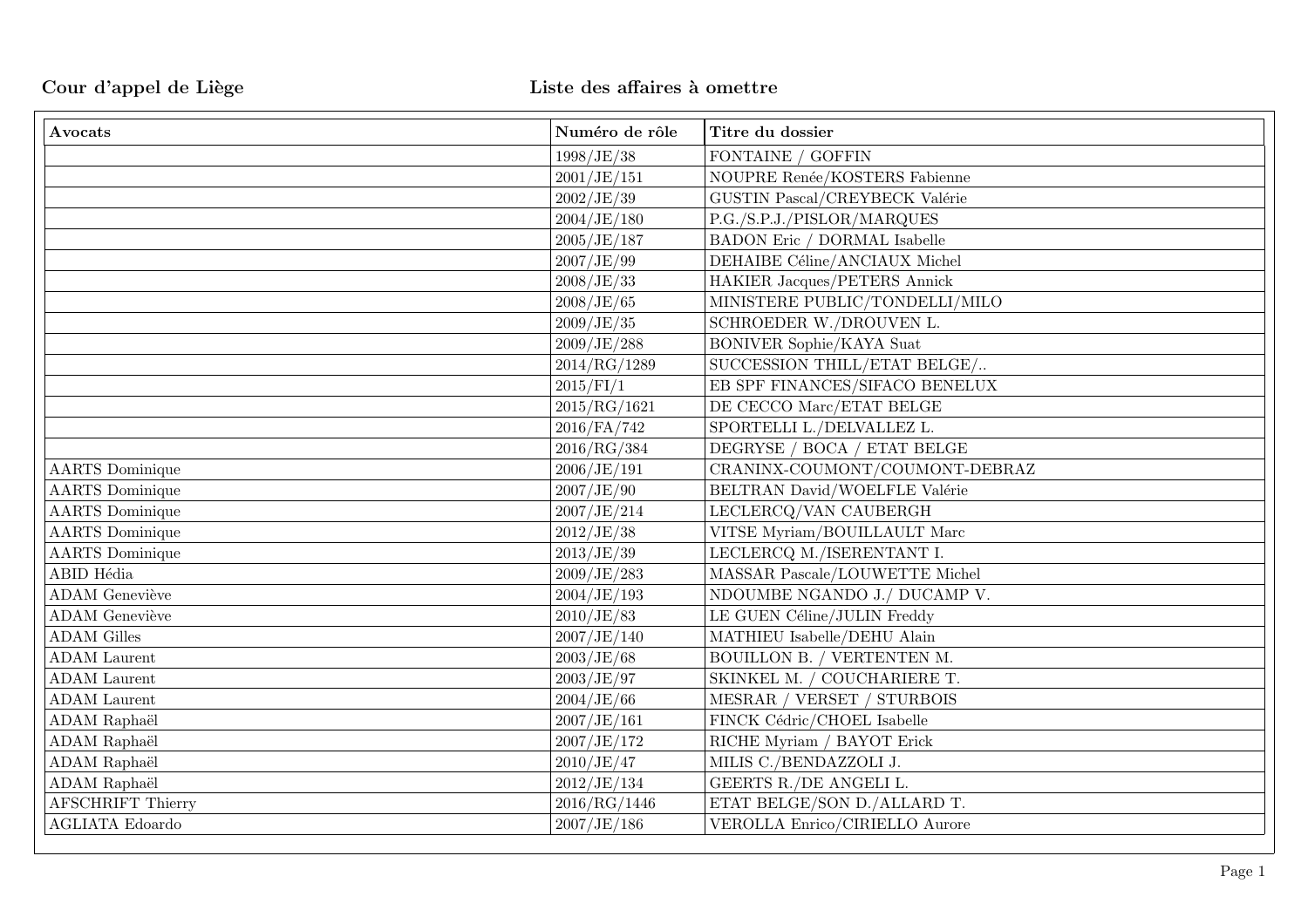| Avocats                              | Numéro de rôle | Titre du dossier                   |
|--------------------------------------|----------------|------------------------------------|
| <b>AGLIATA Edoardo</b>               | 2008/JE/207    | LOPES Concetta / GILLES Rudi       |
| <b>AGLIATA</b> Edoardo               | $2016$ /FA/395 | PINELLI F. / LAZZARA A.            |
| <b>AGLIATA Edoardo</b>               | 2017/FA/608    | MURI Maryse/ANTOINE Marc           |
| AKIF Jamilla                         | 2002/JE/68     | SEHA M. / ROTONNELLI L.            |
| <b>ALBERT</b> Sandrine               | 2012/JE/173    | MAES - LEJEUNE/CRICKX              |
| <b>AMADINI Pierre</b>                | 2004/JE/131    | PRESTI Patrizia/DESTRO Biagio      |
| ANCIAUX DE FAVEAUX Loïc              | 2006/JE/11     | <b>BOUJABOUT / BOUJABOUD</b>       |
| <b>ANCION</b> François               | 2015/RG/487    | MAI-D'AVIERO/SLUYSMANS SPRL        |
| <b>ANCION François</b>               | 2017/RF/7      | VANTY'S CONCEPT/L'OCQUIEROISE      |
| <b>ANDERNACK Julie</b>               | 2002/JE/182    | TITELBACH Sabine/FADEUR Didier     |
| $\operatorname{ANDERNACK}$ Julie     | 2007/JE/53     | SEVERINI/HOULMONT                  |
| <b>ANDERNACK Julie</b>               | 2008/JE/41     | SCRAVATTE/ETIENNE/SAUCIN           |
| ANDRE Bernard F.                     | 2004/JE/214    | MALBURNY Lysiane/BIRON Pierre      |
| ANDRE Bernard F.                     | 2005/JE/193    | DEHORPE / D'HAOUT                  |
| ANDRE Bernard F.                     | 2006/JE/200    | SONVEAU / ROUXHET                  |
| ANDRE Bernard F.                     | 2007/JE/84     | <b>GARROY / SCALAIS</b>            |
| ANDRE Bernard F.                     | 2016/FA/747    | <b>BURTON Pierre/LAMPROYE Anne</b> |
| ANDRE Bernard F.                     | 2017/RG/392    | VAN BREE Hans/CARABEUF L.          |
| <b>ANDRE</b> Dominique               | 2011/JE/107    | TRUMPENEERS/LAMBERMONT/BASTIN      |
| <b>ANDRE Julie</b>                   | 2009/JE/219    | MURADYAN S. / MURADYAN A.          |
| <b>ANDRI</b> Pierre                  | 2015/RG/1329   | TOUSSAINT/JACQUET/DAUVISTER        |
| <b>ANDRIEN</b> Dominique             | 2017/RF/23     | ETAT BELGE/PILI PILI Bibiane       |
| ANDRZEJEWSKI Jean-Luc                | 2015/RG/444    | VANCAMP Edward/OUTDOOR CENTRE      |
| <b>ANQUET Coralie</b>                | 2013/JE/146    | MAZIERS G. / BRASSEUR G.           |
| <b>ANTOINE Nicolas</b>               | $2016$ /FA/155 | DELVIGNE I. / HOUBART M.           |
| <b>ANTONACCHIO Catherine</b>         | 2016/FA/572    | KOURBANOV/SILAYEVA                 |
| <b>ARCHAMBEAU Guy</b>                | 2009/JE/231    | VAN AUDENAERDE/ELIAS               |
| AZAMA SHALIE RODOMA Roland           | 2004/JE/78     | CHAFI Said/GERFAUD Yvette          |
| <b>BAGUETTE</b> Stéphanie            | 2005/JE/120    | MEMETI/MINISTERE PUBLIC            |
| <b>BAILLY</b> François               | 2009/JE/278    | NEUFCOEUR/AVRIL                    |
| <b>BAIVIER</b> Jean                  | 2014/RG/1518   | TELLER Henri/E.C.C. S.P.R.L./.     |
| <b>BALAES Luc - avocat HONORAIRE</b> | 2004/JE/102    | DELVENNE Eric/PEETERS Doris        |
| BALAES Luc - avocat HONORAIRE        | 2004/JE/152    | SERRANO-CAMBERLIN/PEREZ-RAMOS      |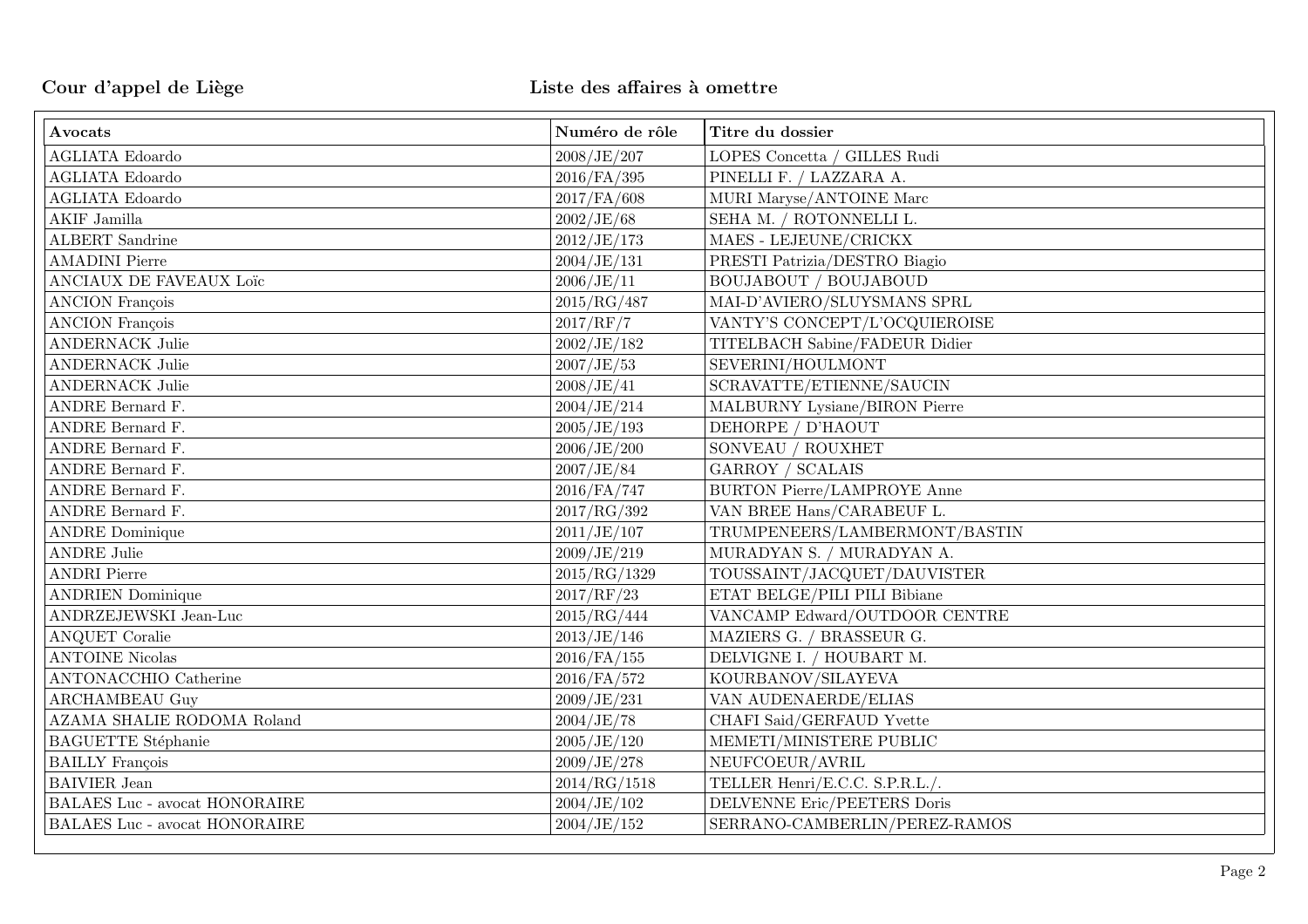| Avocats                              | Numéro de rôle | Titre du dossier                  |
|--------------------------------------|----------------|-----------------------------------|
| BALAES Luc - avocat HONORAIRE        | 2007/JE/4      | QUATTROCCHI / MARINI              |
| <b>BALAES Luc - avocat HONORAIRE</b> | 2008/JE/120    | TEMMAR/LOUIS/MICCO                |
| BALAES Luc - avocat HONORAIRE        | 2008/JE/261    | CAGNINA Pascal/PAQUET Dorothée    |
| <b>BALDO</b> Isabelle                | 2004/JE/51     | SMIT Henriette/PIRET Jacques      |
| <b>BALDO</b> Isabelle                | 2013/JE/100    | VANDEVOORT T./MEUWIS C.           |
| <b>BALDO</b> Isabelle                | 2017/RG/704    | DUNAND X./AC EVOLUTION/           |
| BALLAND-LAMBERT Anne                 | 2003/JE/190    | MIMY Yves/BROHET Lydia            |
| <b>BALLAND-LAMBERT Anne</b>          | 2008/JE/83     | SUARDI / ANDREINI                 |
| <b>BARIAU</b> Martine                | 2003/JE/170    | WILLAIME M. / COUSIN P.           |
| <b>BARIAU</b> Martine                | 2005/JE/47     | GOMEZ Michaël/LIBAN Tamara        |
| <b>BARIAU</b> Martine                | 2005/JE/83     | GRANDMONT F. / GODEERIS C.        |
| <b>BARIAU</b> Martine                | 2007/JE/157    | RESIBOIS / VAN MELSEN             |
| <b>BARIAU</b> Martine                | 2012/JE/76     | RICHARD CH. / RIDOLE S.           |
| <b>BARIAU</b> Martine                | 2016/RG/752    | JANVIER F./AXA BELGIUM SA         |
| <b>BARTH</b> Denis                   | 2007/JE/222    | CAMBRAI/GEERS/DEVERT              |
| <b>BARTHELEMY Brigitte</b>           | 2002/JE/186    | PLOMTEUX Ph./BARTIAUX N.          |
| <b>BARTHELEMY Nadine</b>             | 2006/JE/152    | LEFEBVRE/LAMBOT/PERGER            |
| <b>BARTHELEMY Olivier</b>            | 2006/JE/72     | TONDU René/MARTIN Maryse          |
| <b>BARTHELEMY Olivier</b>            | 2006/JE/147    | FNEICH M. / BRIARD B.             |
| <b>BARTHELEMY Olivier</b>            | 2008/JE/133    | <b>GOOSSE / CALLEBAUT</b>         |
| <b>BARTHELEMY Olivier</b>            | 2009/JE/74     | LALOUX Pierre / ROWIE Laurence    |
| <b>BARTHELEMY Olivier</b>            | 2010/JE/27     | <b>ADAM/VAN DEN HOUTAER</b>       |
| <b>BARTHELEMY Olivier</b>            | 2010/JE/174    | HAVENNE Pascal/BARBIER Valérie    |
| <b>BARTHELEMY Olivier</b>            | 2012/JE/35     | BEFUMO R./SALVAGGIO E.            |
| <b>BARTHELEMY Olivier</b>            | 2013/JE/121    | HENROTTE Sylvie/BASTIN Mickaël    |
| <b>BARTHELEMY Olivier</b>            | 2015/RG/1653   | LEGRAND-PESTIAT/CIP MANAGEMENT    |
| <b>BARTHELEMY Olivier</b>            | 2016/RG/33     | LEROY Didier / C.A.R.P.           |
| BARTHELEMY-ROUARD SPRL               | 2002/JE/175    | GROLET Emilie/LAMOTTE Michel      |
| BARTHELEMY-ROUARD SPRL               | 2003/JE/112    | MOUSNY M-Th/RENQUIN J-L           |
| <b>BARTHOLOME Julien</b>             | 2008/JE/23     | LERUTH- CLIGNET / VANBERGEN       |
| <b>BASTIEN Julie</b>                 | 2013/JE/203    | DORADO QUINTAS O./RAPAILLE L.     |
| <b>BASTIEN Julie</b>                 | 2015/RG/183    | DENEFFE CH./VOGLET N./            |
| <b>BASTIN</b> Bernard                | 2003/JE/191    | <b>ANTONIK Anna/DECKERS David</b> |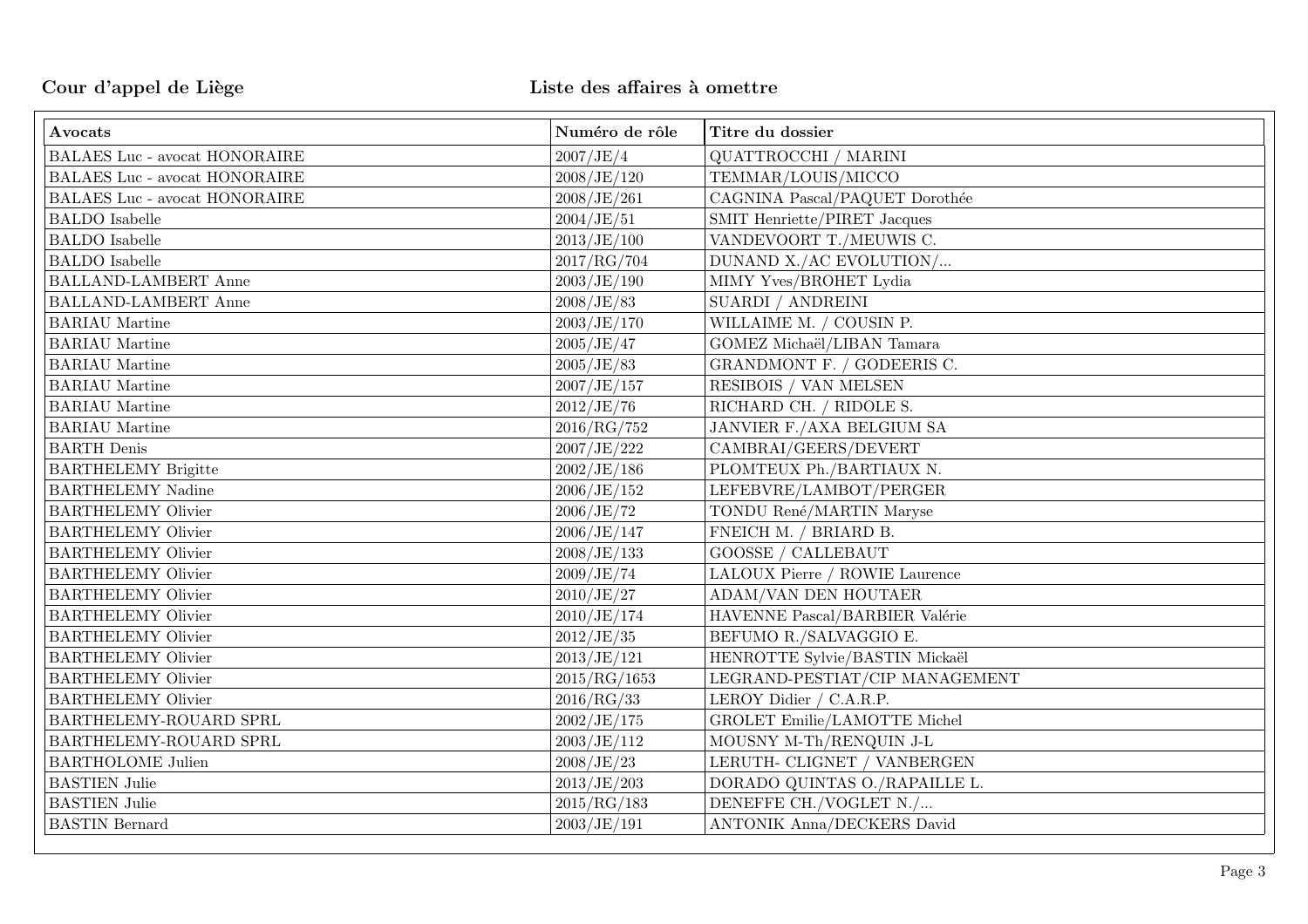| Avocats                           | Numéro de rôle | Titre du dossier                    |
|-----------------------------------|----------------|-------------------------------------|
| <b>BASTIN</b> Françoise           | 2008/JE/242    | FIEVET Pierre/DEBUT Sylvie          |
| <b>BASTIN</b> Jacques             | 2004/JE/190    | MARIONI F./PLENNEVAUX F.M.          |
| <b>BATARDY</b> Frédérique         | 2004/JE/210    | <b>JOLIN Brigitte/PIERON Michel</b> |
| <b>BATARDY</b> Frédérique         | 2007/JE/82     | COLLIGNON/DEVILLERS/PIRLOT/         |
| <b>BAUDART</b> Hubert             | 2004/JE/44     | YDE Patricia/MAGOTTEAUX Yves        |
| <b>BAUDART</b> Hubert             | 2008/JE/238    | LECLERCQ / COEMOTH                  |
| <b>BAUDINET Pierre</b>            | 2002/JE/108    | EL BAYED A./EL MESSAOUDI L.         |
| BAUDINET SPRL - cabinet d'avocats | 2015/RG/1483   | PESCHE/COUNET/PESCHE                |
| <b>BAUDOIN</b> Joël               | 2005/JE/119    | BROLET M-Ch./SEVRIN V.              |
| <b>BAUS &amp; WAUTELET</b>        | 2017/RG/409    | MARIVOET Els/PARIEL Christophe      |
| <b>BAUS</b> Xavier                | 2009/JE/283    | MASSAR Pascale/LOUWETTE Michel      |
| <b>BAUS</b> Xavier                | 2012/JE/206    | PLATEUS Eric/DEMAL Isabel           |
| <b>BAUS</b> Xavier                | 2016/RG/566    | PALIFOR LOGISTICS/ETAT BELGE        |
| <b>BAYARD</b> Alain               | 2004/JE/16     | DETREMBLEUR / CLOSE                 |
| <b>BAYARD</b> Alain               | 2004/JE/170    | ESNAULT Y./JEROME A-Fr.             |
| <b>BAYARD</b> Alain               | 2009/JE/123    | MORREALE/MESSINA/MARZUCCO/          |
| <b>BAYARD</b> Alain               | 2011/RG/807    | BERTRAND/CARREFOUR BELGIUM SA       |
| <b>BAYARD</b> Alain               | 2013/RG/786    | CUVELLIER Quentin/BELFIUS S.A.      |
| <b>BAYARD</b> Alain               | 2015/RG/664    | MATHIEU/DE BLIECK                   |
| <b>BAYARD</b> Alain               | 2017/RG/3      | HERTZOG/COMM. FRANCAISE/            |
| <b>BAYARD</b> Catherine-omise     | 2006/JE/203    | COLASANTE Marco / AIT OUAKRIM       |
| <b>BAYARD</b> Pierre              | 2009/JE/166    | DRUGMAND /ROUSSEAUX                 |
| <b>BAYARD</b> Pierre              | 2015/RG/1604   | ROMMEL SPRL/ARCHITEKTEN A4          |
| <b>BAYER &amp; CABUS</b>          | 2003/JE/19     | BEAUSSART/VANDERSTOCK/PULINCKX      |
| <b>BAYER Joël-Pierre</b>          | 2003/JE/177    | DELOYERS M. / BARCELLONA D.         |
| <b>BAYER Joël-Pierre</b>          | 2006/JE/1      | THIRY-DELHAYE/THIRY-GRAINDORGE      |
| <b>BAYER Joël-Pierre</b>          | 2006/JE/74     | NOISET Daniel/MAQUINY Vanessa       |
| <b>BAYER</b> Joël-Pierre          | 2016/RG/1332   | GECIBAT SPRL/CLARAS SPRL/           |
| <b>BAYET</b> Caroline             | 2009/JE/103    | AMSTERS/PIERRARD                    |
| <b>BEAUVOIS Anne</b>              | 2003/JE/6      | DESAUBIES A.-D./BODSON Anne         |
| <b>BEAUVOIS</b> Anne              | 2003/JE/79     | CREMER Luc/ GHEORGHIU Carmen        |
| <b>BEAUVOIS</b> Anne              | 2004/JE/143    | STREEL C./CHARIOT C.                |
| <b>BEAUVOIS</b> Anne              | 2004/JE/188    | BIQUET / HEINTZEN - SPJ LIEGE       |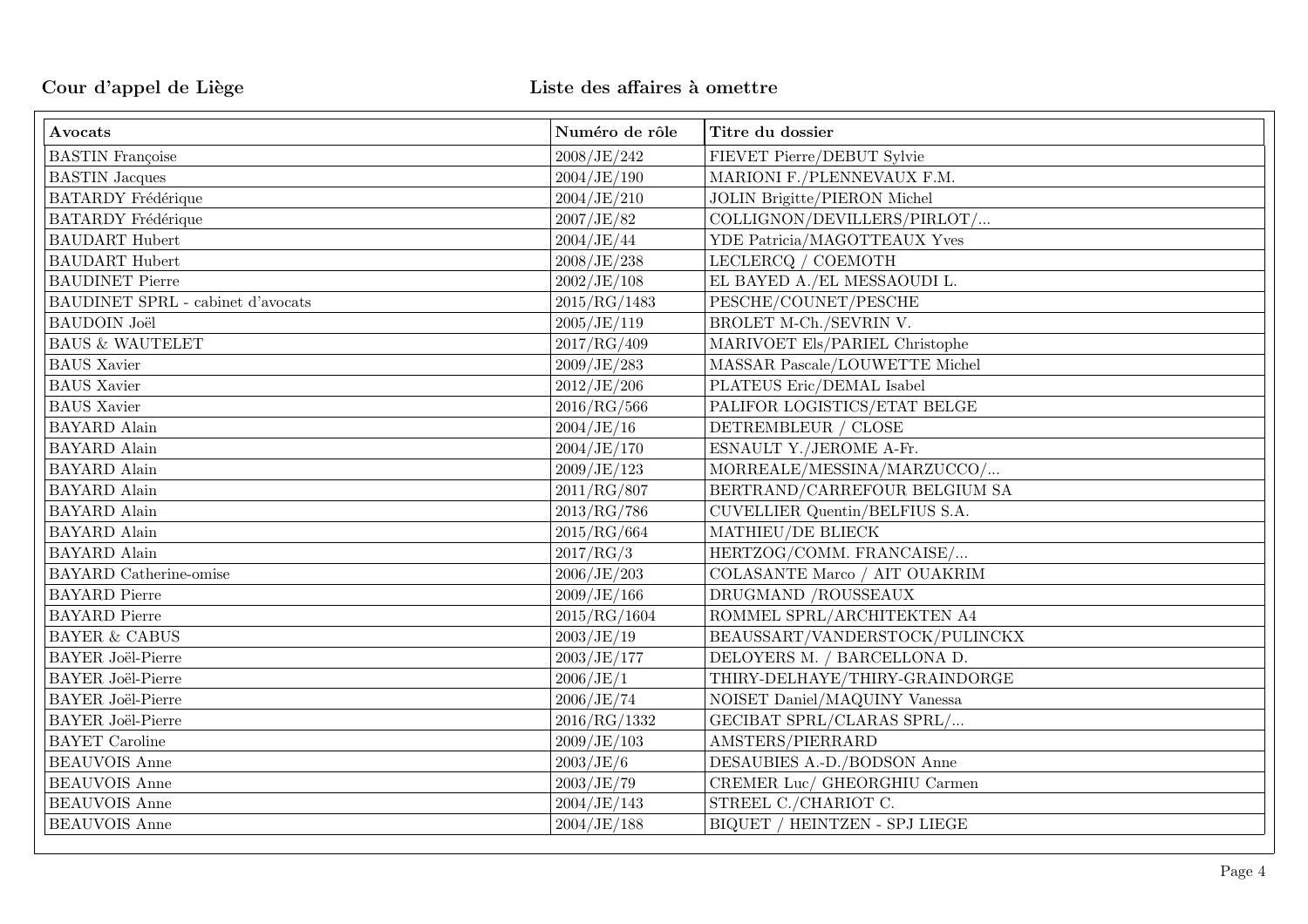| Avocats                       | Numéro de rôle | Titre du dossier                                      |
|-------------------------------|----------------|-------------------------------------------------------|
| <b>BEAUVOIS Anne</b>          | 2005/JE/103    | BLANCART Guy/DETALLE Jocelyne                         |
| <b>BEAUVOIS</b> Anne          | 2005/JE/149    | STERKENDRIES J./MILLER C.                             |
| <b>BEAUVOIS</b> Anne          | 2006/JE/186    | MULLENDERS / ROUFOSSE                                 |
| <b>BEAUVOIS</b> Anne          | 2007/JE/126    | ARNOLD V. / KETSER Fr.                                |
| <b>BEAUVOIS</b> Anne          | 2008/JE/16     | BURY Yves / UYSAL Selfinaz                            |
| <b>BEAUVOIS</b> Anne          | 2008/JE/115    | <b>GAILLARD / ROELANDTS</b>                           |
| <b>BEAUVOIS</b> Anne          | 2008/JE/263    | BERTRAND Pascale/REMACLE Danny                        |
| <b>BEAUVOIS Anne</b>          | 2009/JE/102    | $\operatorname{SCHRAUBEN}$ / $\operatorname{PERTILE}$ |
| <b>BEAUVOIS</b> Anne          | 2009/JE/123    | MORREALE/MESSINA/MARZUCCO/                            |
| <b>BEAUVOIS</b> Anne          | 2010/JE/198    | ZIANE M./COULOUSE V.                                  |
| <b>BEAUVOIS</b> Anne          | 2010/JE/216    | DEZOPPY A./DAISE C.                                   |
| <b>BEAUVOIS</b> Anne          | 2011/JE/143    | GRECO Aldo/SCHEMBRI Géraldine                         |
| <b>BEAUVOIS</b> Anne          | 2012/JE/131    | LESENFANTS B./DUBOIS N.                               |
| <b>BEAUVOIS</b> Anne          | 2013/JE/143    | POLARD I./POLARD M./DIGNEFFE                          |
| <b>BEAUVOIS</b> Anne          | 2016/FA/120    | <b>BECHOUX Bernard/RADELET Annie</b>                  |
| <b>BEDORET</b> Christophe     | 2001/JE/169    | RENARD M. / OROBELLO A.                               |
| <b>BEGUIN</b> Christophe      | 2003/JE/107    | D'HAEYER Frédéric/SERWY Anyk                          |
| <b>BEGUIN</b> Christophe      | 2004/JE/165    | HARTMANN M./GAUTHIER Ph.                              |
| <b>BEHOGNE</b> François       | 2005/JE/204    | DAMANET D./SCAILTEUR A.                               |
| <b>BEHOGNE</b> François       | 2007/JE/56     | GUILLAUME/LEJEUNE                                     |
| <b>BELTJENS</b> Geoffroy      | 2012/JE/43     | VASILEVSKI/POTVIN/VASILEVSKI                          |
| <b>BERBUTO</b> Sandra         | 2012/JE/142    | LISMAN/COMMUNAUTE FRANCAISE/                          |
| <b>BERNARD</b> Didier         | 2004/JE/17     | NICOLAS / PICARD                                      |
| <b>BERNARD</b> Didier         | 2005/JE/3      | SIMONSZ / MAC NAUGHT                                  |
| <b>BERNARD</b> Didier         | $2016$ /FA/455 | CLAUDE Pascal /SPRIMONT Corine                        |
| <b>BERNARD</b> Eric           | 2008/JE/220    | <b>SCHENER / FIZAINE</b>                              |
| <b>BERTENS Henri</b>          | 2008/JE/18     | MANGA / BODSON                                        |
| BERTRAND Marie-Berthe         | 2003/JE/162    | RIGO Georges/LENGLER-HOUGARDY                         |
| <b>BERTRAND Pascal</b>        | 2004/JE/172    | HANQUET Sylvie/FANELLO Rosario                        |
| <b>BEYENS</b> Pierre          | 2009/RG/200    | HODY Y./NATEUS ASSURANCES                             |
| BIAR Manon - avocat honoraire | 2003/JE/126    | SANTORO A./CARABIN L.                                 |
| <b>BIEMAR</b> Isabelle        | 2006/JE/89     | DEUXANT P-Y. / DELBOUILLE V.                          |
| <b>BIEMAR</b> Isabelle        | 2007/JE/7      | DEVENSTER Y. / GRANDJEAN M.                           |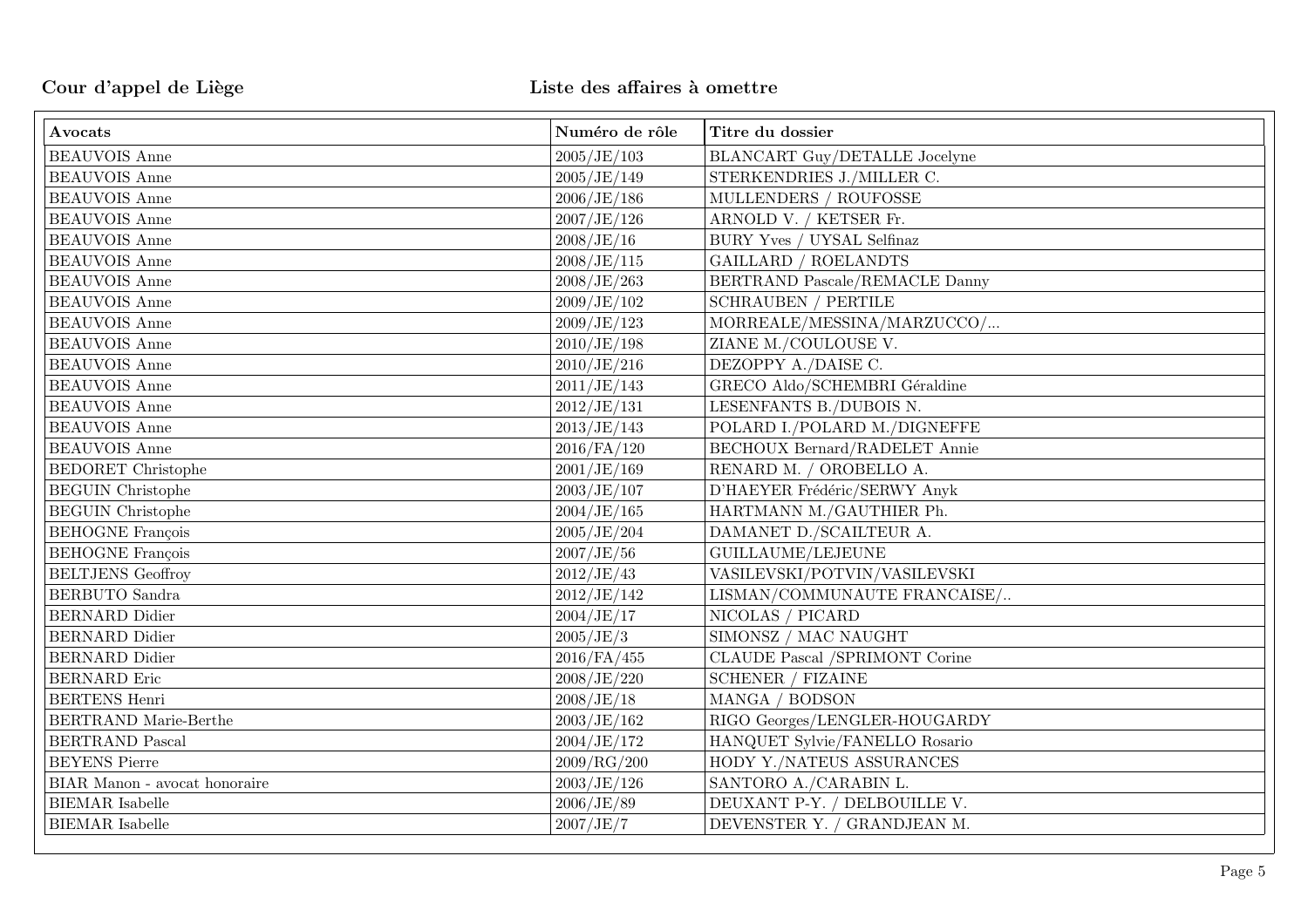| Avocats                               | Numéro de rôle | Titre du dossier                     |
|---------------------------------------|----------------|--------------------------------------|
| <b>BILLEN</b> Muriel                  | 2003/JE/24     | HODY C. / MONIQUET B.                |
| <b>BILLEN</b> Muriel                  | 2007/JE/53     | SEVERINI/HOULMONT                    |
| <b>BILLEN</b> Muriel                  | 2010/JE/118    | LOCUS/BOVEROUX/DELEIGNE/             |
| <b>BILQUIN</b> Isabelle               | 2003/JE/70     | <b>GOUVERNEUR / DENYS</b>            |
| <b>BISINELLA Yves</b>                 | 2016/RG/892    | CHERAIN C/J-MOTORSPORT BELGIUM       |
| <b>BLAMPAIN</b> Françoise             | 2003/JE/97     | SKINKEL M. / COUCHARIERE T.          |
| <b>BLERET</b> Christophe              | 2006/JE/41     | <b>DUSSART Viviane/FORET Gilbert</b> |
| <b>BLOEM</b> Danielle                 | 2009/JE/76     | DENYS / VANDEWALLE                   |
| <b>BOCLINVILLE Olivier</b> , décédé   | 2009/JE/212    | EL MOHOR Z./MERNIER S.               |
| <b>BODAUX</b> Marie                   | 2005/JE/59     | KENMOGNE / LEBRUN - HENUZET          |
| <b>BODEUS</b> Alain                   | 2010/JE/115    | ORBAN Daniel/EVRARD Valérie          |
| <b>BODEUS</b> Alain                   | 2017/RG/134    | HUBIN/DEPOTS DES FAILLITES           |
| <b>BODSON</b> Christophe              | 2017/RG/936    | GERGELES D./ATHANASIOU S.            |
| <b>BODSON Pierre-Louis</b>            | 2000/JE/55     | BRAILLON/VERBRAEKEN/MAES             |
| <b>BODSON Pierre-Louis</b>            | 2008/JE/137    | <b>BOVY Nancy / ELAERTS Daniel</b>   |
| <b>BODSON Pierre-Louis</b>            | 2014/RG/1518   | TELLER Henri/E.C.C. S.P.R.L./.       |
| <b>BOEKER</b> Magali                  | $2016$ /FA/260 | COLLARD Monique/LIEBENS Edmond       |
| <b>BOELEN</b> Muriel                  | 2017/RG/22     | AMBRACO S.P.R.L./ECODREAM S.A.       |
| <b>BOGHE MICHEL</b>                   | 2017/RG/409    | MARIVOET Els/PARIEL Christophe       |
| <b>BONTINCK Thierry</b>               | 2016/RG/652    | FRANCE BIOTEX/IDEES CLAIRES          |
| BOREUX Delphine - A QUITTE LE BARREAU | 2013/JE/89     | SAYE Frédéric/LELEUX Cindy           |
| <b>BOSSARD</b> Philippe               | 2004/JE/45     | <b>ALLARD Nathalie/MAQUE Patrice</b> |
| <b>BOTHY</b> Jean-Pierre              | 2007/JE/19     | DUPUIS N. / LUCIFORA P.              |
| <b>BOTTEMAN</b> Christian             | 2016/RG/58     | CHC/BALOISE SA/GIULIANI V./          |
| <b>BOTTIN</b> Pierre                  | 2016/RG/650    | VD CONCEPT/LE QUAI                   |
| <b>BOTTIN Pierre</b>                  | 2017/RF/7      | VANTY'S CONCEPT/L'OCQUIEROISE        |
| <b>BOUILLON Marie-Eve</b>             | 2008/JE/14     | MATHIEU / TECHY                      |
| <b>BOULANGE Christian</b>             | 2004/JE/13     | LORIA Carmelo/CAILLOUX Ingrid        |
| <b>BOULANGE Christian</b>             | 2013/RG/371    | JEAN WUST/Fail. JSM SERVICES         |
| BOULBOULLE-KACZOROWSKA Jolanta        | 2012/JE/231    | SOGOMONIAN-OSEPYAN/SOGOMONIAN        |
| <b>BOULET</b> Isabelle                | 2006/JE/176    | BOVY Dominique/BOVY Martial          |
| <b>BOURGEOIS Anouk</b>                | 2009/JE/219    | MURADYAN S. / MURADYAN A.            |
| <b>BOURGEOIS Pernelle</b>             | 2011/JE/79     | HAZART Tanina/PARISSE Cédric         |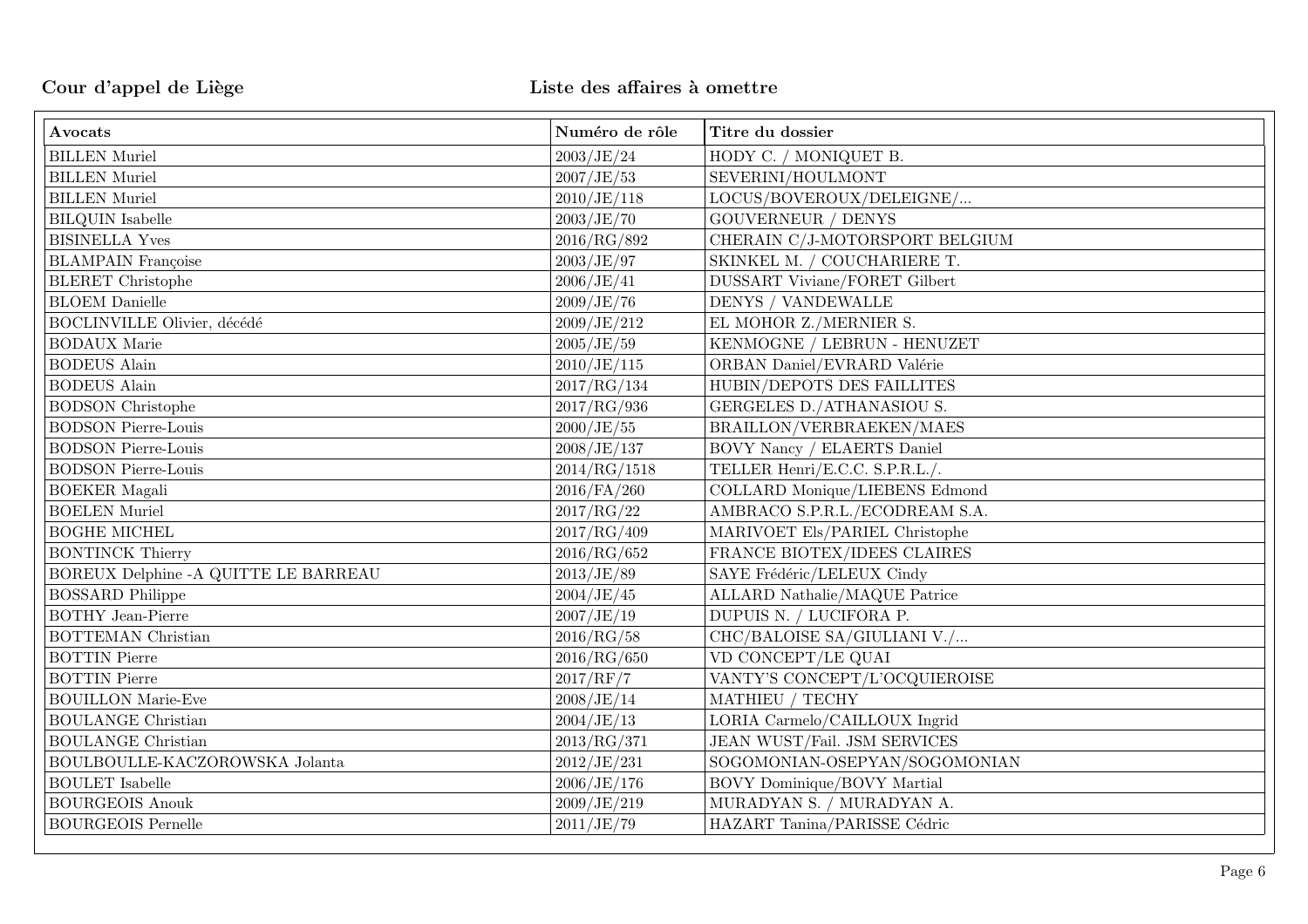| Avocats                      | Numéro de rôle | Titre du dossier                      |
|------------------------------|----------------|---------------------------------------|
| <b>BOURGUET Bernadette</b>   | 2003/JE/186    | DEKENS / REGNIER                      |
| <b>BOURGUET Bernadette</b>   | 2015/RG/1436   | MAZZA G./WATHELET F.                  |
| <b>BOURLET</b> Jean-François | 2011/JE/135    | DEQUINZE Anne/TOMBAL Paul             |
| <b>BOURTEMBOURG Paul</b>     | 2004/JE/46     | VILLANOY Philippe/SIMON Annick        |
| <b>BOUVIER Geoffroy</b>      | 2002/JE/154    | FORMENT/SNAEKENBROECK/DE BOECK        |
| <b>BOUVIER Thibault</b>      | 2016/RG/464    | VAN IMPE Robert/S.A. S.W.P.I.         |
| <b>BOVEROUX Nicolas</b>      | 2007/JE/137    | <b>BAGLIO / HAUSER</b>                |
| BOVY Frédéric - OMIS         | 2007/JE/220    | VALKENBORGH / EPINDA                  |
| <b>BOXUS &amp; MELAN</b>     | 2004/JE/28     | ANDRE / RODRIGUE                      |
| <b>BOXUS</b> Jacques         | 2008/JE/170    | THIRY Eddy / DURANT Brigitte          |
| <b>BOXUS</b> Jacques         | 2009/JE/175    | SAAFI Lassaad/SERONT Bénédicte        |
| <b>BRACKMAN Thierry</b>      | 2005/JE/192    | TRIBOU Didier/NANNAN Fabienne         |
| <b>BRACKMAN Thierry</b>      | 2009/JE/153    | GILOTEAUX Noëlla/AUBRY Robin          |
| <b>BRACKMAN Thierry</b>      | 2013/JE/253    | WAUTHION P. / DEVREESE M.             |
| <b>BRAIBANT</b> Thierry      | 2015/RG/345    | COMMUNE FERNELMONT/PEETERS S.         |
| <b>BRION</b> François        | 2016/RG/113    | LOCAPARK SA/AXA BELGIUM SA            |
| <b>BRIX</b> Françoise        | 2005/JE/178    | WILLAME / JOSSART                     |
| <b>BRONLET</b> Chantal       | 2004/JE/48     | <b>COLLARD</b> / BERTRAND             |
| <b>BROTCORNE Christian</b>   | 2006/JE/188    | DEMAIRE D./VANCOPPENOLLE K.           |
| <b>BRUNEEL Marie-Claire</b>  | 2016/RG/33     | LEROY Didier / C.A.R.P.               |
| <b>BRUNET</b> Patricia       | 2013/JE/253    | WAUTHION P. / DEVREESE M.             |
| <b>BRUWIER Patricia</b>      | 2003/JE/104    | CORRIAS Ch. / BOON P.                 |
| <b>BRUWIER Patricia</b>      | 2010/JE/67     | LIBERT Benoît/DEVILLET Muriel         |
| <b>BRUYR</b> Brigitte        | 2000/JE/55     | BRAILLON/VERBRAEKEN/MAES              |
| <b>BRUYR</b> Brigitte        | 2003/JE/67     | GEZELS Isabelle/ FIVET Didier         |
| <b>BRUYR</b> Brigitte        | 2004/JE/151    | BORREMANS M./ANDRE M.C.               |
| <b>BRUYR</b> Brigitte        | 2004/JE/170    | ESNAULT Y./JEROME A-Fr.               |
| <b>BRUYR</b> Brigitte        | 2004/JE/207    | GODET Béatrice/PIRSON Frédéric        |
| <b>BRUYR</b> Brigitte        | 2006/JE/6      | MELOT Françoise/BOVEROUL Eric         |
| <b>BRUYR</b> Brigitte        | 2006/JE/7      | <b>SCRAVATTE Sandrine/SAUCIN Yves</b> |
| <b>BRUYR</b> Brigitte        | 2006/JE/172    | LAUNOY France/VAN TRAELEN Eric        |
| <b>BRUYR</b> Brigitte        | 2007/JE/135    | MEGIDO CRESPO / SERLEZ                |
| <b>BRUYR</b> Brigitte        | 2007/JE/216    | CHARLIER / ABRAHAM                    |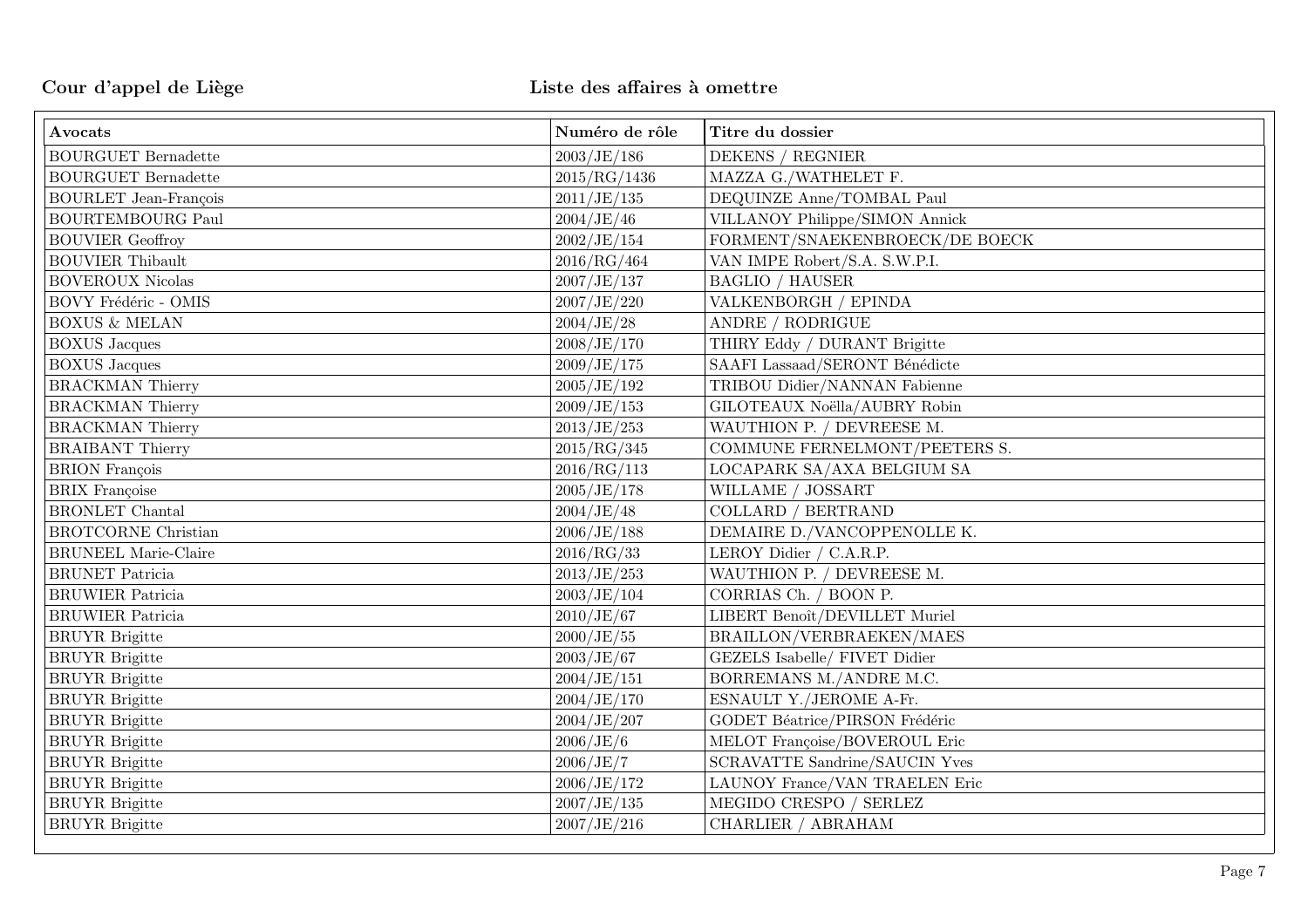# Cour d'appel de Liège le cour d'appel de Liège le cour d'appel de Liège des affaires à omettre

| Avocats                            | Numéro de rôle | Titre du dossier                      |
|------------------------------------|----------------|---------------------------------------|
| <b>BRUYR</b> Brigitte              | 2008/JE/137    | <b>BOVY Nancy / ELAERTS Daniel</b>    |
| <b>BRUYR</b> Brigitte              | 2008/JE/256    | PELET Michel / DELFOSSE Sabine        |
| <b>BRUYR</b> Brigitte              | 2010/JE/122    | GIANQUINTO/VANDENBEMPT                |
| <b>BRUYR</b> Brigitte              | 2010/JE/126    | VIGNERON Ronald/ROMANI Marina         |
| <b>BUCHKREMER Anne-Christine</b>   | 2003/JE/89     | JANSEMME C. / TUSSET M.               |
| <b>BUNGERT Marc</b>                | 2009/JE/295    | SIMON / GEORGES                       |
| <b>BUNGERT Marc</b>                | 2010/JE/163    | HALBARDIER/DEMAZY                     |
| <b>BUNGERT Marc</b>                | 2011/JE/197    | ACHEROY/S.P.J./RUIZ Y ALONSO          |
| <b>BUNGERT Marc</b>                | 2012/JE/278    | WATY Pascal/DELVAUX Nadine            |
| <b>BURON</b> Isabelle              | 2010/JE/148    | MOKA NGOLO MPATI/COLIN                |
| <b>BURTON</b> Catherine            | 2003/JE/141    | FORNER/PADULO/ANTOINE                 |
| <b>BURTON</b> Catherine            | 2004/JE/155    | REPKA Ingrid/OUTREQUIN Laurent        |
| <b>BURTON</b> Catherine            | 2009/JE/261    | MARTIN / GOUVERNEUR                   |
| <b>CABUS</b> Isabelle              | 2003/JE/177    | DELOYERS M. / BARCELLONA D.           |
| CABUS Isabelle                     | 2006/JE/1      | THIRY-DELHAYE/THIRY-GRAINDORGE        |
| CABUS Isabelle                     | 2007/JE/19     | DUPUIS N. / LUCIFORA P.               |
| <b>CABUS</b> Isabelle              | 2007/JE/86     | JACQUEMART / URBAIN                   |
| <b>CAEYMAEX Emmanuelle</b>         | 2005/JE/133    | MARCKX Michel/SOOLS Joëlle            |
| <b>CAHAY</b> Sarah                 | 2013/JE/97     | GIJSSELS/GRANDJEAN/FERAUCHE/          |
| CAN Yasemin                        | 2004/JE/155    | REPKA Ingrid/OUTREQUIN Laurent        |
| <b>CAPELLE</b> Ingrid              | 2012/JE/41     | HUSSON David/CAUWERS Sandra           |
| <b>CAPELLE Patricia</b>            | 2004/JE/91     | <b>ALAIME Pierre / BINET Laurence</b> |
| <b>CAPELLE Patricia</b>            | 2005/JE/102    | <b>BAUDE Katia / SLAETS Maurice</b>   |
| <b>CAPELLE Patricia</b>            | 2008/JE/35     | BUHENDWA M. / PIERRE Y.               |
| <b>CARLIER Emmanuel</b>            | 2007/JE/90     | BELTRAN David/WOELFLE Valérie         |
| $\operatorname{CARLIER}$ Jean-Yves | 2006/JE/147    | FNEICH M. / BRIARD B.                 |
| <b>CARLIER Véronique</b>           | 2004/JE/158    | GRANDJEAN J.M. / ISTACE I.            |
| <b>CARLIER Véronique</b>           | 2005/JE/159    | SPIERKEL Lise/VOETS Stéphan           |
| CARLIER Véronique                  | 2005/JE/191    | NOEL Eric / ROSOMME Nadine            |
| <b>CARLIER Véronique</b>           | 2007/JE/244    | SOREE Fabienne/CASTRO Alfio           |
| <b>CARLIER Véronique</b>           | 2008/RG/1038   | GERSON/DEWEZ/MARNEFFE/THIRY/          |
| <b>CARLIER Véronique</b>           | 2009/JE/10     | GRANDJEAN/ISTACE                      |
| <b>CARMON</b> Cécile               | 2010/JE/79     | HOCQ Muriel / DUPUIS Joël             |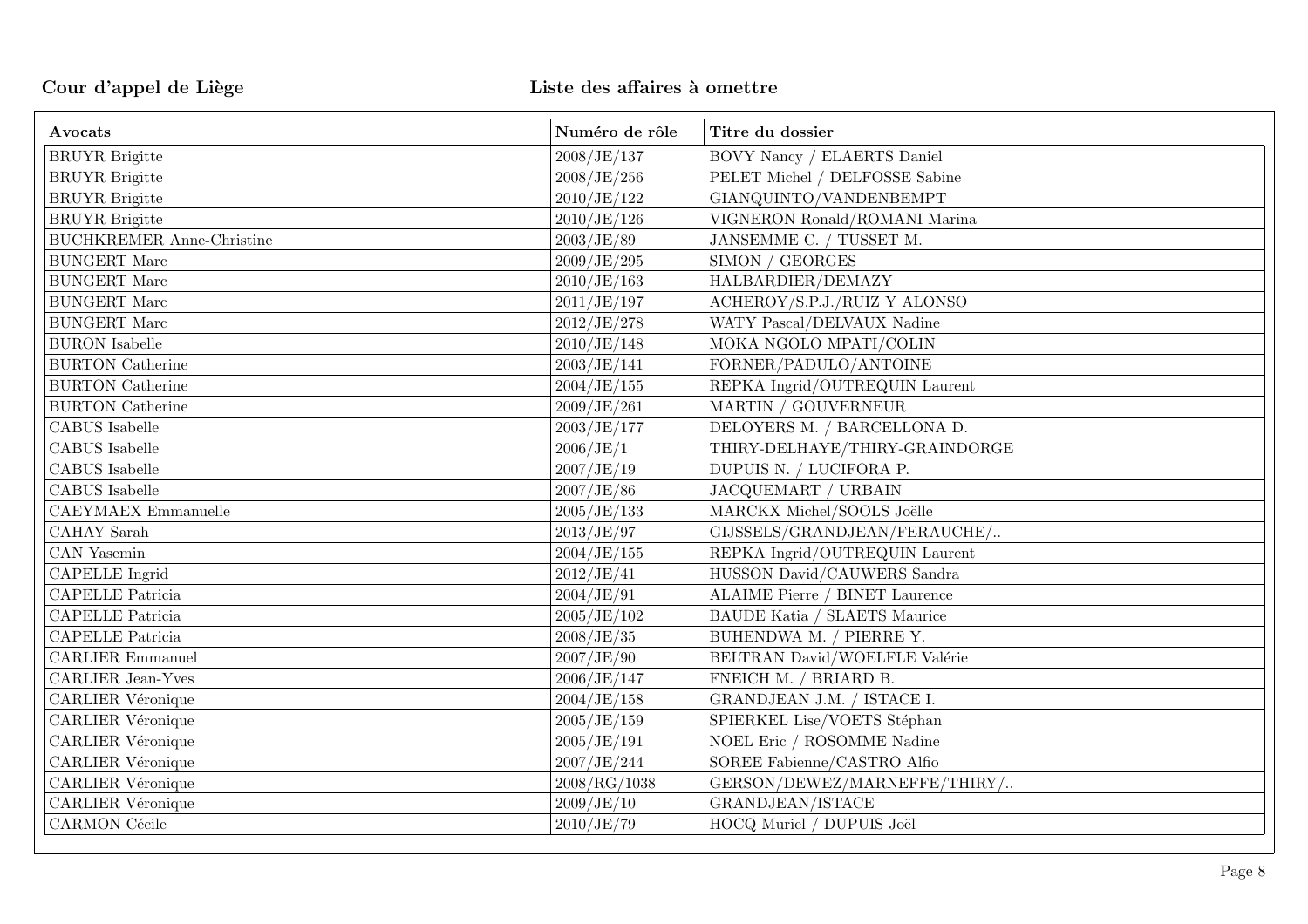| Avocats                                   | Numéro de rôle | Titre du dossier                      |
|-------------------------------------------|----------------|---------------------------------------|
| <b>CARRE Didier</b>                       | 2008/JE/85     | ALTENLOH/VANDORMAEL                   |
| <b>CARTILIER Benoît</b>                   | 2005/JE/79     | BRANTZ Ch. / GILLET V.                |
| <b>CARTILIER Benoît</b>                   | 2007/JE/59     | DESMET S. / VAN DEN ABEELE C.         |
| CASSART Jean-Luc                          | 2012/JE/238    | DENEVE Laurent/MAHY Marjorie          |
| <b>CASSIERS</b> Amandine                  | 2012/JE/162    | MARCIN François/TANS Laurence         |
| <b>CASTAIGNE Bernard</b>                  | 2008/JE/121    | WILLEMS / BRIQUET-VELTRI              |
| <b>CASTAIGNE Bernard</b>                  | 2014/RG/205    | GILLET-GHAYE/MONY SAN/                |
| <b>CASTAIGNE Bernard</b>                  | 2016/RG/1020   | P&V ASSURANCES/CENTO/DUBOIS           |
| <b>CAVELIER Christine</b>                 | 2005/JE/106    | NIVARLET Geneviève/GRETZ Elvis        |
| <b>CAVELIER Christine</b>                 | 2008/JE/99     | MABILLE-KETTELS/DECHMANN              |
| <b>CAVENAILE Thierry</b>                  | 2015/RG/1034   | <b>BEOBANK S.A./LOUBRIS</b>           |
| <b>CHAIDRON</b> Roger                     | 2008/JE/61     | HENDERICKX / VANMEERBEECK             |
| CHANOINE Colette-PENSIONNEE au $31/12/13$ | 2001/JE/7      | BERARDELLI/VAES/MARECHAL              |
| CHANOINE Colette-PENSIONNEE au $31/12/13$ | 2002/JE/108    | EL BAYED A./EL MESSAOUDI L.           |
| CHANOINE Colette-PENSIONNEE au 31/12/13   | 2003/JE/210    | HUART P./DENIS G./FIRQUET S.          |
| CHANOINE Colette-PENSIONNEE au 31/12/13   | 2007/JE/80     | FREDERICK/HODY/FREDERICK              |
| CHANOINE Colette-PENSIONNEE au $31/12/13$ | 2007/JE/186    | <b>VEROLLA Enrico/CIRIELLO Aurore</b> |
| CHANOINE Colette-PENSIONNEE au $31/12/13$ | 2010/JE/23     | <b>JAMIN Ludovic/LOLY France</b>      |
| CHANTRY Valérie                           | 2007/JE/67     | CINO/PELUSI/CINO/SADZOT/              |
| CHANTRY Valérie                           | 2011/JE/143    | GRECO Aldo/SCHEMBRI Géraldine         |
| CHANTRY Valérie                           | 2013/JE/50     | PAPY Alicia/ROLAND Ludovic            |
| CHAPELLE Malvine                          | 2003/JE/146    | HEENS Jean/BILLA Véronique            |
| <b>CHARLIER Claudine</b>                  | 2008/JE/102    | DI SIMONE / MILS                      |
| <b>CHARLIER</b> Claudine                  | 2008/JE/203    | DI DONNA G. / D'AGUI C.               |
| <b>CHARLIER Dominique</b>                 | 2015/RG/1331   | BOSMAN J./VAN CALSTER J-L             |
| <b>CHARLIER Dominique</b>                 | 2017/RG/864    | IMMO GA S.A./GILON VINCENT            |
| <b>CHARLIER Dominique</b>                 | 2017/RG/996    | NEW IMMO/PIERRE THEWISSEN             |
| <b>CHARPENTIER Philippe</b>               | 2006/JE/12     | SURINGS Didier/KEYEN Cindy            |
| <b>CHARPENTIER Philippe</b>               | 2008/JE/43     | LAMI Francis / HOSTE Angélique        |
| <b>CHARPENTIER Philippe</b>               | 2008/JE/186    | LEGRAND Benoît/WARNY Nathalie         |
| <b>CHARPENTIER Philippe</b>               | 2010/JE/256    | RENARD S./DUBOIS L.                   |
| <b>CHARTIER Etienne</b>                   | 2004/JE/97     | <b>URBAIN Carine/DAMIT Philippe</b>   |
| CHAUVAUX Françoise                        | 2003/JE/188    | MOIES/COSTANZO/LALA                   |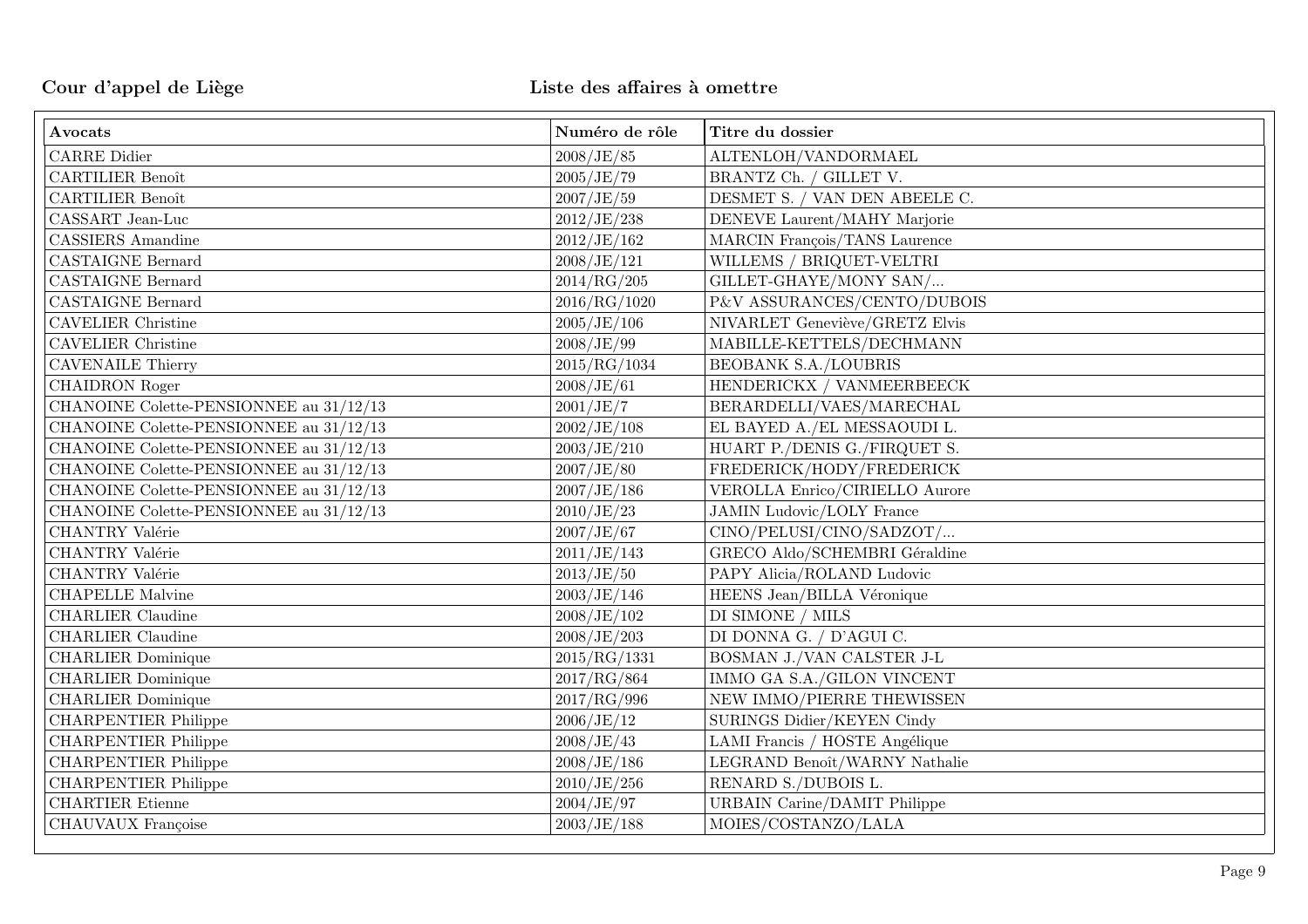| Avocats                           | Numéro de rôle | Titre du dossier               |
|-----------------------------------|----------------|--------------------------------|
| CHAUVAUX Françoise                | 2008/JE/111    | ROSELINE / COLLIGNON           |
| CHEFNEUX Jean-François            | 2008/JE/43     | LAMI Francis / HOSTE Angélique |
| <b>CHEVALIER Rudy</b>             | 2001/JE/52     | ZEFI Martin / DUPONT Karyne    |
| CHIURULLI Christelle              | 2015/RG/827    | VRANKEN V./WARLOP M.-C.        |
| CICCARELLA Anne-Lise              | 2005/JE/133    | MARCKX Michel/SOOLS Joëlle     |
| <b>CLABOTS</b> Barbara            | 2007/JE/220    | VALKENBORGH / EPINDA           |
| <b>CLARE</b> Anne-Cécile          | 2005/JE/42     | PINON / VAN CAUWENGERGHE       |
| <b>CLARE</b> Anne-Cécile          | 2005/JE/121    | <b>DUMONT / CEULEMANS</b>      |
| <b>CLARE</b> Anne-Cécile          | 2009/JE/278    | NEUFCOEUR/AVRIL                |
| CLIGNET Jean-Claude               | 2005/JE/112    | WIERINCK / GEROUVILLE          |
| CLOSE Jean-Louis                  | 2005/JE/199    | MARCHAL / TONNEAU              |
| CLOSE Jean-Louis                  | 2007/JE/130    | DUCHENE / VAN DEN DRIESSCHE    |
| <b>CLOSSET</b> Sabine             | 2003/JE/162    | RIGO Georges/LENGLER-HOUGARDY  |
| COCHART Jérôme                    | 2017/RG/1154   | KURTS Catherine/PIRON Jacques  |
| <b>COETSIER Pierre</b>            | 2004/JE/158    | GRANDJEAN J.M. / ISTACE I.     |
| <b>COETSIER Pierre</b>            | 2009/JE/10     | GRANDJEAN/ISTACE               |
| <b>COLLARD</b> Françoise          | 2007/JE/171    | PHILIPPE / DELAVIGNETTE        |
| <b>COLLARD</b> Stany              | 2012/JE/205    | NAVEAU C./MICARELLI S.         |
| COLLARD Stéphanie                 | 2005/JE/80     | MERCINY/GERAIN/PIETTE          |
| <b>COLLART</b> Luc                | 2014/JE/9      | RAYMAKER P./BROSTEAU L.        |
| COLLET Jocelyne                   | 2010/JE/119    | THEODORE/DELREZ                |
| <b>COLLET</b> Jocelyne            | 2011/JE/136    | ROUMA Vincent/HERMAN Christel  |
| <b>COLLIGNON Christine</b>        | 2003/JE/199    | BERDOUX N. / VELDEMAN M.       |
| <b>COLLIGNON Christine</b>        | 2005/JE/28     | RENKIN/VAN HERCK/DERWA         |
| <b>COLLIGNON Christine</b>        | 2006/JE/95     | JACQUEMIN / FERIR              |
| <b>COLLIGNON Christine</b>        | 2006/JE/133    | DELVAUX Fr. / VANDEPUT J.      |
| <b>COLLIGNON Christine</b>        | 2006/JE/134    | CIPRIANO CAMPAZAS/LEENDERS     |
| <b>COLLIGNON Christine</b>        | 2006/JE/188    | DEMAIRE D./VANCOPPENOLLE K.    |
| <b>COLLIGNON Christine</b>        | 2008/JE/117    | PIRLOT Yves/DEMANET Carole     |
| <b>COLLIGNON Christine</b>        | 2009/JE/67     | D'ANGELO P./VANDEN BERGH C.    |
| COLLIGNON Christine               | 2014/JE/142    | JOAO/NZOIGBA YEU-NGOLI         |
| <b>COLLIGNON Christine</b>        | 2016/RG/812    | VERMEULEN Jacques/S.W.C.S.     |
| COLLIGNON Christine et Christophe | 2003/JE/177    | DELOYERS M. / BARCELLONA D.    |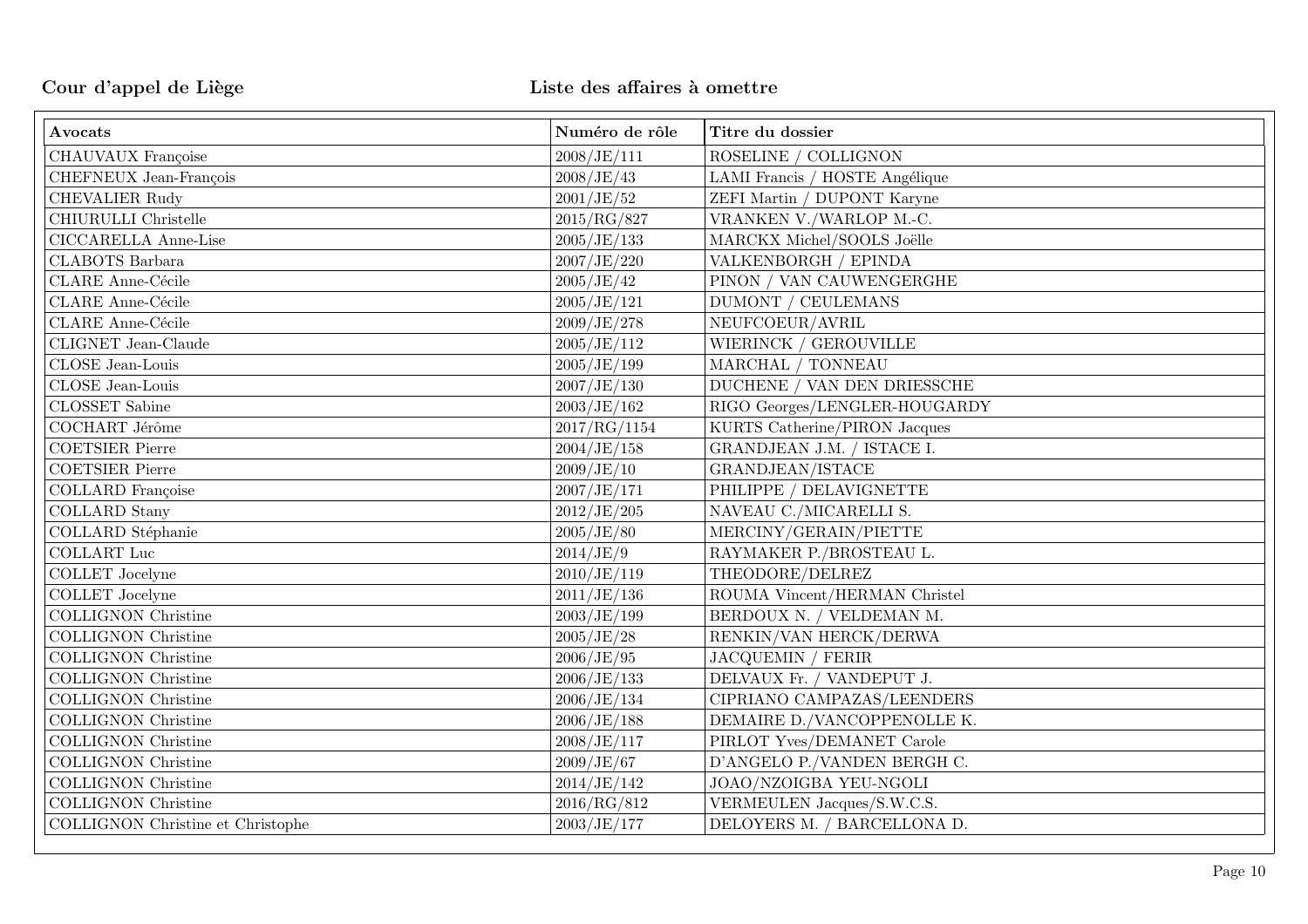| Avocats                             | Numéro de rôle | Titre du dossier               |
|-------------------------------------|----------------|--------------------------------|
| <b>COLLIGNON Maud</b>               | 2008/JE/148    | CRUYSBERGHS D. / DETHIER M.    |
| <b>COLLIGNON Maud</b>               | 2011/JE/206    | BALADI A./CASARI E.            |
| <b>COLSON</b> Anne                  | 2005/JE/80     | MERCINY/GERAIN/PIETTE          |
| <b>COLSON</b> Vincent               | 2004/JE/150    | KAGIO Lilian/TEFNIN Pierre     |
| <b>COLSON</b> Vincent               | 2010/JE/71     | MICHEL Raphaël/KEMMERS Evelyne |
| <b>COLSON</b> Vincent               | 2015/RF/35     | JONCKEAU L./SAGECO/VAN HOVE V. |
| <b>COMBREXELLE Angélique</b>        | 2004/JE/214    | MALBURNY Lysiane/BIRON Pierre  |
| <b>COOREMANS</b> Nathalie           | 2008/JE/273    | ZIMMER Agnès / VOCHITA Valeriu |
| COPINE Frédéric                     | 2005/JE/106    | NIVARLET Geneviève/GRETZ Elvis |
| <b>COPINE</b> Frédéric              | 2005/JE/152    | MAJERUS / MOHREN-HAMIOT        |
| COPINE Frédéric                     | 2009/JE/129    | VANVINCKENROYE/BUSCAGLIA       |
| <b>CORNET</b> Jean-Claude           | 2016/RG/388    | <b>LEMPEREUR /SEPULCHRE</b>    |
| <b>CORNET Pascal</b>                | 2007/JE/140    | MATHIEU Isabelle/DEHU Alain    |
| <b>CORNIL Alain</b>                 | 2007/JE/155    | FAUCONNIER / VERELLEN          |
| <b>CORNIL Pierre-Emmanuel</b>       | 2010/JE/79     | HOCQ Muriel / DUPUIS Joël      |
| <b>COSTE Julie</b>                  | 2003/JE/6      | DESAUBIES A.-D./BODSON Anne    |
| <b>COSTE Julie</b>                  | 2009/JE/76     | DENYS / VANDEWALLE             |
| <b>COSTE Julie</b>                  | 2012/JE/178    | GUNDUZ Nadiye/DEMIR Kenan      |
| <b>COSTE Julie</b>                  | 2013/JE/43     | EL KHAYATI/NASSIM              |
| COUMANS Alexandre -décédé           | 2006/JE/50     | VARLEZ Véronique/BERLANT Eric  |
| <b>COUNEROTTE Cora</b>              | 2003/JE/129    | DUMONT N./ NEMANN T.           |
| COWEZ Julien                        | 2015/RG/183    | DENEFFE CH./VOGLET N./         |
| <b>COWEZ Julien</b>                 | 2015/RG/346    | AXA BELGIUM SA/DUMORTIER B.    |
| <b>CRAMILION</b> Jean-Marc          | 2003/JE/91     | GERARDY/DROESBEKE/BAILLY       |
| CRASSON Marguerite-nommée magistrat | 2006/JE/13     | CHARLIER R./ PATTE C.          |
| CROCHET Nathalie                    | 2005/JE/6      | KESER Eric/DUCHENE Agnès       |
| <b>CRUCIFIX Viviane</b>             | 2004/JE/51     | SMIT Henriette/PIRET Jacques   |
| <b>CRUCIFIX Viviane</b>             | 2004/JE/80     | de GHEUS / DE MARTIN           |
| CRUCIFIX Viviane                    | 2005/JE/125    | ADAM Alain/COOMANS Viridiana   |
| CRUCIFIX Viviane                    | 2012/JE/276    | RICHARDS G./LOUIS V.           |
| CRUCIFIX Viviane                    | 2016/FA/260    | COLLARD Monique/LIEBENS Edmond |
| <b>CULEM Philippe</b>               | 2001/JE/169    | RENARD M. / OROBELLO A.        |
| <b>CULOT</b> Fabian                 | 2015/RG/1331   | BOSMAN J./VAN CALSTER J-L      |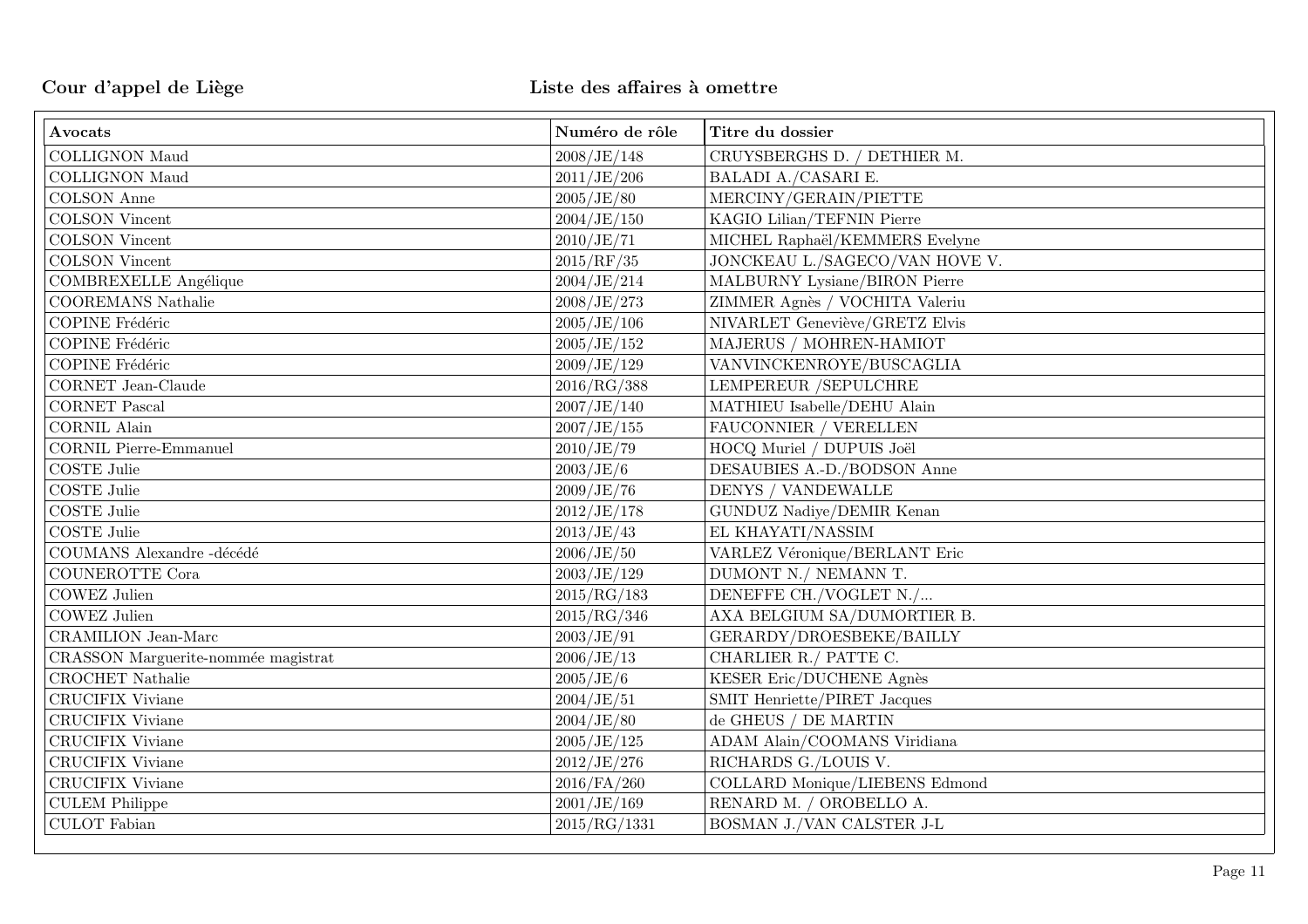| Avocats                    | Numéro de rôle | Titre du dossier                      |
|----------------------------|----------------|---------------------------------------|
| D'AMICO Raphaël            | 2013/JE/22     | TONI Aurélia/TONI Donato              |
| D'AMICO Raphaëlla-omise    | 2007/JE/87     | POZZI Roanne/DA PILVA Delphine        |
| D'AOUT Olivier             | 2016/RG/343    | MOHIMONT-KINIF/ETAT BELGE             |
| D'HAUWE Anne-Catherine     | 2005/JE/190    | JANSSENS BISTHOVEN/KOUE VANIE         |
| D'HEUR Pierre              | 2004/JE/214    | MALBURNY Lysiane/BIRON Pierre         |
| D'HEUR Pierre              | 2012/JE/112    | GOFFIN B./RINCHARD F.                 |
| D'HEUR Pierre              | 2016/RG/464    | VAN IMPE Robert/S.A. S.W.P.I.         |
| D'HUART Pierre             | 2010/JE/83     | LE GUEN Céline/JULIN Freddy           |
| D'ORAZIO Samuel            | 2009/JE/231    | VAN AUDENAERDE/ELIAS                  |
| <b>DAHMEN</b> Kateline     | 2007/JE/79     | DETRY Frédéric/DESSY Françoise        |
| DALMEIREN Jean-Luc         | 2009/JE/276    | <b>BOUCHAT / CERNIGLIARO</b>          |
| DAMANET Véronique          | 2015/FA/260    | SERVOTTE/SEVOTTE                      |
| DANCOT Véronique           | 2007/JE/71     | <b>BROGNIET Eric/NIHOUL Véronique</b> |
| <b>DANDENNE</b> André      | 2004/JE/48     | COLLARD / BERTRAND                    |
| <b>DANDENNE Paulina</b>    | 2007/JE/87     | POZZI Roanne/DA PILVA Delphine        |
| <b>DANDENNE Paulina</b>    | 2007/JE/142    | BRIAMONT/MATHIAS                      |
| <b>DANDENNE Paulina</b>    | 2008/JE/73     | CORMANN Jörg/PETERS Vinciane          |
| DANLOY Géraldine           | 2006/JE/74     | NOISET Daniel/MAQUINY Vanessa         |
| DANLOY Géraldine           | 2009/JE/92     | CEULEERS / HORLAIT                    |
| DANLOY Géraldine           | 2010/JE/118    | LOCUS/BOVEROUX/DELEIGNE/              |
| DANLOY Géraldine           | 2010/JE/256    | RENARD S./DUBOIS L.                   |
| DANLOY Géraldine           | 2014/JE/89     | DELHEZ/MICHOTTE                       |
| DARDINNE-THIRION Monique   | 2008/JE/115    | <b>GAILLARD / ROELANDTS</b>           |
| DARMONT Benoît             | 2005/JE/191    | NOEL Eric / ROSOMME Nadine            |
| DARTOIS Daniel             | 2010/JE/153    | LIGOT/DECAMPS/MALOTAUX                |
| DAVID Jean-Louis           | 2000/JE/152    | WATHELET / SCHEYVEN                   |
| DAVID Jean-Louis           | 2008/JE/236    | MAUEN Luc/CHABOTEAU Anne              |
| DAVID Jean-Louis           | 2015/RG/345    | COMMUNE FERNELMONT/PEETERS S.         |
| DAVID Jean-Louis           | 2017/RG/146    | DETHIER Etienne/AURIAN S.A.R.L        |
| DCD - PAVANELLO Jean-Louis | 2000/JE/79     | PIERRE Claudine/DOYEN Charles         |
| DCD - PAVANELLO Jean-Louis | 2004/JE/91     | <b>ALAIME Pierre / BINET Laurence</b> |
| DCD - PAVANELLO Jean-Louis | 2005/JE/102    | <b>BAUDE Katia / SLAETS Maurice</b>   |
| DCD - PAVANELLO Jean-Louis | 2008/JE/35     | BUHENDWA M. / PIERRE Y.               |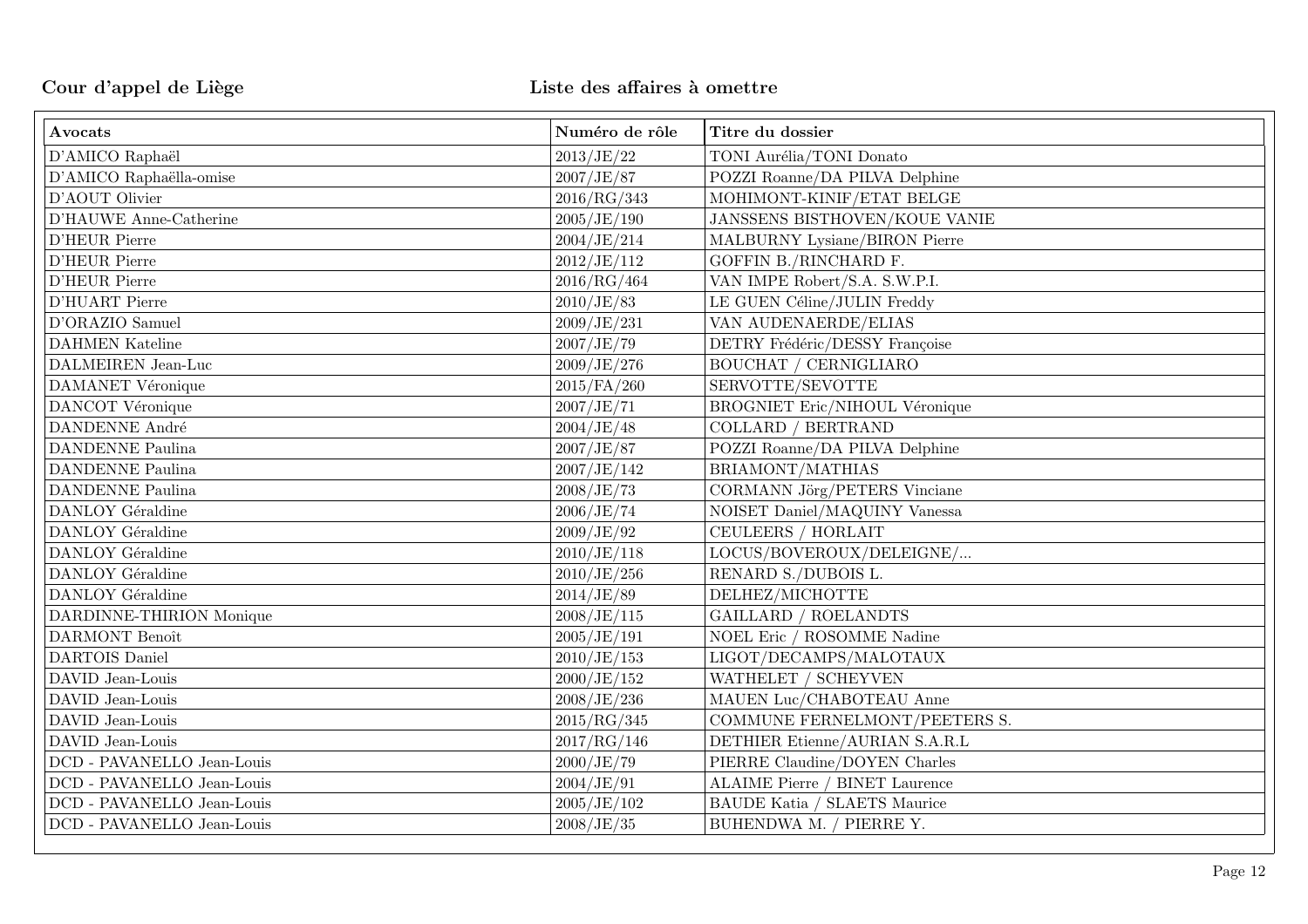| Avocats                            | Numéro de rôle | Titre du dossier                  |
|------------------------------------|----------------|-----------------------------------|
| DCD - PAVANELLO Jean-Louis         | 2012/JE/313    | FLAMENT F./BLAUSE F.              |
| DE BARROS Corinne                  | 2005/JE/68     | HONORE/BOUCHER/DALAL              |
| DE BARROS Corinne                  | 2016/FA/364    | WAUTHIER S./ANTOINE H.            |
| $\rm{DE}$ BIE Anne                 | 2015/FA/717    | WEGNEZ Michel/TRUM Anne           |
| DE BOCK Jean-François              | 2017/RG/10     | CLOSE COMFORT S.A./MANU S.A.      |
| DE BOECK Jacques                   | 2006/JE/89     | DEUXANT P-Y. / DELBOUILLE V.      |
| DE BOECK Jacques                   | 2013/JE/67     | TEHEUX Vanessa/D'ANGELO Sergio    |
| DE BOECK Jacques                   | 2016/RG/224    | SORCE Christine/PAULUS Julien     |
| DE DECKER Didier                   | 2006/JE/110    | POTY D. / GERBINO L.              |
| DE DOBBELEER Jacques               | 2007/JE/189    | PIRENNE / STASSEN                 |
| DE KESEL William                   | 2012/RG/13     | PREMAMAN/CHLOSIMO/                |
| DE PAUW Pascal                     | 2010/JE/124    | <b>BRISAERT Cindy/JOLY Didier</b> |
| DE REYTERE Guy                     | 2014/RG/495    | COUREAU J-F./FRIPPIAT A.          |
| DE SOETE Marie-Martine - magistrat | 2003/JE/131    | PUTTEMAN S./ SLEEUWAERT C.        |
| DE WINTER Virginie                 | 2009/JE/11     | CAUCHIE Sandra/COGNEAU Etienne    |
| DE WOLF Vincent                    | 2008/JE/122    | CLOSSE / LARONDELLE /             |
| DEBELLE Sophie-avocat honoraire    | 2003/JE/158    | FAYT Bérengère/TILMANT Renaud     |
| DEBOUCHE Natalie                   | 2005/JE/89     | JACOB/VANVINCKENROYE              |
| DEBRUS Benoît                      | 2008/JE/213    | KONINGS Patricia/SLUSE Marc       |
| DEBRUS Benoît                      | 2012/JE/89     | DARDENNE J.-M./LEGRAND A.         |
| DECKER Isabelle                    | 2010/JE/109    | WARNY Bernard/GALLO Sandrine      |
| DECKER Isabelle                    | 2012/JE/89     | DARDENNE J.-M./LEGRAND A.         |
| DECKER Isabelle                    | 2013/JE/41     | SCHMITZ Aline/GREGOIRE Benoît     |
| <b>DECKERS Hervé</b>               | 2016/RG/566    | PALIFOR LOGISTICS/ETAT BELGE      |
| DEFOUR Anne                        | 2008/JE/12     | VANDERBECKEN / VANDERBECKEN       |
| DEFOURNY Jean-Marie                | 2003/JE/162    | RIGO Georges/LENGLER-HOUGARDY     |
| DEFOURNY Jean-Marie                | 2006/JE/13     | CHARLIER R./ PATTE C.             |
| DEFOURNY Jean-Marie                | 2009/JE/88     | DUPONT Isabelle/ADAMUS Patrick    |
| DEFOURNY Jean-Marie                | 2009/JE/171    | SIVITSKI Katia/DEGEEST Eric       |
| DEFRAIGNE Christine                | 2003/JE/139    | BILLEN/DELCOUR/DAENEN             |
| DEFRAIGNE Christine                | 2004/JE/184    | FANELLO R./BOUBOLIS N.            |
| DEFRAIGNE Christine                | 2005/JE/202    | CLAES Nathalie/DEBAISIEUX Marc    |
| DEFRAIGNE Christine                | 2006/JE/171    | THIRY Jean/AMJAHDIANE Laila       |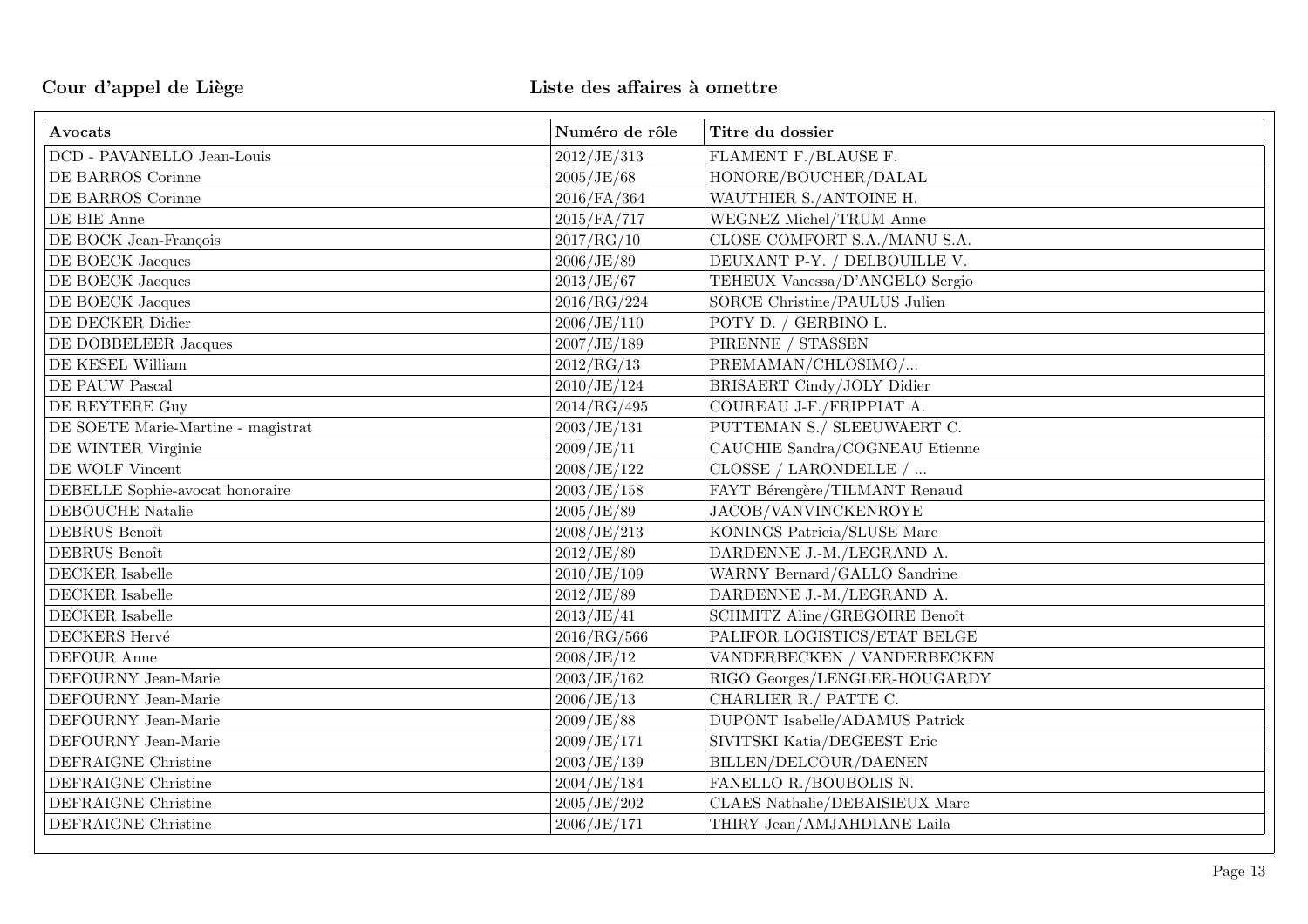| Avocats                                   | Numéro de rôle | Titre du dossier                     |
|-------------------------------------------|----------------|--------------------------------------|
| DEFRAIGNE Christine                       | 2011/JE/200    | RENAULT F./JOIRIS M.                 |
| DEFRAITEUR Luc                            | 2010/JE/14     | MAHLOUL/REUTER                       |
| DEFRAITEUR Luc                            | 2013/JE/54     | GODEFROID J-P./DELHEZ N.             |
| DEFRANCE Pierre-Eric                      | 2003/JE/91     | GERARDY/DROESBEKE/BAILLY             |
| DEFRANCE Pierre-Eric                      | 2004/JE/106    | ROPET Alain/CLAUS Marielle           |
| DEFRANCE Pierre-Eric                      | 2006/JE/26     | LECOCQ / DORVAL                      |
| DEFRANCE Pierre-Eric                      | 2017/RG/392    | VAN BREE Hans/CARABEUF L.            |
| DEGER Michel-OMIS-Pensionné au 31/12/17   | 2002/JE/165    | SPELTENS V./ ALLARD C.               |
| DEGER Michel-OMIS-Pensionné au $31/12/17$ | 2003/JE/204    | ROMAIN J-M/DETILLEUX D.              |
| $\operatorname{DEHAUT}$ Sophie            | 2003/JE/205    | VAN LAECKE Evy / EGLI Eric           |
| <b>DEHIN</b> Renaud                       | 2015/RG/840    | M.A.M. SA/ANALIS SA/                 |
| <b>DEHIN Victor-Vincent</b>               | 2012/RG/1406   | LITHOSS S.A./LUXONOV S.P.R.L.        |
| DELACROIX Benoît                          | 2015/RG/1639   | <b>AMEL Georgette/TILMAN Laurent</b> |
| <b>DELAEY Thierry</b>                     | 2004/JE/81     | WOLF Dominique/LOGGIA Robert         |
| <b>DELAEY Thierry</b>                     | 2005/JE/12     | MINISTERE PUBLIC/ROSELLE/            |
| <b>DELAEY Thierry</b>                     | 2007/JE/55     | THOMAS Anne/DRAYE Stéphane           |
| DELAEY Thierry                            | 2010/JE/174    | HAVENNE Pascal/BARBIER Valérie       |
| DELAEY Thierry                            | 2016/FA/364    | WAUTHIER S./ANTOINE H.               |
| DELBROUCK Cécile                          | 2005/JE/123    | OP DE BEEK / RONDAY                  |
| DELBROUCK Cécile                          | 2005/JE/157    | MARTINEZ PEREZ/LAMQUIN               |
| DELBROUCK Cécile                          | 2006/JE/28     | DAUVISTER / LEGRAND                  |
| DELBROUCK Cécile                          | 2007/JE/214    | LECLERCQ/VAN CAUBERGH                |
| DELBROUCK Cécile                          | 2008/JE/122    | CLOSSE / LARONDELLE /                |
| DELBROUCK Cécile                          | 2008/JE/215    | BERGHMANS Denis/ALLAG Nouara         |
| DELBROUCK Cécile                          | 2010/JE/17     | HOUESSOU M./AVOKA A.                 |
| DELBROUCK Cécile                          | 2010/JE/146    | PETITJEAN/CARVONA                    |
| DELBROUCK Cécile                          | 2012/JE/16     | ANNATELLI G./HENKINET C.             |
| DELFOSSE Eric                             | 2012/RG/1360   | PIERRE/RAVIGNAT/AXA BELGIUM/         |
| DELFOSSE Eric                             | 2016/RG/438    | JACQUET/REGION WALLONNE              |
| <b>DELFOSSE Vincent</b>                   | 2016/RG/812    | VERMEULEN Jacques/S.W.C.S.           |
| <b>DELHAYE</b> Michel                     | 2006/JE/175    | <b>GODEFROID</b> / DIEPART           |
| DELHAYE Michel                            | 2010/JE/186    | BURY Esther / DONY Thérèse           |
| DELHAYE Michel                            | 2011/RG/1242   | TL ENTREPRISE/G.BOURGEOIS/           |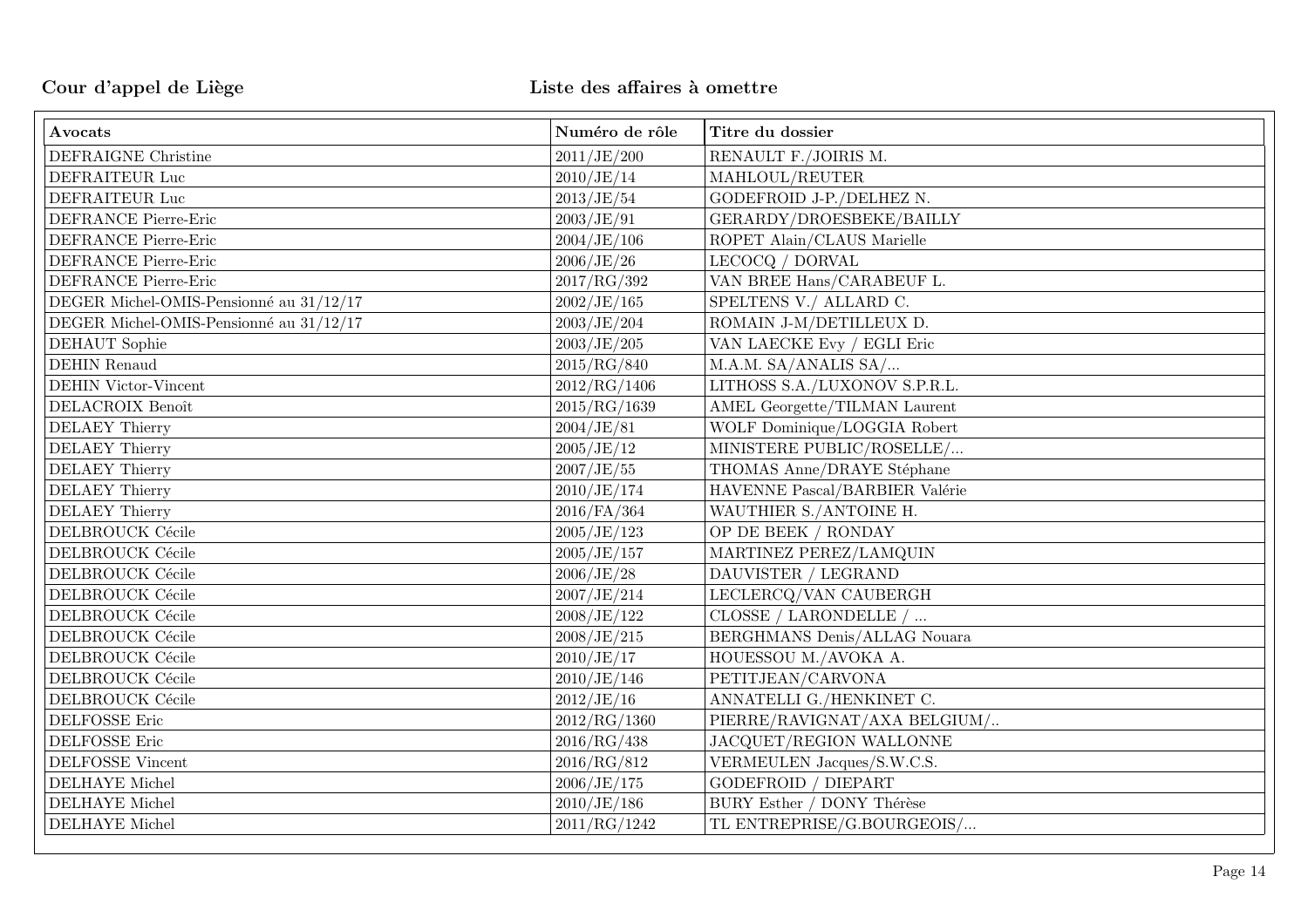| Avocats                     | Numéro de rôle | Titre du dossier                      |
|-----------------------------|----------------|---------------------------------------|
| <b>DELHAYE</b> Michel       | 2012/JE/178    | GUNDUZ Nadiye/DEMIR Kenan             |
| <b>DELMOTTE Danielle</b>    | 2004/JE/102    | DELVENNE Eric/PEETERS Doris           |
| DELMOTTE Danielle           | 2004/JE/174    | GIMINNE B./LECLERCQ B.                |
| <b>DELOBEL Thierry</b>      | 2006/JE/28     | DAUVISTER / LEGRAND                   |
| <b>DELOBEL Thierry</b>      | 2006/JE/67     | <b>BETTE Françoise/VERVIER Benoît</b> |
| <b>DELOBEL Thierry</b>      | 2007/JE/24     | <b>SCLAVON Isabelle/MENS Jacques</b>  |
| <b>DELOBEL Thierry</b>      | 2007/JE/196    | NOLS Boris / MARTINEZ Virginie        |
| <b>DELOBEL Thierry</b>      | 2011/RG/1242   | TL ENTREPRISE/G.BOURGEOIS/            |
| DELOBEL Thierry             | 2014/RG/1518   | TELLER Henri/E.C.C. S.P.R.L./.        |
| DELORGE Caroline            | 2017/RG/286    | BM CONSTRUCTION/GILSON Patrick        |
| DELREE Jean-Pascal (décédé) | 2004/JE/31     | DILDA Sandra/GRIGOLO Eric             |
| DELREE Jean-Pascal (décédé) | 2009/JE/159    | DIGNEFFE Eric/SIOEN Fabienne          |
| DELVALLEE Julien            | 2008/JE/121    | WILLEMS / BRIQUET-VELTRI              |
| DELVAUX André               | 2016/RG/224    | SORCE Christine/PAULUS Julien         |
| DELVAUX André               | 2017/RG/10     | CLOSE COMFORT S.A./MANU S.A.          |
| DELVAUX Robert - décédé     | 2002/JE/31     | BONFOND V. / DEHARD P.                |
| DELVAUX Robert - décédé     | 2003/JE/24     | HODY C. / MONIQUET B.                 |
| DELVILLE Jean-Claude        | 2011/JE/136    | ROUMA Vincent/HERMAN Christel         |
| <b>DELWAIDE</b> Maurice     | 2016/RG/870    | COOL Daniel/TOFFOLI Sébastien         |
| <b>DEMANET Yves</b>         | 2010/JE/79     | HOCQ Muriel / DUPUIS Joël             |
| DEMARTEAU Victor            | 2006/JE/45     | DE CUYPER / FOCANT                    |
| DEMEYER Hélène              | 2017/RG/1114   | D'INVERNO J-P./CHRISTOPHEL E.         |
| <b>DEMOL</b> Françoise      | 2010/JE/216    | DEZOPPY A./DAISE C.                   |
| DEMOULIN Cassiane           | 2010/JE/138    | DANIOKO Bernard/WILISKY Sylvie        |
| <b>DEMOULIN</b> Cassiane    | 2015/FA/596    | AMAND Dimitri/FARINE Marie            |
| <b>DENIS Alain</b>          | 2016/RG/553    | GALERE/BAM LUX/HAYOT/                 |
| <b>DENIS Eric</b>           | 2011/FI/3      | LAHAYE-BEERNAERT/ETAT BELGE           |
| <b>DENOISEUX Yves</b>       | 2005/JE/132    | LERHO Angélique/ROTH Thierry          |
| DENOËL Stéphanie            | 2001/JE/148    | KUCHARCZYK/VANDE VELDE/               |
| DEPAUW Stéphanie            | 2007/JE/172    | RICHE Myriam / BAYOT Erick            |
| DEPAUW Stéphanie            | 2008/JE/27     | <b>LAMBERT / VANDECASTEELE</b>        |
| DEPAUW Stéphanie            | 2012/JE/46     | DE ROODENBEKE A./DE ROMREE C.         |
| DEPREZ Bruno                | 2011/JE/206    | BALADI A./CASARI E.                   |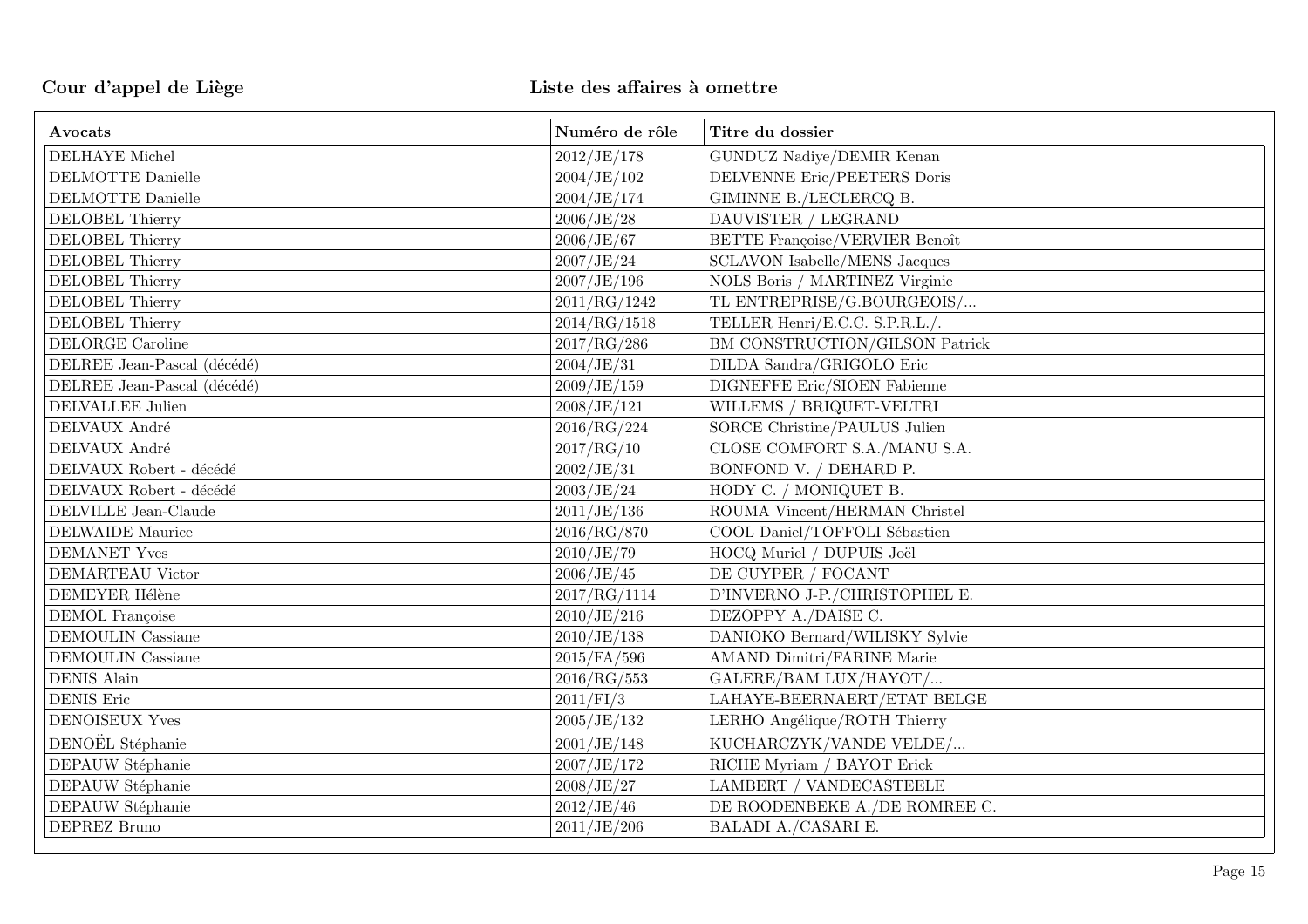| Avocats                             | Numéro de rôle | Titre du dossier               |
|-------------------------------------|----------------|--------------------------------|
| DEPREZ Bruno                        | 2012/JE/206    | PLATEUS Eric/DEMAL Isabel      |
| DEPREZ Hervé                        | 2011/RG/407    | SELLIER M./GOFFIN D./          |
| DEPUYDT Paul                        | 2015/RG/925    | LEBEC V./NINANE A-M.           |
| DERENNE André                       | 2004/JE/174    | GIMINNE B./LECLERCQ B.         |
| DERENNE André                       | 2005/JE/128    | TILLIEUX Yvette/LAMBOTTE Bruno |
| DERENNE André                       | 2006/JE/42     | ELOY Carine/DIEUDONNE Laurent  |
| DERENNE Eric -a cessé ses activités | 2004/JE/147    | STRUELENS A./DEGEVES F.        |
| DERENNE Eric -a cessé ses activités | 2005/JE/128    | TILLIEUX Yvette/LAMBOTTE Bruno |
| DERENNE Eric -a cessé ses activités | 2005/JE/142    | CLOSSET Michel/BAYAU Florence  |
| DERENNE Eric -a cessé ses activités | 2007/JE/133    | MESDAGH Ch. / MATERNE P.       |
| DERENNE Eric -a cessé ses activités | 2010/JE/269    | LAFONTAINE/JACQUES/BINET/      |
| DERENNE Eric -a cessé ses activités | 2012/JE/41     | HUSSON David/CAUWERS Sandra    |
| DERENNE Michel                      | 2008/JE/110    | VIGNERON Katty/NINFORGE Daniel |
| DERENNE Michel                      | 2010/JE/124    | BRISAERT Cindy/JOLY Didier     |
| DERMAGNE Jean-Marie                 | 2001/JE/158    | HAECK P. / BACLENE F.          |
| DERMAGNE Jean-Marie                 | 2004/JE/46     | VILLANOY Philippe/SIMON Annick |
| DERMAGNE Jean-Marie                 | 2007/JE/17     | DEVOLDERE/KERSTENNE            |
| DERMAGNE Jean-Marie                 | 2007/JE/47     | PIRET Rita / BOEVER Patrick    |
| DERMAGNE Jean-Marie                 | 2007/JE/82     | COLLIGNON/DEVILLERS/PIRLOT/    |
| DERMAGNE Jean-Marie                 | 2008/JE/133    | <b>GOOSSE / CALLEBAUT</b>      |
| DERMAGNE Jean-Marie                 | 2009/JE/19     | COLOT/DORANE/PIETTE            |
| DERMAGNE Jean-Marie                 | 2010/JE/153    | LIGOT/DECAMPS/MALOTAUX         |
| DERMAGNE Jean-Marie                 | 2014/RG/205    | GILLET-GHAYE/MONY SAN/         |
| DERMAGNE Jean-Marie                 | 2017/RG/925    | BERTHOLET/Fail. MENUISERIE     |
| DEROUBAIX Isabelle                  | 2009/JE/174    | BEETS François/JEANMART Gaëlle |
| DERWEDUEZ Benoît                    | 2015/RG/317    | SOMME-LEUZE/MEDIAPUB S.A.      |
| DERWEDUEZ Benoît                    | 2015/RG/857    | MEDIAPUB/COMMUNE PONT-A-CELLES |
| DESCAMPS Pol                        | 2005/JE/37     | MINETTE V./WINTQUIN E.         |
| <b>DESIRONT</b> Georges             | 2009/JE/119    | VANDERBECQ / BECKER            |
| <b>DESIRONT</b> Georges             | 2009/JE/280    | MALPAIX F./MALENGRAUX A.       |
| <b>DESIRONT</b> Georges             | 2013/JE/276    | SMAL Frédéric/CLAJOT Alisonne  |
| DESIRONT Georges                    | 2017/FA/445    | MOENS L./HARDIQUEST A.         |
| DESSARD Damien                      | 2015/RG/840    | M.A.M. SA/ANALIS SA/           |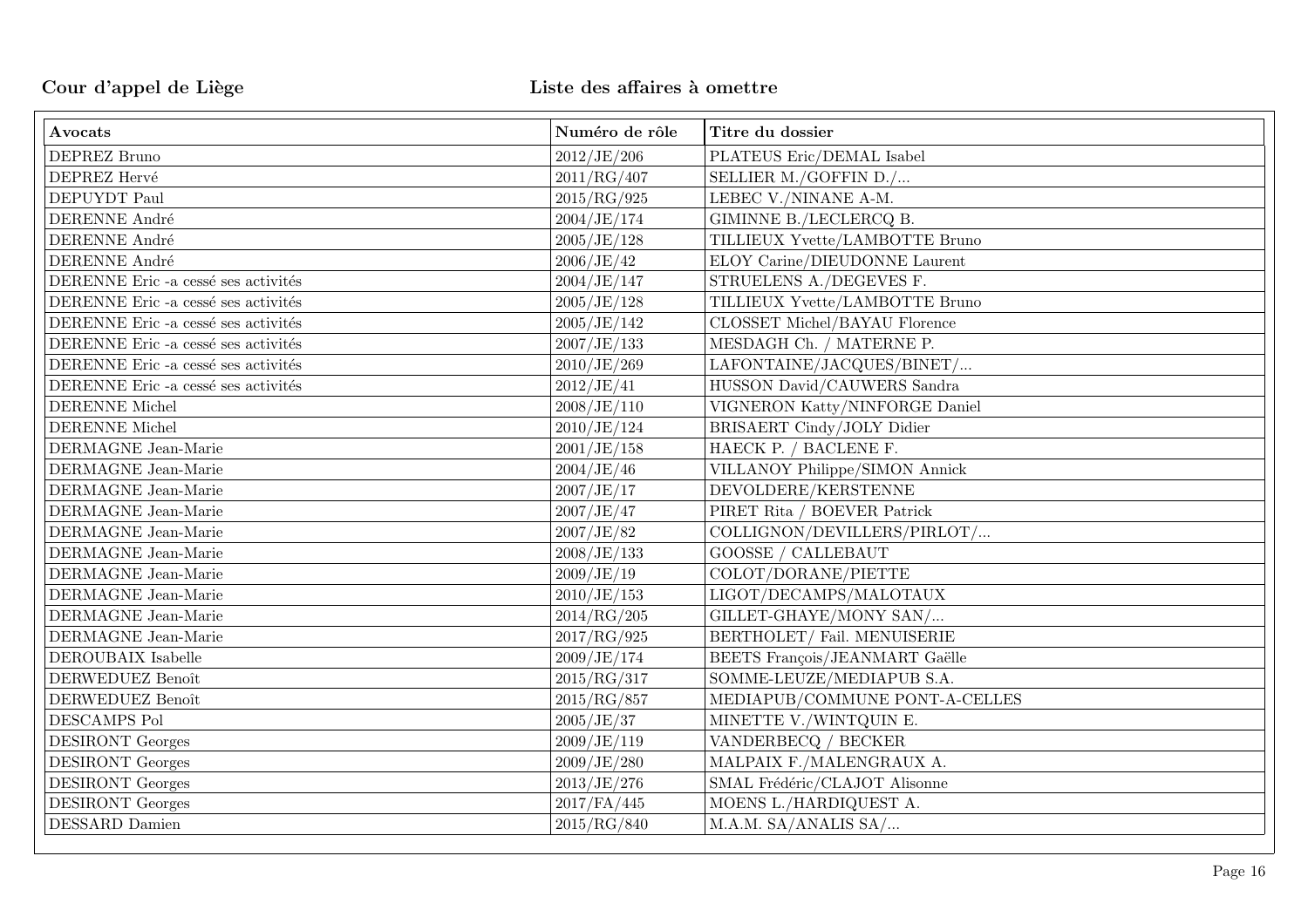| Avocats                  | Numéro de rôle | Titre du dossier               |
|--------------------------|----------------|--------------------------------|
| DESSARD Daniel           | 2012/RG/13     | PREMAMAN/CHLOSIMO/             |
| DESSARD Thierry          | 2007/JE/216    | CHARLIER / ABRAHAM             |
| <b>DESSART</b> Philippe  | 2000/JE/172    | WILLEMS D. / MARECHAL M.       |
| DESSART Thierry          | 2005/JE/204    | DAMANET D./SCAILTEUR A.        |
| DESSART Thierry          | 2007/JE/42     | <b>WACKERS / DOGOT</b>         |
| <b>DESSY François</b>    | 2006/JE/12     | SURINGS Didier/KEYEN Cindy     |
| DESSY François           | 2007/JE/34     | CHIARAMONTI Michel/LEROY Sonia |
| DESSY Jean-Luc           | 2003/JE/119    | GODECHAL M. / de GHEUS M.      |
| DESSY Jean-Luc           | 2004/JE/31     | DILDA Sandra/GRIGOLO Eric      |
| DESSY Jean-Luc           | 2004/JE/207    | GODET Béatrice/PIRSON Frédéric |
| DESSY Jean-Luc           | 2005/JE/39     | BERNARD / LACHARMANTE          |
| DESSY Jean-Luc           | 2005/JE/79     | BRANTZ Ch. / GILLET V.         |
| DESSY Jean-Luc           | 2006/JE/70     | PUTZEYS Th. / FRISON B.        |
| DESSY Jean-Luc           | 2006/JE/184    | PAZIENZA Gauthier/DONY Cécile  |
| DESSY Jean-Luc           | 2007/JE/200    | VANDEREST J.P./BOURGETEAU S.   |
| DESSY Jean-Luc           | 2013/JE/131    | FIGEYS C. / DELTOUR F.         |
| DESSY Jean-Luc           | 2013/JE/208    | ELABOURI B./PARIS C.           |
| DESSY Jean-Luc           | 2014/JE/89     | DELHEZ/MICHOTTE                |
| <b>DESTEXHE Ariane</b>   | 2004/JE/174    | GIMINNE B./LECLERCQ B.         |
| <b>DESTEXHE Ariane</b>   | 2006/JE/70     | PUTZEYS Th. / FRISON B.        |
| <b>DESTEXHE Ariane</b>   | 2007/JE/54     | DENOEL Eric/RIGO Rebecca       |
| <b>DESTEXHE Ariane</b>   | 2008/JE/117    | PIRLOT Yves/DEMANET Carole     |
| <b>DESTEXHE Ariane</b>   | 2008/JE/171    | BENITO FERNANDEZ//PACINI       |
| <b>DESTEXHE</b> Ariane   | 2009/JE/92     | CEULEERS / HORLAIT             |
| <b>DESTEXHE Ariane</b>   | 2010/JE/94     | TOURNEUR/BRUMENIL/THISE        |
| <b>DESTEXHE Ariane</b>   | 2011/JE/107    | TRUMPENEERS/LAMBERMONT/BASTIN  |
| <b>DESTEXHE Ariane</b>   | 2012/JE/151    | PEETERSEM S./SOOLS M.          |
| DESTEXHE Renaud - DECEDE | 2003/JE/104    | CORRIAS Ch. / BOON P.          |
| DESTEXHE Renaud - DECEDE | 2003/JE/129    | DUMONT N./ NEMANN T.           |
| DESTEXHE Renaud - DECEDE | 2004/JE/86     | SEPTON Gérard/REGINSTER Agnès  |
| DESTEXHE Renaud - DECEDE | 2006/JE/133    | DELVAUX Fr. / VANDEPUT J.      |
| DESTEXHE Renaud - DECEDE | 2006/JE/184    | PAZIENZA Gauthier/DONY Cécile  |
| DESTEXHE Renaud - DECEDE | 2007/JE/203    | ROMER Carine/SERVAIS Christian |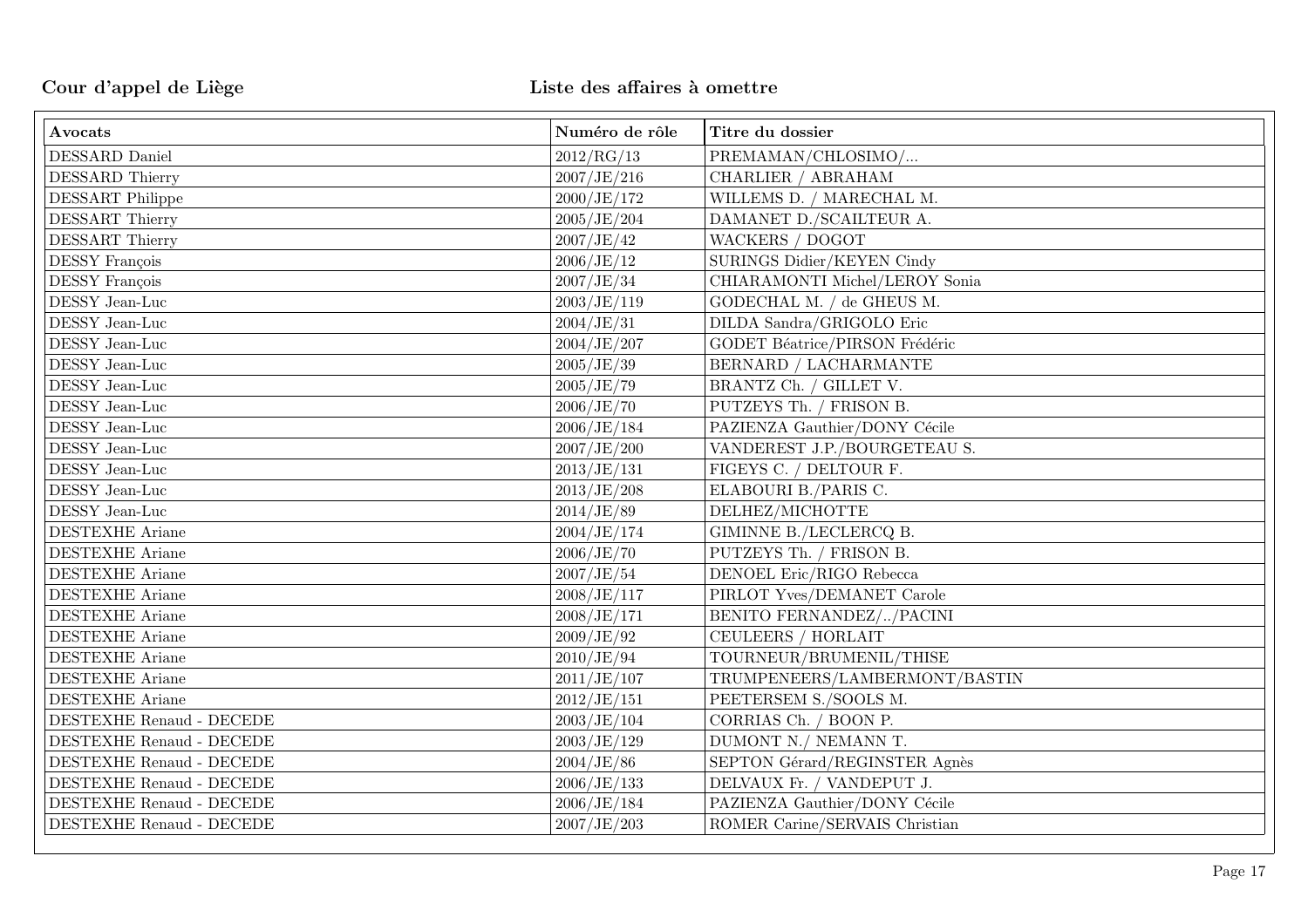| Avocats                       | Numéro de rôle | Titre du dossier                     |
|-------------------------------|----------------|--------------------------------------|
| DESTEXHE Renaud - DECEDE      | 2008/JE/204    | MAKA Raphaël/REYNDERS Caroline       |
| DESTEXHE Renaud - DECEDE      | 2009/JE/49     | DARROT/DE JONG/BOLOGNE               |
| DESTEXHE Renaud - DECEDE      | 2011/JE/225    | MORSAT/BOURIVIN/KEPENNEERS/          |
| <b>DESTREE Philippe</b>       | 2016/RG/1430   | FIDUCIAIRE/ETAT BELGE                |
| DETHIER Benjamin              | 2004/JE/168    | DENEFFE/ROZET                        |
| DETHIER Benjamin              | 2014/JE/128    | SOCRATES BANGOURA/PYCKHOUT G.        |
| <b>DETHIER</b> Benjamin       | 2016/FA/455    | CLAUDE Pascal /SPRIMONT Corine       |
| <b>DETIFFE Marie-Pierre</b>   | 2009/JE/98     | NUCATOLA / GRESSENS                  |
| <b>DETIFFE Marie-Pierre</b>   | 2012/JE/53     | SCHREINER Arthur/GILSON Myriam       |
| DETROUX Jacqueline            | 2009/JE/74     | LALOUX Pierre / ROWIE Laurence       |
| DEVAUX Nicolas                | 2010/JE/261    | UITTEBROEK/MARTIN GONZALEZ           |
| DEVILLE Céline                | 2009/JE/186    | PETIT / PETIT / HENIN                |
| <b>DEVILLE Céline</b>         | $2016$ /FA/735 | GODIN/DONNE                          |
| $\operatorname{DEVILLE}$ Marc | 2009/JE/66     | THIRY Anne / ZAHRAN Ahmed            |
| <b>DEVILLEZ Daisy</b>         | 2007/JE/65     | DESERT / BOUBERT                     |
| <b>DEVILLEZ Daisy</b>         | 2008/JE/172    | DEMARTELAERE/TIQUET/CEDRO            |
| DEVOS Bruno                   | 2011/RG/807    | BERTRAND/CARREFOUR BELGIUM SA        |
| DEVOS Dominique               | 2012/RG/492    | CONTROLE TECHNIQUE AUTO./LIDL        |
| <b>DEWEZ</b> Florence         | 2007/JE/49     | GILLES Nathalie/DUPIL Thomas         |
| DEWONCK Séverine              | 2013/JE/41     | <b>SCHMITZ Aline/GREGOIRE Benoît</b> |
| <b>DHEUR Marie-Eve</b>        | 2012/JE/44     | MARIE Déborah/MOTTART David          |
| DIEUDONNE Claire              | 2006/JE/91     | GOEYENS D. / MASSCHELEIN O.          |
| DINEUR Michaël                | 2009/JE/205    | BAFUTE MBENGA/MATAFADI PONI          |
| DINEUR Michaël                | 2012/JE/288    | MINET-WILMOTTE/VANQUAETHEM           |
| DINEUR Michaël                | 2013/JE/22     | TONI Aurélia/TONI Donato             |
| DOCQUIR Jean-Paul             | 2015/RG/827    | VRANKEN V./WARLOP M.-C.              |
| <b>DONADELLO</b> Florence     | 2004/JE/165    | HARTMANN M./GAUTHIER Ph.             |
| <b>DONADELLO</b> Florence     | 2006/JE/73     | <b>BOURGEOIS Yves/DELEUZE Annick</b> |
| <b>DONNE</b> Marielle         | 2007/JE/81     | TESTELMANS / RACOUX                  |
| <b>DONNE</b> Marielle         | 2009/JE/106    | BREVERS Laurent/HUMBLET Sylvia       |
| <b>DONNE</b> Marielle         | 2009/JE/286    | DESPIEGELEER / MALHERBE              |
| <b>DONNE</b> Marielle         | 2013/JE/39     | LECLERCQ M./ISERENTANT I.            |
| DONNET Ludovic                | 2016/RG/11     | PRESTIGE CONCEPT/DANNEVOYE           |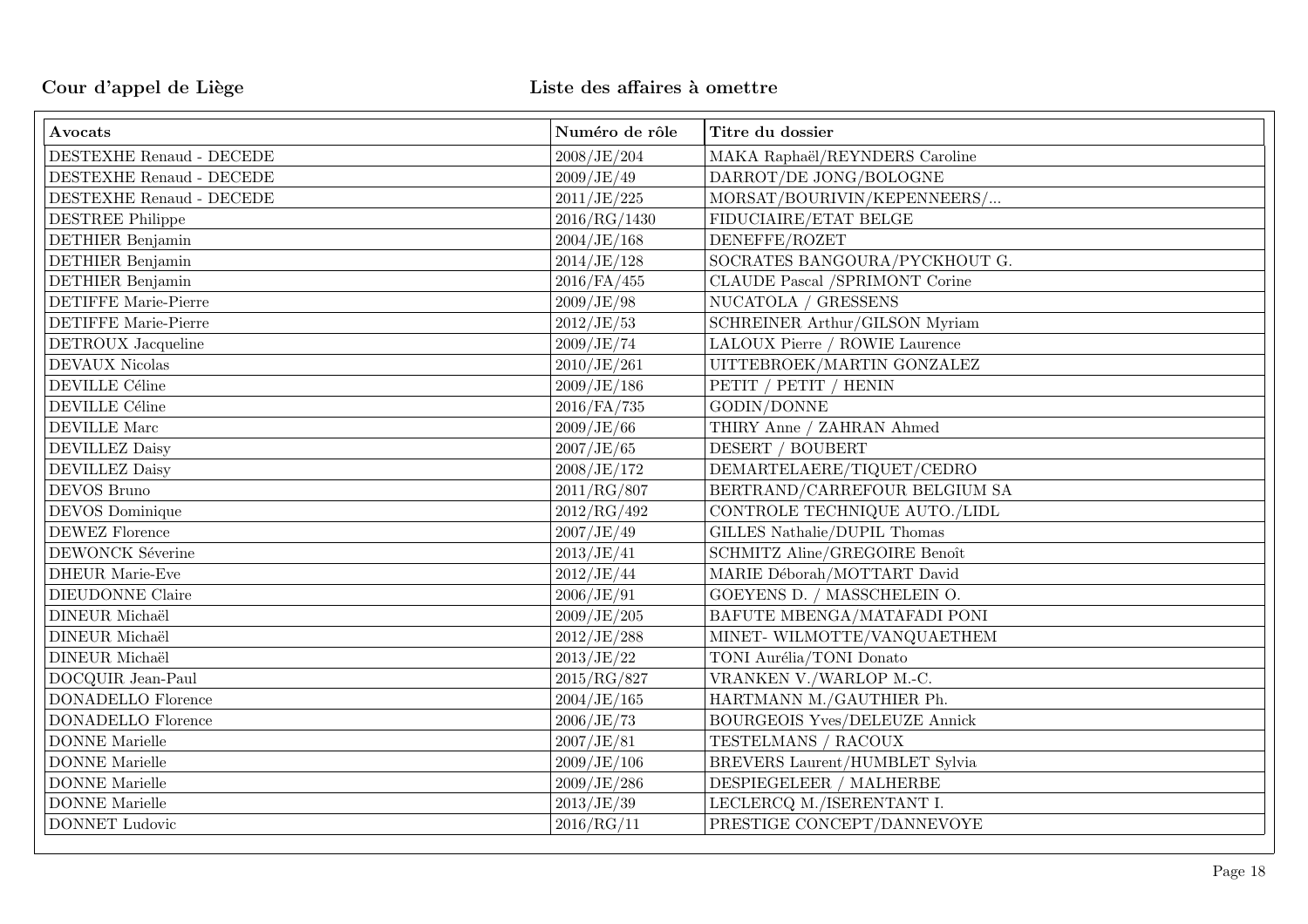| Avocats                           | Numéro de rôle | Titre du dossier                     |
|-----------------------------------|----------------|--------------------------------------|
| <b>DOR</b> Samuel                 | 2012/JE/302    | BRILOT Michaël/SEMPOT Lisange        |
| <b>DOR</b> Samuel                 | 2013/JE/59     | MESA HIRUELAS M./CARTIGNY P.         |
| <b>DORANGE</b> Françoise          | 2015/RG/925    | LEBEC V./NINANE A-M.                 |
| <b>DOUIN</b> Serge                | 2003/JE/185    | MALCHAIR F./PENAGLIA C.              |
| $\operatorname{DOUIN}$ Serge      | 2009/JE/161    | RION Christelle/MALTUS Pierre        |
| DOUNY Jean-Pol                    | 2014/RG/1457   | <b>BASCIU Raffaele/ETAT BELGE</b>    |
| DOUNY Jean-Pol                    | 2015/RG/623    | POLIS STRAMING/EB-SPF FINANCES       |
| DOUNY Jean-Pol                    | 2015/RG/1324   | ETS FRANCOIS POLIS STRAMING/EB       |
| DOUNY Jean-Pol                    | 2015/RG/1488   | POLIS Christian/ETAT BELGE           |
| <b>DRION</b> Denis                | 2000/JE/172    | WILLEMS D. / MARECHAL M.             |
| <b>DRION</b> Denis                | 2003/JE/117    | BESSEMANS N. / BRONKART S.           |
| <b>DRION</b> Denis                | 2005/JE/9      | LICATA Giacomo/DEBROUX Josée         |
| <b>DRION</b> Denis                | 2006/JE/123    | LAHNECH / MAILLARD                   |
| <b>DRION</b> Denis                | 2009/JE/67     | D'ANGELO P./VANDEN BERGH C.          |
| <b>DRION</b> Denis                | 2010/JE/25     | LORENZONI/TOUSSAINT                  |
| <b>DRION</b> Denis                | 2012/JE/209    | VANDERBEEKEN M./FONTAINE L.          |
| <b>DRION</b> Denis                | 2013/JE/102    | BECHOUX Ph./BARBIER A.               |
| <b>DRION</b> Dominique            | 2004/JE/13     | LORIA Carmelo/CAILLOUX Ingrid        |
| <b>DRION</b> Dominique            | 2008/JE/102    | DI SIMONE / MILS                     |
| <b>DRION</b> Dominique            | 2010/JE/122    | GIANQUINTO/VANDENBEMPT               |
| <b>DRION</b> Dominique            | 2015/RG/831    | GROUP GL N.V./VILLE DE HUY/          |
| <b>DRION</b> Dominique            | 2016/RG/54     | GALAND/JARDIN DU SART TILMAN         |
| <b>DRION</b> Xavier               | 2007/JE/213    | DANS O. / COSTERMANS C.              |
| <b>DUBOIS</b> Anne                | 2004/JE/86     | SEPTON Gérard/REGINSTER Agnès        |
| <b>DUBOIS</b> Anne-Pascale        | 2004/JE/178    | <b>OUKHELLE Abdeltif/PIOT Roxane</b> |
| <b>DUBOIS</b> François            | 2010/JE/68     | THIES/RIDREMONT                      |
| <b>DUBOIS</b> Marie-Madeleine     | 2017/FA/608    | MURI Maryse/ANTOINE Marc             |
| DUCHESNE Anne-a quitté le Barreau | 2007/JE/77     | YENNIS M. / RUSSELLO D.              |
| <b>DUFOUR Christine</b>           | 2005/JE/173    | NOSTEN / de GAIFFIER d'HESTROY       |
| <b>DUMOULIN</b> Georges           | 2004/JE/111    | CRAHAY J.M./GRIFGNEE B.              |
| <b>DUMOULIN</b> Georges           | 2007/JE/112    | SIMON Bernard / HAENDLE Joëlle       |
| <b>DUMOULIN</b> Georges           | 2009/JE/162    | FAWAY Audrey/SAUVAGE Bertrand        |
| <b>DUMOULIN</b> Georges           | 2012/JE/32     | COCQUERET X./BOMAN L.                |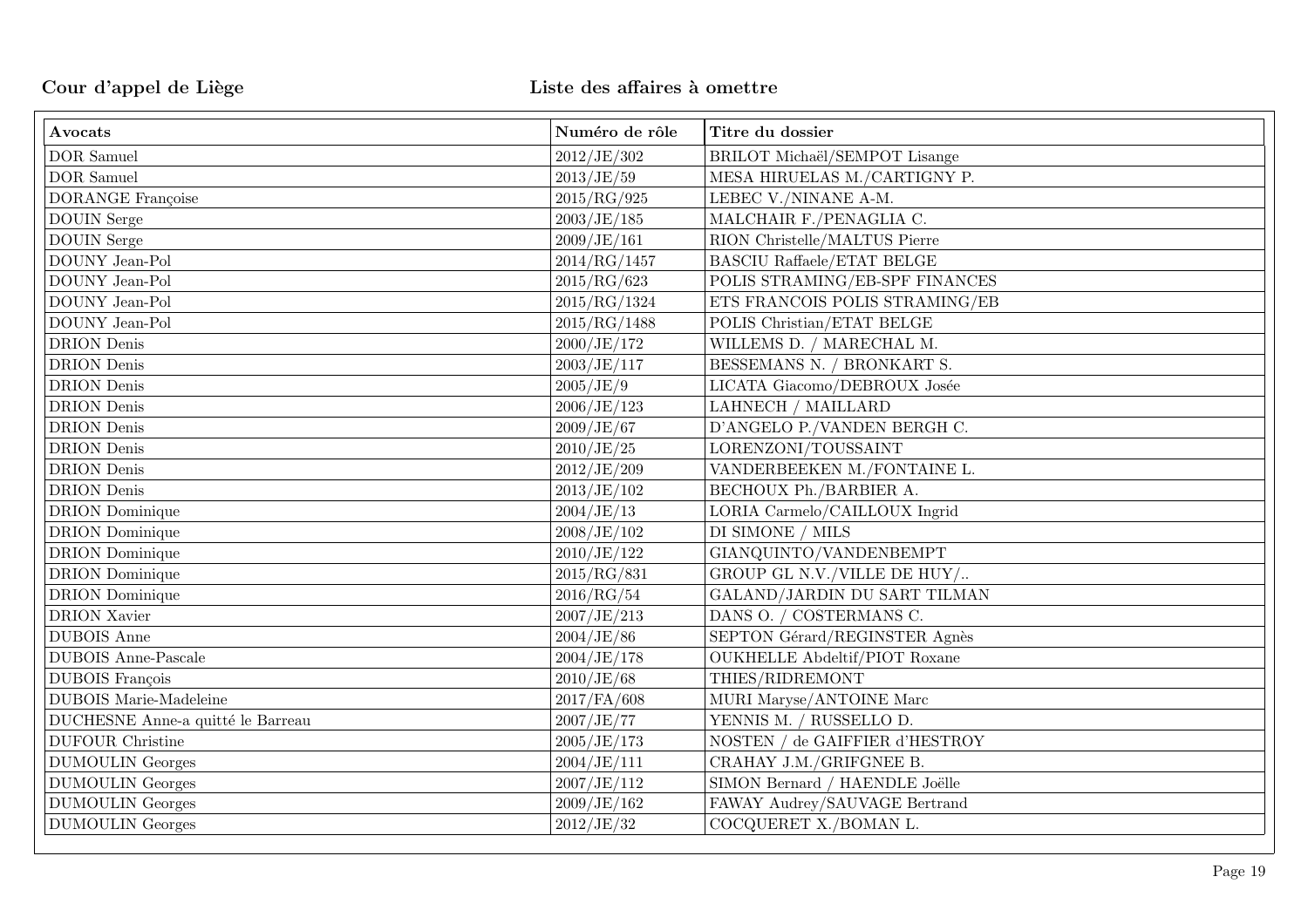| Avocats                               | Numéro de rôle | Titre du dossier               |
|---------------------------------------|----------------|--------------------------------|
| <b>DUMOULIN Nathalie</b>              | 2009/JE/98     | NUCATOLA / GRESSENS            |
| <b>DUMOULIN Nathalie</b>              | 2012/JE/12     | LEBLANC M./MAUHIN M./          |
| <b>DUPONT</b> Vincent                 | 2006/JE/107    | HENRARD Patrice/HEIJERS M-N.   |
| <b>DUPONT</b> Vincent                 | 2006/JE/121    | HOUBION Cécile/SOUGNE Vincent  |
| <b>DUQUENNE Yves</b>                  | 2014/JE/128    | SOCRATES BANGOURA/PYCKHOUT G.  |
| <b>DUQUENNE Yves</b>                  | $2017$ /FA/196 | KEMP Pierre/HOTTON Valérie     |
| <b>DUSAUCY Vincent</b>                | 2006/JE/110    | POTY D. / GERBINO L.           |
| <b>DUVIVIER Nathalie</b>              | 2013/JE/102    | BECHOUX Ph./BARBIER A.         |
| <b>DUYSTER</b> Edgar                  | 2017/RG/843    | REMACLE/IMMO RUE DE L'ETUVE    |
| DYL Henri                             | 2009/JE/302    | BOLLINNE Fr. / FREDERICK Ph.   |
| Défense person./Personlich erschienen | 2013/RQ/78     | FAIL. EXPANSA S.A.             |
| <b>EERDEKENS</b> Claude               | 2016/FA/542    | PARADIS A./BIELANDE V.         |
| <b>EFFINIER</b> Vincent               | 2000/JE/152    | WATHELET / SCHEYVEN            |
| <b>EFFINIER</b> Vincent               | 2004/JE/38     | SOHET Jean-Pol/CORBION Perrine |
| EL JANATI Najate                      | 2008/JE/247    | FAKIR Majida/ARMAIQI Abdenebi  |
| ELLOUZE Mohamed -OMIS-                | 2004/JE/88     | MUNEYYIRCI/CEYLAN/TOURNEUR     |
| ELLOUZE Mohamed -OMIS-                | 2010/JE/14     | MAHLOUL/REUTER                 |
| ELLOUZE Mohamed -OMIS-                | 2013/JE/57     | BOUBAGRAOUY M./DARTIENNE V.    |
| <b>ESCHWEILER Olivier</b>             | 2017/RG/98     | PRODUCTS SUPPLIES/SIVAHOME     |
| ETIENNE François                      | 2005/JE/44     | LIZEN Christelle/DANDOY Marc   |
| ETIENNE François                      | 2011/RG/1242   | TL ENTREPRISE/G.BOURGEOIS/     |
| <b>ETIENNE Patricia</b>               | 2002/JE/25     | VAN AVERMAET/AERTS J. et Ph.   |
| <b>EVALDRE Nele</b>                   | 2004/JE/202    | LOMBART Pierre/DUBOIS Katty    |
| <b>EVALDRE Nele</b>                   | 2007/JE/22     | ROSSA Nathalie/BANETON Chantal |
| FABBRICOTTI Marina                    | 2004/JE/117    | VANHECKE Eric/THESIAS Michelle |
| FADEUR Laurent                        | 2012/JE/18     | MICHEL Tanguy/LEFEVRE Ameline  |
| <b>FALIZE Joëlle</b>                  | 2005/JE/142    | CLOSSET Michel/BAYAU Florence  |
| FASKA Mourad                          | 2014/JE/141    | JOUGA Mohamed/HABRANT Jessica  |
| FATZINGER Elvire - juge de paix       | 2004/JE/18     | LECLOUX / SONGLET              |
| FAUFRA Aline                          | 2012/JE/44     | MARIE Déborah/MOTTART David    |
| <b>FAUFRA Aline</b>                   | 2013/JE/96     | VAN DEN BERGH T./GEHOULET V.   |
| <b>FEKENNE</b> Jacques                | 2016/RG/566    | PALIFOR LOGISTICS/ETAT BELGE   |
| FEKENNE Jacques                       | 2016/RG/1446   | ETAT BELGE/SON D./ALLARD T.    |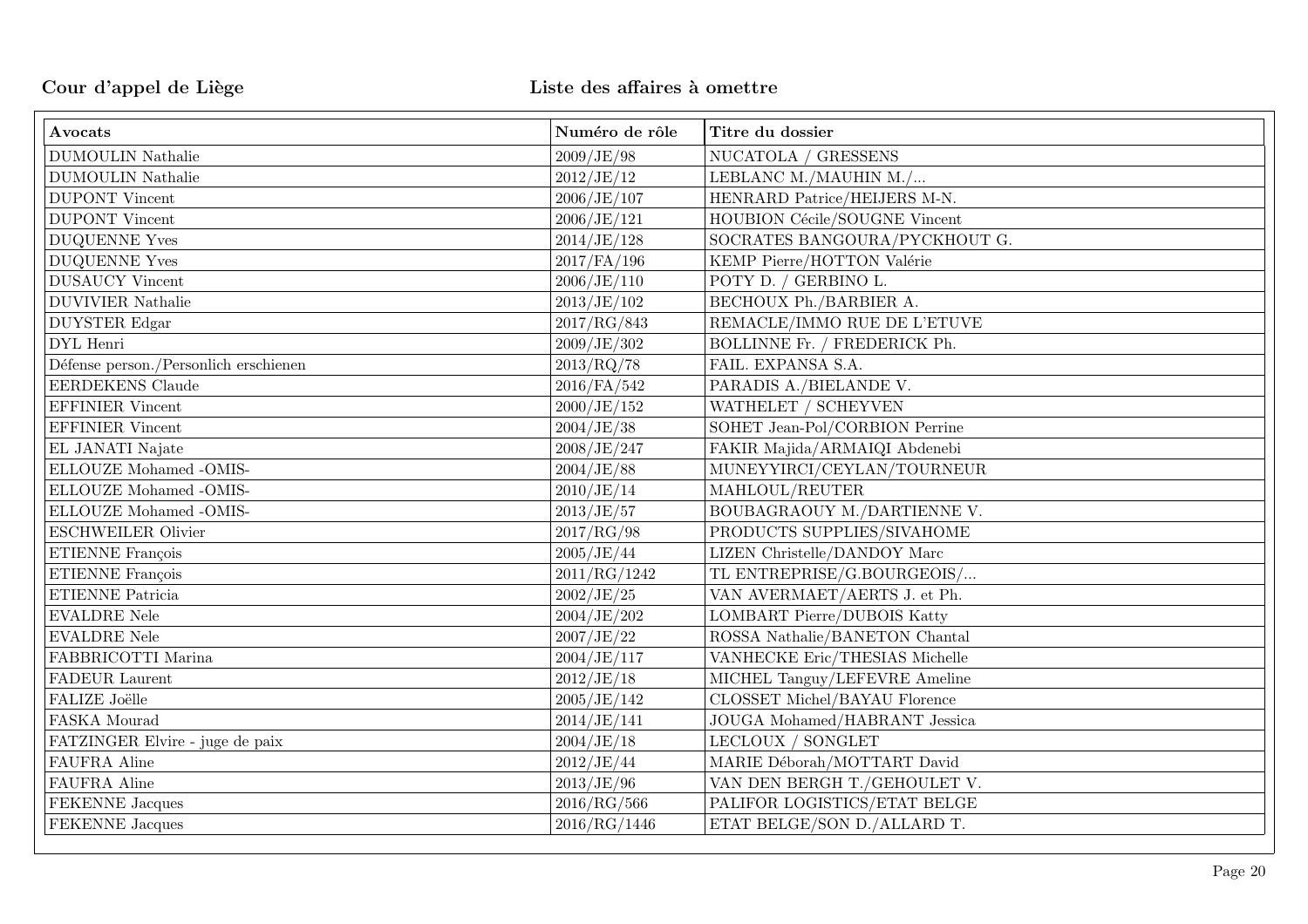| Avocats                    | Numéro de rôle | Titre du dossier                            |
|----------------------------|----------------|---------------------------------------------|
| FELLER Bernard             | 2006/JE/207    | GERARD Isabelle / LOUIS Didier              |
| FELTZ Maurice              | 2005/JE/121    | <b>DUMONT / CEULEMANS</b>                   |
| FILIPPONE Vanessa          | 2007/JE/77     | YENNIS M. / RUSSELLO D.                     |
| FIORONI Véronique          | 2003/JE/165    | VAN LEEUW / WILLAERT                        |
| FIORONI Véronique          | 2004/JE/105    | SCHMITZ M.J. / DUBOIS G.                    |
| FLAGOTHIER Anne-Catherine  | 2006/JE/194    | MASSON M. / HENDRICK V.                     |
| FLAGOTHIER Jean-Luc        | 2012/RG/1561   | POLETTO/CARRIERES DE CROSSEE                |
| <b>FLAMME</b> Laurence     | 2002/JE/161    | GERLAGE Eve/ROUSSEAU Patrice                |
| <b>FLAMME</b> Laurence     | 2004/JE/2      | LEGRELLE / RONVEAUX                         |
| <b>FLAMME</b> Laurence     | 2004/JE/190    | MARIONI F./PLENNEVAUX F.M.                  |
| FONSNY Nathalie            | 2005/JE/117    | PELAEZ-BAYO/DANDOY                          |
| FONTAINE Héloïse           | 2011/JE/145    | DESCLIN J. / GORJANEC A.                    |
| FORTEMPS Nathalie          | 2015/RG/857    | MEDIAPUB/COMMUNE PONT-A-CELLES              |
| FOURNY Dimitri             | 2002/JE/127    | POITOUX V./FICHEFET M.                      |
| FOURNY Dimitri             | 2005/JE/114    | DOMINIQUE M. / RIGAUX F.                    |
| FOURNY Dimitri             | 2010/JE/219    | PONSARD Marc/LOUPPE Sylviane                |
| FOURNY Dimitri             | 2011/JE/95     | HUART Jean-Marie/DEMOL Yolande              |
| FRAIPONT Elisabeth         | 2008/JE/120    | TEMMAR/LOUIS/MICCO                          |
| FRAIPONT Elisabeth         | 2010/JE/164    | MISSAIR Régine/BOVY Martial                 |
| FRAIPONT Raymond - décédé  | 2004/JE/59     | KOLP Françoise/LEGRAND Joël                 |
| FRANCHIMONT Jean-Dominique | 2008/JE/263    | BERTRAND Pascale/REMACLE Danny              |
| FRANCHIMONT Jean-Dominique | 2013/JE/39     | LECLERCQ M./ISERENTANT I.                   |
| FRANCHIMONT Michel         | 2006/JE/187    | CARRUBBA A. / RENNA Fr.                     |
| FRANCHIMONT Michel         | 2006/JE/191    | CRANINX-COUMONT/COUMONT-DEBRAZ              |
| FRANCHIMONT Michel         | 2007/JE/90     | BELTRAN David/WOELFLE Valérie               |
| FRANCHIMONT Pierre         | 2010/JE/119    | THEODORE/DELREZ                             |
| FRANKIN Thierry            | 2016/RG/54     | GALAND/JARDIN DU SART TILMAN                |
| FRANKORT André             | 2003/JE/4      | PIRARD A./COENJAERTS F.                     |
| FREDERICK François         | 2004/JE/150    | $\operatorname{KAGIO}$ Lilian/TEFNIN Pierre |
| FRISEE Martine             | 2010/JE/29     | ETIENNE THEWISSEN/LAMOUR                    |
| FYON Dominique             | 2008/JE/73     | CORMANN Jörg/PETERS Vinciane                |
| FYON Dominique             | 2011/JE/205    | <b>GAUDRON E./GIERMAN I.</b>                |
| GABRIEL Valérie            | 2006/JE/175    | <b>GODEFROID / DIEPART</b>                  |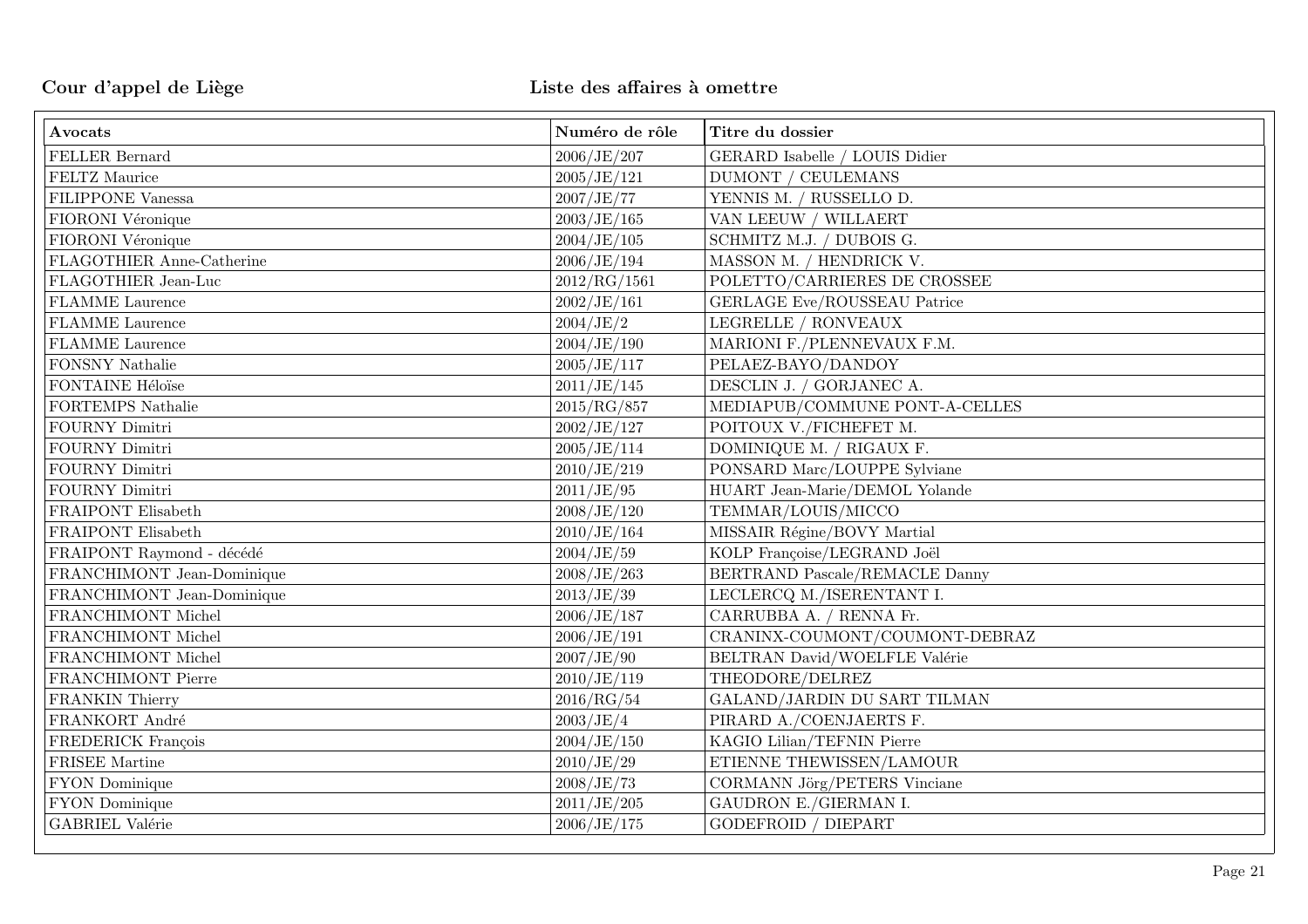| Avocats                        | Numéro de rôle | Titre du dossier                                   |
|--------------------------------|----------------|----------------------------------------------------|
| GABRIEL Valérie                | 2009/JE/85     | DECOUX DERIJCKE / GADISSEUR                        |
| GABRIEL Valérie                | 2010/JE/17     | HOUESSOU M./AVOKA A.                               |
| <b>GAILLARD</b> Martine        | 2012/JE/46     | DE ROODENBEKE A./DE ROMREE C.                      |
| <b>GAILLIET Patrick</b>        | 2008/JE/213    | KONINGS Patricia/SLUSE Marc                        |
| GALOPIN Dorothée               | 2012/JE/182    | KAUFFMAN S./LANSELLE F.                            |
| <b>GARDEUR</b> Alexandra       | 2014/JE/168    | DELPERDANGE E./SIMON E.                            |
| <b>GARNY</b> Nathalie          | 2009/JE/100    | BIRARO / DE CEULAER                                |
| <b>GAROT</b> Audrey            | 2007/JE/21     | DE LEUZE P. / GOHIMONT F.                          |
| GAROT Kathleen                 | 2007/JE/21     | DE LEUZE P. / GOHIMONT F.                          |
| GAROT Thierry - nommé juge     | 2007/JE/21     | DE LEUZE P. / GOHIMONT F.                          |
| <b>GASPAR Martine</b>          | 2003/JE/119    | GODECHAL M. / de GHEUS M.                          |
| <b>GASPAR Martine</b>          | 2005/JE/105    | SIMON Thierry/BELERY Isabelle                      |
| <b>GATHOYE</b> Françoise       | 2006/JE/200    | SONVEAU / ROUXHET                                  |
| GAUCHE Frédéric                | 2016/RG/464    | VAN IMPE Robert/S.A. S.W.P.I.                      |
| GAVROY Frédéric                | 2006/JE/207    | GERARD Isabelle / LOUIS Didier                     |
| GAVROY Frédéric                | 2008/JE/156    | LAFONTAINE Sabrina/MICHEL Yvan                     |
| GAVROY Frédéric                | 2009/JE/141    | MJAHID Safia/CHAWQUI Haddane                       |
| GAVROY Frédéric                | 2010/JE/102    | GUBBELS/MASSOTIER                                  |
| <b>GENDRIN</b> Nicolas         | 2006/JE/161    | PATINY A./BERNABE IZQUIERDO B.                     |
| <b>GENDRIN</b> Nicolas         | 2007/JE/130    | DUCHENE / VAN DEN DRIESSCHE                        |
| <b>GENDRIN</b> Nicolas         | 2013/JE/146    | MAZIERS G. / BRASSEUR G.                           |
| <b>GENIN Valérie</b>           | 2010/JE/261    | UITTEBROEK/MARTIN GONZALEZ                         |
| GENIN Valérie                  | $2015$ /FA/260 | SERVOTTE/SEVOTTE                                   |
| <b>GEORGES</b> Stephan         | 2015/RG/317    | SOMME-LEUZE/MEDIAPUB S.A.                          |
| GEORGES Stephan                | 2015/RG/444    | VANCAMP Edward/OUTDOOR CENTRE                      |
| <b>GEORIS</b> Nicole           | 2004/JE/100    | HENRY Nathalie/KOOS Michaël                        |
| GEORIS Nicole                  | 2005/JE/39     | BERNARD / LACHARMANTE                              |
| <b>GERARDY Lucie</b>           | 2004/JE/18     | LECLOUX / SONGLET                                  |
| <b>GEREON</b> Myriam           | 2010/JE/54     | KALKHAOU/EMONTS/PIRE                               |
| <b>GEREON</b> Myriam           | 2010/JE/69     | CORVERS L./BERGER M.                               |
| <b>GEREON</b> Myriam           | 2011/JE/50     | $\operatorname{LALLEMAND} / \operatorname{ABEELS}$ |
| <b>GEUBELLE Anne-Catherine</b> | 2001/JE/109    | CONSTANT N./LAURENT B.                             |
| <b>GEUBELLE Anne-Catherine</b> | 2007/JE/10     | DESSY Guy/MICHEL Murielle                          |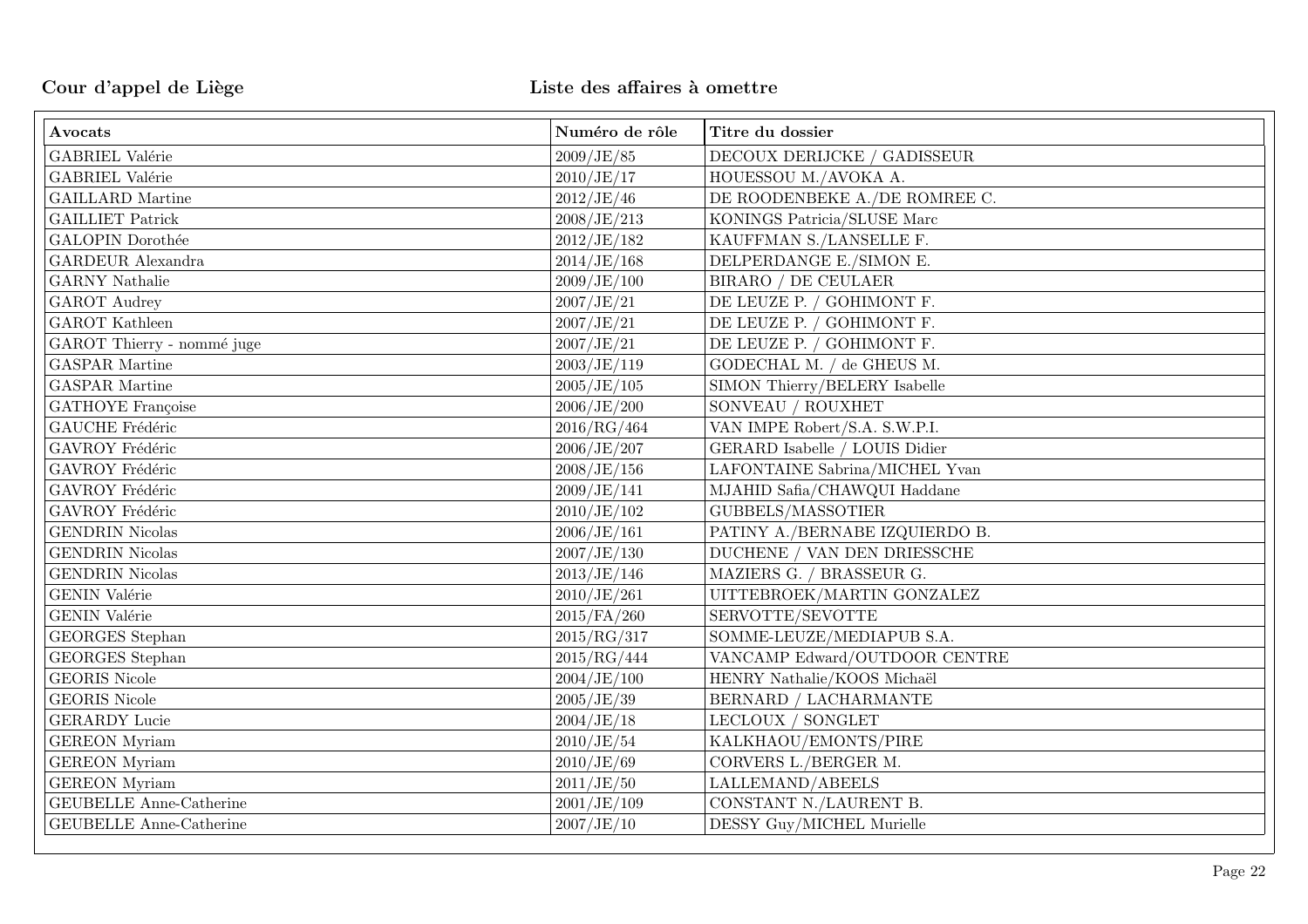| Avocats                        | Numéro de rôle | Titre du dossier                   |
|--------------------------------|----------------|------------------------------------|
| <b>GEUBELLE Anne-Catherine</b> | 2011/JE/240    | FIEULLIEN D./BROSTEAUX V.          |
| <b>GEUBELLE Anne-Catherine</b> | 2014/JE/4      | DISICURUK Hasan/ALTINTAS Elif      |
| <b>GEUENS</b> Laurent          | 2004/JE/214    | MALBURNY Lysiane/BIRON Pierre      |
| GEUKENS Ludo                   | 2014/RG/1310   | SNC HOLLANGE/MELOTTE/              |
| <b>GHISLAIN</b> Michel         | 2002/JE/163    | VANDAMME/VANDAMME/KHEDER           |
| <b>GHISLAIN</b> Michel         | 2002/JE/172    | VANDAMME/KHEDER/ERNAELSTEEN        |
| <b>GHISLAIN Paul-Emmanuel</b>  | 2005/JE/4      | FRANCOIS Nancy/JACQMIN Fabrice     |
| <b>GHISLAIN Paul-Emmanuel</b>  | 2016/RG/814    | JOURION/BRAIPSON                   |
| <b>GHISLAIN</b> Vincent        | 2011/JE/186    | LAPERCHE/DARGENTON                 |
| <b>GHISLAIN</b> Vincent        | 2013/JE/97     | GIJSSELS/GRANDJEAN/FERAUCHE/       |
| <b>GIET Thierry</b>            | 2001/JE/41     | VANDERSCHRICK B./LARDINOIS D.      |
| GILISSEN Jean-Louis            | 2011/JE/50     | LALLEMAND/ABEELS                   |
| GILLES Françoise - omis        | 2006/JE/176    | BOVY Dominique/BOVY Martial        |
| <b>GILLET Pierre-Yves</b>      | 2016/RG/803    | SEILLIER/COLSON/PONCIN             |
| <b>GILLET</b> Séverine         | 2006/JE/32     | PECQUET Nadine/KAISIN Cécile       |
| <b>GILSON</b> Marc             | 2013/JE/54     | GODEFROID J-P./DELHEZ N.           |
| GILSOUL Manon                  | 2011/RG/1088   | RUDA TENGUHA/UWAMBAYINZOBE         |
| GIROUARD Françoise             | 2008/JE/142    | <b>GUARNERI /SACCO</b>             |
| <b>GIUNTA Vincent</b>          | 2004/JE/90     | <b>ANDRE Grégory/DUBOIS Roxane</b> |
| <b>GLOBEN Michaël</b>          | 2004/JE/145    | COX/GROMBEER/DE WIL                |
| GOB Marilyn                    | 2009/JE/85     | DECOUX DERIJCKE / GADISSEUR        |
| <b>GOBBE</b> Isabelle          | 2007/JE/125    | <b>GOOR / MAEYENS</b>              |
| GOBERT Jean-Marie              | 2004/JE/202    | <b>LOMBART Pierre/DUBOIS Katty</b> |
| <b>GOBLET</b> Catherine        | 2005/JE/87     | ROYEN Christophe/MAAS Liliane      |
| <b>GOBLET</b> Catherine        | 2017/RG/3      | HERTZOG/COMM. FRANCAISE/           |
| <b>GOBRON Florence</b>         | 2011/JE/127    | VIATOUR Pascal/PELEEHEID Aline     |
| <b>GODEFROID</b> Isabelle      | 2012/JE/276    | RICHARDS G./LOUIS V.               |
| <b>GODIN</b> Philippe          | 2007/JE/202    | VERBRUGGHEN/PIRARD                 |
| <b>GOEMAN</b> Denis            | 2008/JE/164    | CHOBAN / TCHEREPACHIN              |
| <b>GOEZ</b> Ingrid             | 2013/JE/67     | TEHEUX Vanessa/D'ANGELO Sergio     |
| <b>GOHIMONT</b> Géraldine      | 2012/JE/302    | BRILOT Michaël/SEMPOT Lisange      |
| <b>GOIJEN</b> Marianne         | 2007/JE/171    | PHILIPPE / DELAVIGNETTE            |
| GOISSE Gaëtan                  | 2007/JE/17     | DEVOLDERE/KERSTENNE                |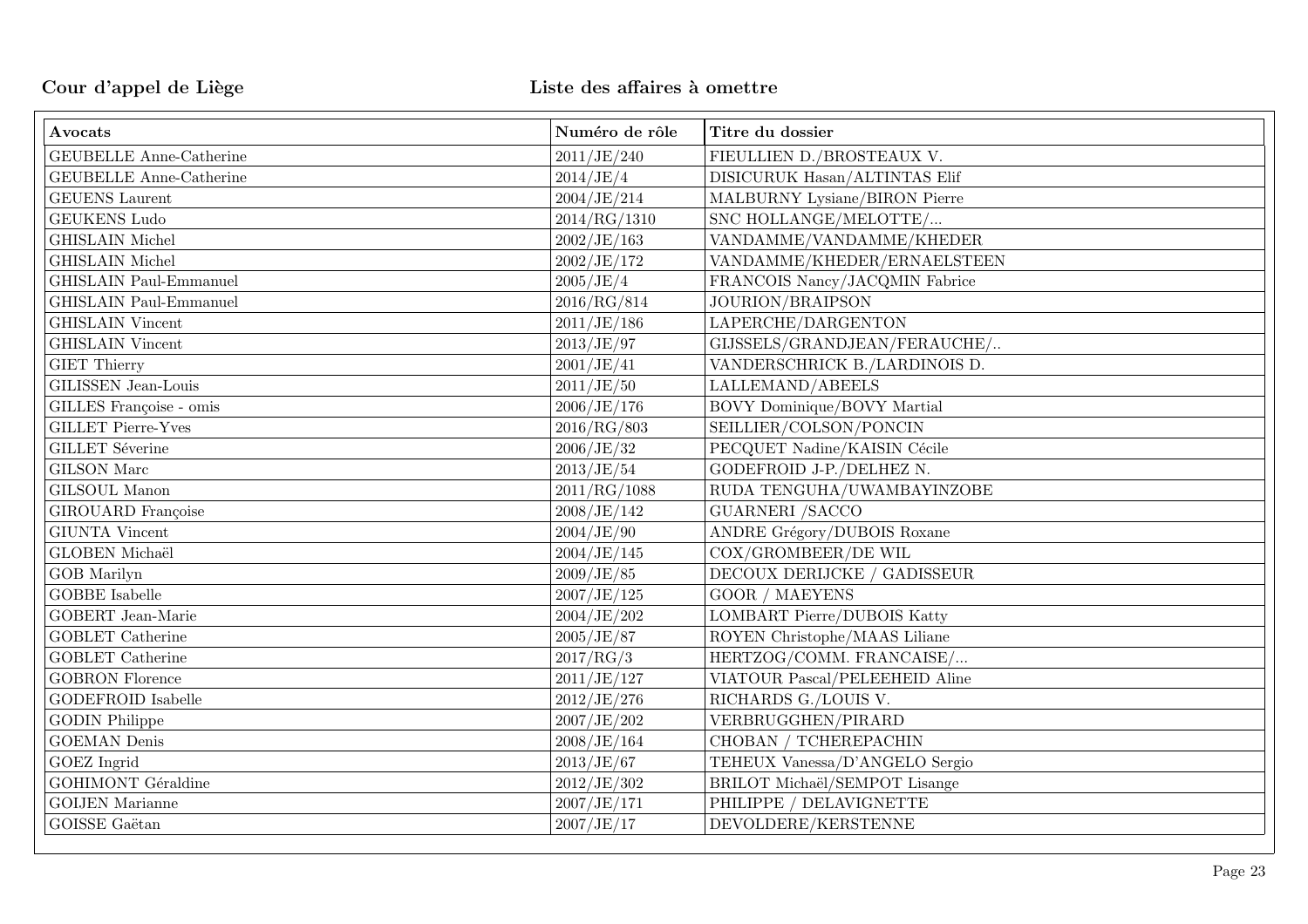| Avocats                          | Numéro de rôle | Titre du dossier                     |
|----------------------------------|----------------|--------------------------------------|
| <b>GOLDSTEIN Eliane</b>          | 2012/JE/43     | VASILEVSKI/POTVIN/VASILEVSKI         |
| GOUJON Michel - avocat honoraire | 2003/JE/143    | BRECX P./ LIZON S.                   |
| <b>GOUZEE Denis</b>              | 2011/JE/147    | CARINHAS SIMOES/DOS SANTOS           |
| <b>GOUZEE Denis</b>              | 2016/RG/1377   | UCM/KREMAN S.A.                      |
| <b>GRAS</b> Etienne              | 2013/JE/10     | DENIS/CRASSET                        |
| <b>GRAULICH Henri</b>            | 2014/JE/6      | RICHELLE Isabelle/BLOCK Guy          |
| <b>GRAVY Olivier</b>             | 2016/RG/1332   | GECIBAT SPRL/CLARAS SPRL/            |
| <b>GREFFE Fabien</b>             | 2005/JE/67     | BAERTEN L./SCARNA I.                 |
| <b>GREFFE Fabien</b>             | 2008/JE/122    | CLOSSE / LARONDELLE /                |
| <b>GREGOIRE</b> Antoine          | 2010/JE/136    | PATERNOTTE/AERTS                     |
| <b>GREGOIRE Etienne</b>          | 2000/JE/166    | <b>BAIJOT Michel/KAIRIS Isabelle</b> |
| <b>GREGOIRE Etienne</b>          | 2001/JE/7      | BERARDELLI/VAES/MARECHAL             |
| <b>GREGOIRE</b> Etienne          | 2006/JE/91     | GOEYENS D. / MASSCHELEIN O.          |
| <b>GREGOIRE</b> Jacques          | 2003/JE/35     | PAULUS Jean/BAOO Catherine           |
| <b>GRELLA</b> Vanessa            | 2006/JE/121    | HOUBION Cécile/SOUGNE Vincent        |
| <b>GRELLA</b> Vanessa            | 2009/JE/161    | RION Christelle/MALTUS Pierre        |
| <b>GRELLA</b> Vanessa            | 2013/JE/143    | POLARD I./POLARD M./DIGNEFFE         |
| <b>GRELLA</b> Vanessa            | 2015/RG/1639   | AMEL Georgette/TILMAN Laurent        |
| <b>GRELLA</b> Vanessa            | $2016$ /FA/86  | GROMMET N. / MARTIN C.               |
| <b>GRESSE</b> Christine          | 2005/JE/134    | VALENTIN Vicky/GRANDJEAN Louis       |
| <b>GRETER Vanessa</b>            | 2012/JE/187    | KESTEMONT T./COECKELBERGHS V.        |
| GRIGNARD Didier                  | 2004/JE/131    | PRESTI Patrizia/DESTRO Biagio        |
| <b>GRIGNARD</b> Didier           | 2011/JE/127    | VIATOUR Pascal/PELEEHEID Aline       |
| <b>GRIGNARD</b> Didier           | 2017/RG/1114   | D'INVERNO J-P./CHRISTOPHEL E.        |
| <b>GROSSI</b> Pierre             | 2005/JE/128    | TILLIEUX Yvette/LAMBOTTE Bruno       |
| GROULARD François-Xavier         | 2010/JE/54     | KALKHAOU/EMONTS/PIRE                 |
| <b>GRUSLIN</b> Gilles            | 2003/JE/118    | DEVOS Christine/DEVOS Albert         |
| <b>GRUSLIN</b> Gilles            | 2007/JE/6      | LEYDER André/DUBOIS Sonia            |
| <b>GRUSLIN</b> Gilles            | 2008/JE/266    | JEBBOUR / VAN VELSEN                 |
| <b>GRUSLIN</b> Gilles            | 2013/JE/131    | FIGEYS C. / DELTOUR F.               |
| <b>GRUSLIN</b> Gilles            | 2017/RG/937    | METAL DOM CONSTRUCT/BELLIL N.        |
| GRYGLEWICZ Christian             | 2008/JE/132    | RENANT Léon/DETHIER Liliane          |
| <b>GUIMIN</b> Sylvie             | 2006/JE/2      | <b>JEAN Michel/WEBER Anne-Marie</b>  |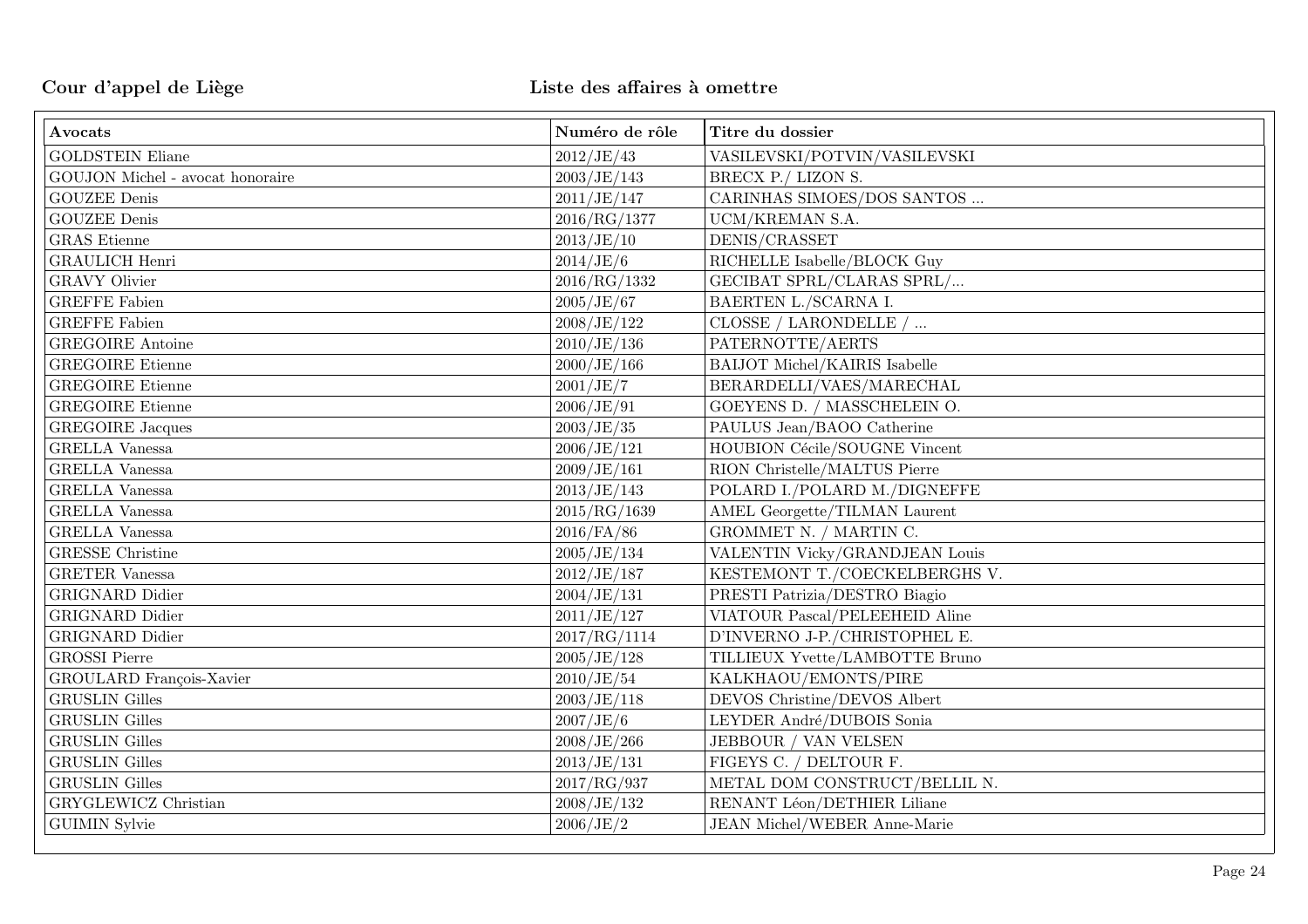| Avocats                  | Numéro de rôle | Titre du dossier                    |
|--------------------------|----------------|-------------------------------------|
| <b>GUSTINE Olivier</b>   | 2002/JE/31     | BONFOND V. / DEHARD P.              |
| <b>GUSTINE Olivier</b>   | 2003/JE/210    | HUART P./DENIS G./FIRQUET S.        |
| <b>GUSTINE Olivier</b>   | 2005/JE/28     | RENKIN/VAN HERCK/DERWA              |
| <b>GUSTINE Olivier</b>   | 2006/JE/95     | <b>JACQUEMIN / FERIR</b>            |
| <b>GUSTINE Olivier</b>   | 2008/JE/256    | PELET Michel / DELFOSSE Sabine      |
| HABRAN Olivier           | 2003/JE/158    | FAYT Bérengère/TILMANT Renaud       |
| <b>HABRAN</b> Olivier    | 2014/JE/103    | HUMBLET Didier/ORBAN Stéphanie      |
| <b>HAECK</b> Patrice     | 2005/JE/65     | GERMAIN/MAES/FLAWINNE               |
| <b>HAECK</b> Patrice     | 2006/JE/33     | $\rm{DELNOZ}$ Bruno / ZWIJSEN Erika |
| HAENECOUR Bernard        | 2008/JE/27     | <b>LAMBERT / VANDECASTEELE</b>      |
| HAENECOUR Olivier        | 2008/JE/27     | <b>LAMBERT / VANDECASTEELE</b>      |
| <b>HAGE</b> Suzanne      | 2003/JE/205    | VAN LAECKE Evy / EGLI Eric          |
| HALET Christophe         | 2015/RG/864    | ECOSOLIS/MAIRLOT P./RUBACH R.       |
| HALET Christophe         | 2016/RG/547    | OTTE Xavier/ETAT BELGE              |
| HALET Christophe         | 2017/RG/381    | CAFFE PINO SPRL/ETAT BELGE          |
| <b>HALLET</b> Philippe   | 2012/RG/492    | CONTROLE TECHNIQUE AUTO./LIDL       |
| <b>HALLET</b> Pierre     | 2006/JE/154    | LEFEVRE / MINISTERE PUBLIC          |
| <b>HALLEUX</b> Geneviève | 2007/JE/106    | SORET M-F. / FILS R.                |
| <b>HALLEUX Geneviève</b> | 2007/JE/245    | PIRNAY Saida / MOSSER Pierre        |
| <b>HALLEUX Geneviève</b> | 2014/JE/131    | PLOM Aurore/DI BELLO Michele        |
| HANCOTTE André           | 2015/RG/1034   | <b>BEOBANK S.A./LOUBRIS</b>         |
| HANNOSSET Etienne        | 2006/JE/155    | LADURON Geneviève/URBAIN Yvon       |
| HANNOSSET Etienne        | 2008/JE/172    | DEMARTELAERE/TIQUET/CEDRO           |
| HANNOSSET Etienne        | 2009/JE/148    | ROTROU Corinne/MATTART Michaël      |
| HANNOSSET Etienne        | 2009/JE/280    | MALPAIX F./MALENGRAUX A.            |
| HANOT Charly             | 2001/JE/5      | DUQUENNE D. / PITANCE B.            |
| HANOT Charly             | 2003/JE/210    | HUART P./DENIS G./FIRQUET S.        |
| HANOT Charly             | 2004/JE/143    | STREEL C./CHARIOT C.                |
| HANOT Charly             | 2010/JE/25     | LORENZONI/TOUSSAINT                 |
| HANOT Charly             | 2012/JE/173    | MAES - LEJEUNE/CRICKX               |
| HANSOUL Philippe         | 2004/JE/189    | LAMINE/FILLIEUX - ZASKALETA         |
| HANSOUL Philippe         | 2005/JE/152    | MAJERUS / MOHREN-HAMIOT             |
| HANSROUL Julie           | 2015/RG/827    | VRANKEN V./WARLOP M.-C.             |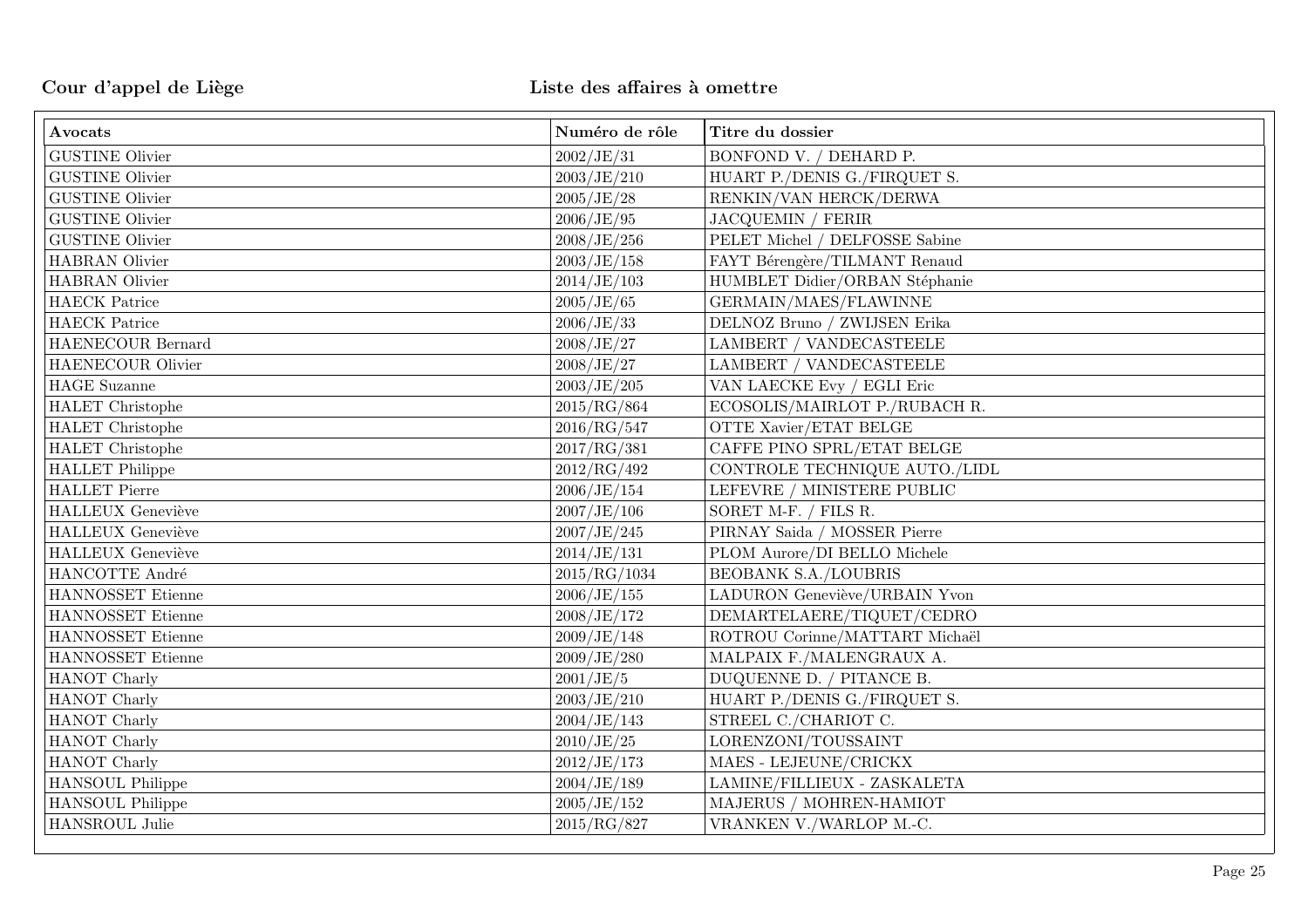| Avocats                   | Numéro de rôle | Titre du dossier                   |
|---------------------------|----------------|------------------------------------|
| <b>HAQUIN</b> Geneviève   | 2007/JE/129    | NISET Marc/PARIDANS Brigitte       |
| <b>HARDY</b> Catherine    | 2005/JE/59     | KENMOGNE / LEBRUN - HENUZET        |
| <b>HARDY</b> Catherine    | 2008/JE/32     | LALOUX / BOUTEILLE                 |
| <b>HARDY</b> Catherine    | 2009/JE/55     | KINARD Fabrice/CHARLIER Sally      |
| <b>HARDY</b> Catherine    | 2009/JE/211    | SERRY Anny/LENAERTS Bertrand       |
| <b>HARDY</b> Catherine    | 2013/JE/121    | HENROTTE Sylvie/BASTIN Mickaël     |
| <b>HAUBURSIN Pierre</b>   | 2009/JE/247    | LAMMERANT/VANHAUDENARD             |
| <b>HAUBURSIN Pierre</b>   | 2010/JE/292    | GILLES Claude/MARCHAL Annick       |
| <b>HAUBURSIN Pierre</b>   | 2013/JE/195    | WOUTERS F./SIDERIUS K.             |
| <b>HAUBURSIN Pierre</b>   | 2014/JE/49     | PIRON M./CORBUSIER L./             |
| HAUTCOURT Sandrine        | 2010/JE/159    | VAN DOOREN/MARIETTE                |
| <b>HAUTENNE</b> Sylvie    | 2004/JE/5      | <b>BELLARD / CAUFRIEZ</b>          |
| HAUTENNE Sylvie           | 2016/RG/1020   | P&V ASSURANCES/CENTO/DUBOIS        |
| <b>HEINDRICHS</b> Charles | 2006/JE/29     | <b>BOZKURT Meral/SANCAK Mehmet</b> |
| <b>HEINS</b> Renaud       | 2015/RG/1436   | MAZZA G./WATHELET F.               |
| <b>HELSON</b> Nicole      | 2006/JE/7      | SCRAVATTE Sandrine/SAUCIN Yves     |
| <b>HENNEAUX Daniel</b>    | 2002/JE/92     | PIERARD José/HENRARD Claudine      |
| <b>HENRARD</b> Patrick    | 2015/RG/345    | COMMUNE FERNELMONT/PEETERS S.      |
| HENROTTE Laurent-Olivier  | 2008/JE/273    | ZIMMER Agnès / VOCHITA Valeriu     |
| HENROTTE Laurent-Olivier  | 2015/RG/345    | COMMUNE FERNELMONT/PEETERS S.      |
| HENROTTE Laurent-Olivier  | 2016/RG/803    | SEILLIER/COLSON/PONCIN             |
| HENROTTE Laurent-Olivier  | 2016/RG/1332   | GECIBAT SPRL/CLARAS SPRL/          |
| HENRY Alain               | 2005/JE/192    | TRIBOU Didier/NANNAN Fabienne      |
| HENRY Antoinette          | 2008/JE/113    | MAILLEUX Françoise/GUYAUX Noël     |
| HENRY Catherine           | 2008/JE/133    | <b>GOOSSE / CALLEBAUT</b>          |
| HENRY Catherine           | 2016/FA/747    | <b>BURTON Pierre/LAMPROYE Anne</b> |
| <b>HENRY Patrick</b>      | 2013/RG/57     | HUBERT/ETHIAS DROIT COMMUN         |
| <b>HENRY Pierre</b>       | 2011/JE/151    | ERKENS/COLSON                      |
| <b>HENRY Pierre</b>       | 2015/RF/35     | JONCKEAU L./SAGECO/VAN HOVE V.     |
| <b>HERBECQ</b> Serge      | 2016/RG/338    | MAILLEN/COMBREXELLE/BOVY           |
| <b>HERMAN</b> Catherine   | 2010/JE/49     | TSHIUNZA MBALA M./VRANCKEN C.      |
| HERVE Luc                 | 2012/RG/1014   | Fail.BULKAERT/KLINKENBERG/BAIL     |
| HESBOIS Benoît            | 2005/JE/190    | JANSSENS BISTHOVEN/KOUE VANIE      |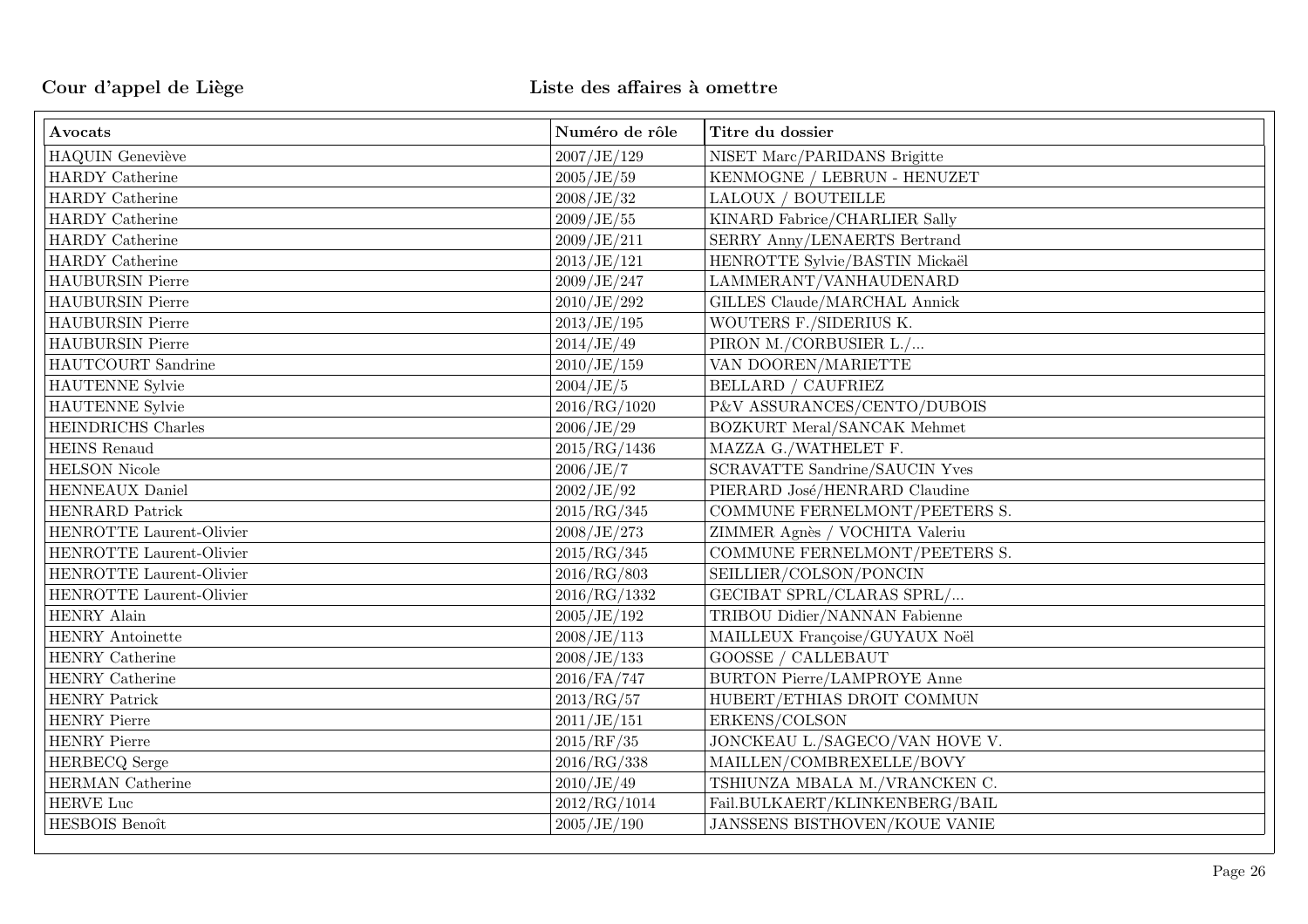| Avocats                                 | Numéro de rôle | Titre du dossier                     |
|-----------------------------------------|----------------|--------------------------------------|
| HESBOIS Benoît                          | 2010/JE/269    | LAFONTAINE/JACQUES/BINET/            |
| HIERNAUX Hugues - décédé le 2 mars 2013 | 2004/JE/198    | RYSENAER Pierre/NAOME Jocelyne       |
| HIERNAUX Hugues - décédé le 2 mars 2013 | 2010/JE/269    | LAFONTAINE/JACQUES/BINET/            |
| HIERNAUX Hugues - décédé le 2 mars 2013 | 2011/JE/89     | LEFEVRE David/BEUKEN Florence        |
| HOC Benoît                              | 2014/RG/864    | MASSON G./REULIAUX P.                |
| HOLVOET Patrick                         | 2008/JE/113    | MAILLEUX Françoise/GUYAUX Noël       |
| HOLVOET Patrick                         | 2016/RG/1441   | VAN DEN BOSCH/LEPAGE/WILLEMS         |
| <b>HORDIES</b> Jocelyne                 | 2005/JE/180    | PARDAENS / MANGON                    |
| <b>HORDIES</b> Jocelyne                 | 2006/JE/40     | DERARD Joël/LEGRAIN Dominique        |
| <b>HORDIES</b> Jocelyne                 | 2008/JE/198    | PASETTI S. / BERGAMINI S.            |
| HOSTIER Séverine                        | 2016/RG/848    | DAHMOUN J.-M./COLLETTE Ch.           |
| HOUBEN Marcel                           | 2002/JE/80     | SIMON C./LARONDELLE C.               |
| <b>HOUBEN</b> Marcel                    | 2004/JE/68     | THEISEN Freddy/SAIVE Marlène         |
| HOUGARDY Yves                           | 2006/JE/146    | PAQUAY J. / VERSLEGERS J.            |
| HOUSIAUX Alexis                         | 2003/JE/50     | PRAILLET/MUSELLE/RAEMAEKERS/         |
| <b>HOUSIAUX Alexis</b>                  | 2004/JE/151    | BORREMANS M./ANDRE M.C.              |
| HOUSIAUX Alexis                         | 2005/JE/30     | MINETTI/LEMPEREUR/MINETTI            |
| HOUSIAUX Alexis                         | 2006/JE/3      | LAPIERRE/VAN DER STRATEN             |
| <b>HOUSIAUX Alexis</b>                  | 2006/JE/172    | LAUNOY France/VAN TRAELEN Eric       |
| <b>HOUSIAUX Alexis</b>                  | 2008/JE/130    | CARRARO / KINA                       |
| HOUSIAUX Alexis                         | 2009/JE/302    | BOLLINNE Fr. / FREDERICK Ph.         |
| HOUSIAUX Alexis                         | 2011/JE/144    | LECOMTE J. / BAUWENS S.              |
| HOUSIAUX Alexis                         | 2012/JE/162    | MARCIN François/TANS Laurence        |
| HOUSIAUX Alexis                         | 2013/JE/14     | AZZAOUI Latifa/FRISQUE Eric          |
| HOUSIAUX Alexis                         | 2017/FA/68     | REDOUTE Marc/DELOYERS Martine        |
| <b>HUBERT</b> Christophe                | 2007/JE/3      | FOSSEPREZ P. / MORREN B.             |
| <b>HUBERT</b> Christophe                | 2010/JE/194    | LAURENT B./MARBEHANT N.              |
| <b>HUBERT</b> Christophe                | 2012/JE/166    | ROULIVE B./SMOLDERS W.               |
| HUBERT Léon                             | 2005/JE/87     | ROYEN Christophe/MAAS Liliane        |
| ${\rm HUCQ}$ Gérard                     | 2004/JE/123    | <b>BODART Pascal/CHAUVIER Esther</b> |
| <b>HUET Pierre</b>                      | 2017/RG/898    | IMMOBILIERE COUILLET/GRENIER         |
| <b>HUMBLET</b> Dominique                | 2005/JE/61     | FAWE Fabienne/MARCHAL Lucien         |
| <b>HUMBLET</b> Dominique                | 2009/JE/148    | ROTROU Corinne/MATTART Michaël       |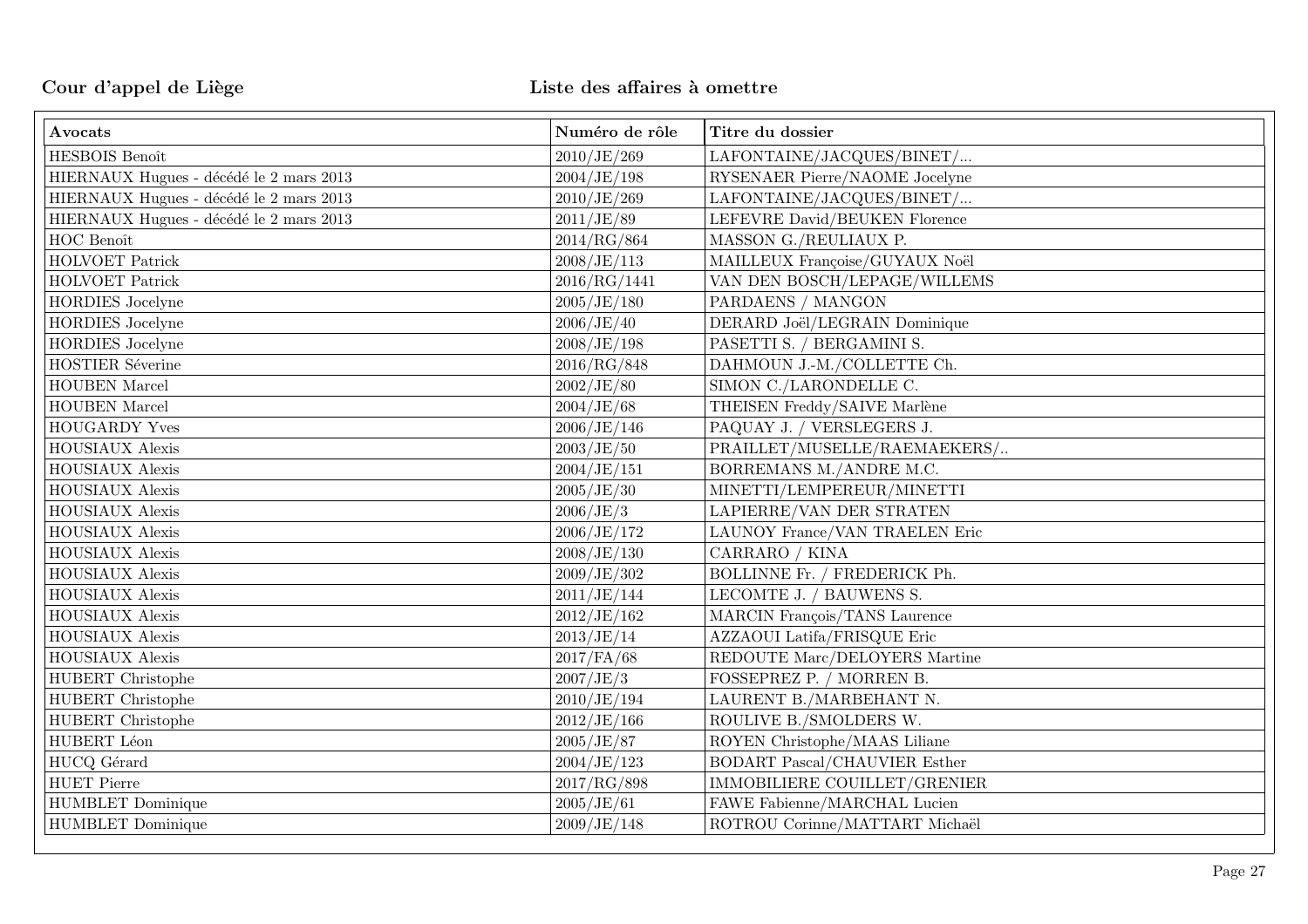| Avocats                            | Numéro de rôle | Titre du dossier                  |
|------------------------------------|----------------|-----------------------------------|
| <b>HUMBLET</b> Dominique           | 2012/JE/74     | PEETERS Philippe/MULKAY Iris      |
| <b>HUMBLET Pierre-Louis</b>        | 2012/RG/1360   | PIERRE/RAVIGNAT/AXA BELGIUM/      |
| <b>HUMBLET Pierre-Louis</b>        | 2013/JE/280    | CLAES Johnny/DIERICX Angélique    |
| HUSSON Jean-Marc                   | 2006/JE/74     | NOISET Daniel/MAQUINY Vanessa     |
| HUSSON Jean-Marc                   | 2015/RG/823    | MOTTET AGRI SA/Faillite MOTTET    |
| <b>HUTIN</b> Jacques               | 2005/JE/65     | GERMAIN/MAES/FLAWINNE             |
| <b>HUTIN</b> Jacques               | 2006/JE/33     | DELNOZ Bruno / ZWIJSEN Erika      |
| <b>HUTIN</b> Jacques               | 2010/JE/15     | DI BIASE / DURAND                 |
| <b>IMFELD Guido</b>                | 2015/RG/1555   | BNP PARIBAS FORTIS/THÜNISSEN      |
| JACOBS Bénédicte                   | 2012/JE/187    | KESTEMONT T./COECKELBERGHS V.     |
| JACQUEMIN Jean-François            | 2002/JE/182    | TITELBACH Sabine/FADEUR Didier    |
| JACQUEMIN Jean-François            | 2014/RG/864    | MASSON G./REULIAUX P.             |
| JACQUEMOTTE Marc                   | 2013/RG/57     | HUBERT/ETHIAS DROIT COMMUN        |
| <b>JACQUEMOTTE Marc</b>            | 2015/RG/1011   | HABRAN C./COLYN D./CANVASSE D.    |
| <b>JADIN Olivier</b>               | 2006/JE/110    | POTY D. / GERBINO L.              |
| <b>JADOT</b> Dominique             | 2006/JE/188    | DEMAIRE D./VANCOPPENOLLE K.       |
| <b>JAMINON Cécile</b>              | 2007/JE/65     | DESERT / BOUBERT                  |
| <b>JAMINON Cécile</b>              | 2008/JE/166    | MOTQUIN B. / BARTZ Ch.            |
| <b>JAMMAER</b> Vincent             | 2003/JE/191    | <b>ANTONIK Anna/DECKERS David</b> |
| <b>JAMMAER</b> Vincent             | 2005/JE/14     | REYEZ LOPEZ M./TORELLI ST.        |
| <b>JAMMAER</b> Vincent             | 2009/JE/208    | ROBAUX / JAEGGER                  |
| <b>JAMMAER</b> Vincent             | 2010/JE/164    | MISSAIR Régine/BOVY Martial       |
| <b>JANS, BUBLOT &amp; ASSOCIES</b> | 2000/JE/77     | ANTHONISSEN / TRAMASURE           |
| <b>JAUNIAUX</b> Sylvette           | 2007/JE/147    | <b>SALESSE / PEETERS</b>          |
| <b>JEANMOYE</b> Dominique          | 2007/JE/46     | PIRARD-CLOESEN/MAQUIGNY-THISSE    |
| <b>JEUNEHOMME</b> Jean-François    | 2003/JE/17     | THEYSE/BERTRAND/GOLDYN            |
| <b>JOACHIM</b> Isabelle            | 2006/JE/63     | COSTALES Sylvia/CHAIR Francis     |
| <b>JOBSES</b> Jacques              | 2012/JE/157    | ROSART Rudy/SIEUW Muriel          |
| JODOGNE Julie                      | 2009/JE/68     | VERGAUWE/CAEIRO SANTA ROSA        |
| JODOGNE Julie                      | 2013/JE/82     | DEPREZ/DEMEESTERE                 |
| <b>JOLY</b> Robert                 | 2002/JE/186    | PLOMTEUX Ph./BARTIAUX N.          |
| <b>JOLY Robert</b>                 | 2003/JE/19     | BEAUSSART/VANDERSTOCK/PULINCKX    |
| $\rm JOLY$ Robert                  | 2009/JE/203    | ROMAIN Patrick/PEROT Esméralda    |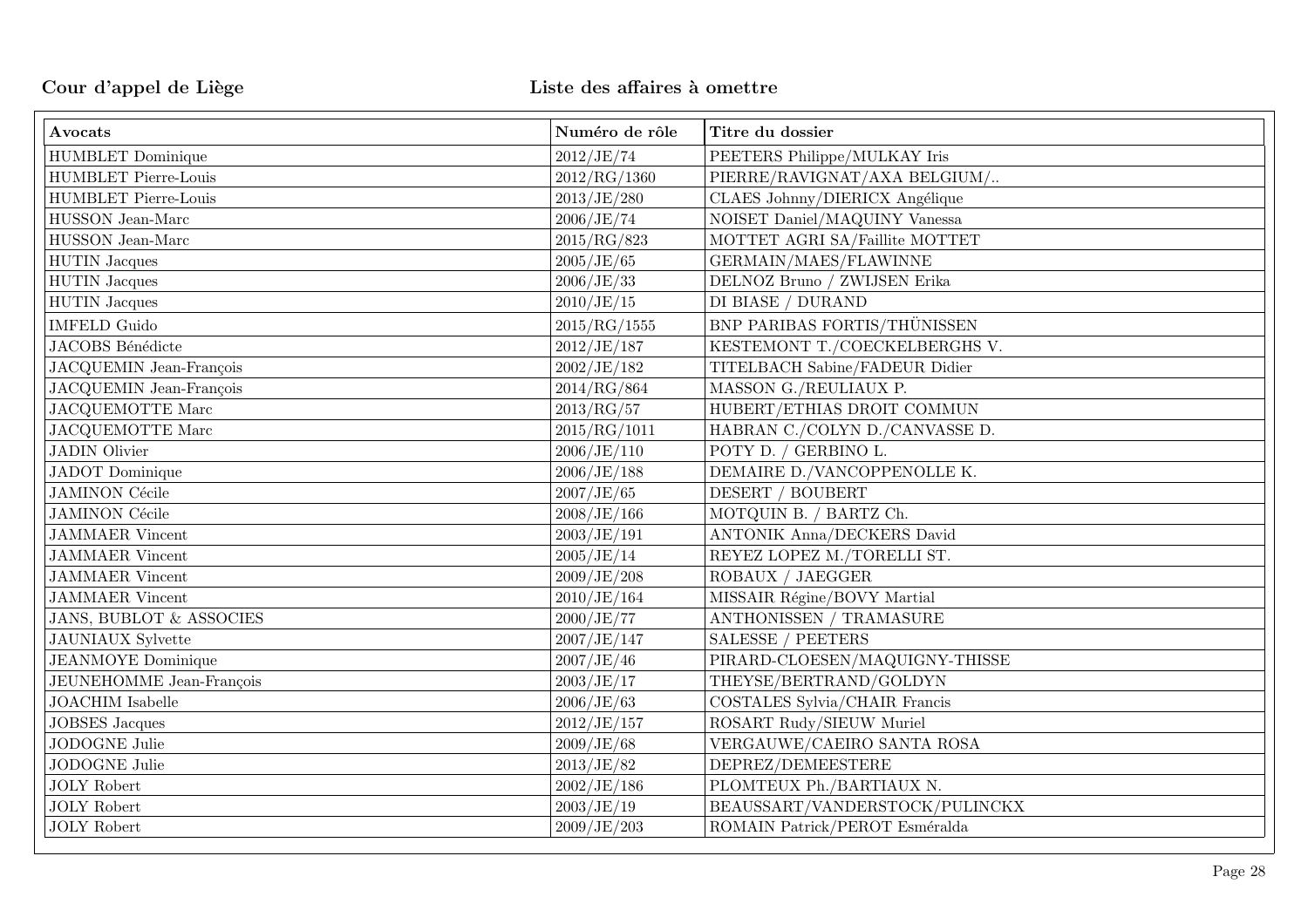| Avocats                   | Numéro de rôle | Titre du dossier                     |
|---------------------------|----------------|--------------------------------------|
| <b>JOLY Robert</b>        | 2010/JE/66     | PIETQUIN/HERICKX                     |
| <b>JOLY Robert</b>        | 2017/RG/521    | YERNAUX/O.N.E.M./                    |
| <b>JOSEPH Paul</b>        | 2009/JE/279    | KSENICZ / AUVERDIN                   |
| JOSEPH Stéphanie          | 2009/JE/279    | KSENICZ / AUVERDIN                   |
| <b>JULEMONT Audrey</b>    | 2012/JE/209    | VANDERBEEKEN M./FONTAINE L.          |
| <b>JULEMONT Audrey</b>    | $2016$ /FA/86  | GROMMET N. / MARTIN C.               |
| <b>KAISIN</b> Adrien      | 2002/JE/163    | VANDAMME/VANDAMME/KHEDER             |
| <b>KAISIN</b> Adrien      | 2002/JE/172    | VANDAMME/KHEDER/ERNAELSTEEN          |
| <b>KAISIN</b> Adrien      | 2012/JE/113    | VANMEENEN/PEITROSCEWSKY              |
| <b>KALALA Julie</b>       | 2013/JE/17     | TCHIDJOU NANFACK/TOLEQUE LENGU       |
| <b>KALALA</b> Julie       | $2016$ /FA/71  | ONGEMBA O. / NKENDA N.               |
| <b>KAUTEN</b> Marc        | 2003/JE/170    | WILLAIME M. / COUSIN P.              |
| KAUTEN Marc               | 2004/JE/210    | <b>JOLIN Brigitte/PIERON Michel</b>  |
| <b>KAUTEN</b> Marc        | 2008/JE/224    | SONNET / TOPANXHA                    |
| KAUTEN Marc               | 2012/JE/172    | MOLIERE J./DELIN B.                  |
| <b>KAUTEN</b> Marc        | 2016/RG/926    | CBC BANQUE S.A./COPUS Pierre         |
| KEIRSEBELIK Anne          | 2015/RG/840    | M.A.M. SA/ANALIS SA/                 |
| KERKHOFS Stéphane         | 2003/JE/183    | BRASSEUR/VRANCKX/SEKKAKI             |
| <b>KERKHOFS</b> Valentine | 2006/JE/16     | MINET Roland/CORNET Anne             |
| <b>KERKHOFS</b> Valentine | 2006/JE/32     | PECQUET Nadine/KAISIN Cécile         |
| <b>KERKHOFS</b> Valentine | 2009/JE/211    | SERRY Anny/LENAERTS Bertrand         |
| <b>KERKHOFS</b> Valentine | 2013/JE/59     | MESA HIRUELAS M./CARTIGNY P.         |
| <b>KESSELS</b> Sophie     | 2003/JE/17     | THEYSE/BERTRAND/GOLDYN               |
| <b>KESSELS</b> Sophie     | 2003/JE/120    | NEMERY P./ HASTIR A.                 |
| <b>KESSELS</b> Sophie     | 2004/JE/69     | LACROIX F./LECLERCQ J-M.             |
| <b>KESSELS</b> Sophie     | 2005/JE/160    | DOCK Pierre / SACRE Maggi            |
| <b>KESSELS</b> Sophie     | 2005/JE/193    | DEHORPE / D'HAOUT                    |
| <b>KESSELS</b> Sophie     | 2009/JE/234    | VANDERWEGEN / DEPOSSON               |
| <b>KESSELS</b> Sophie     | 2013/JE/57     | BOUBAGRAOUY M./DARTIENNE V.          |
| <b>KESSELS</b> Sophie     | 2014/JE/103    | HUMBLET Didier/ORBAN Stéphanie       |
| KETTELS Aurélie           | 2016/RG/438    | JACQUET/REGION WALLONNE              |
| KETTMANN Stéphanie        | 2004/JE/178    | <b>OUKHELLE Abdeltif/PIOT Roxane</b> |
| KETTMANN Stéphanie        | 2005/JE/161    | RANDOUR / THIRY                      |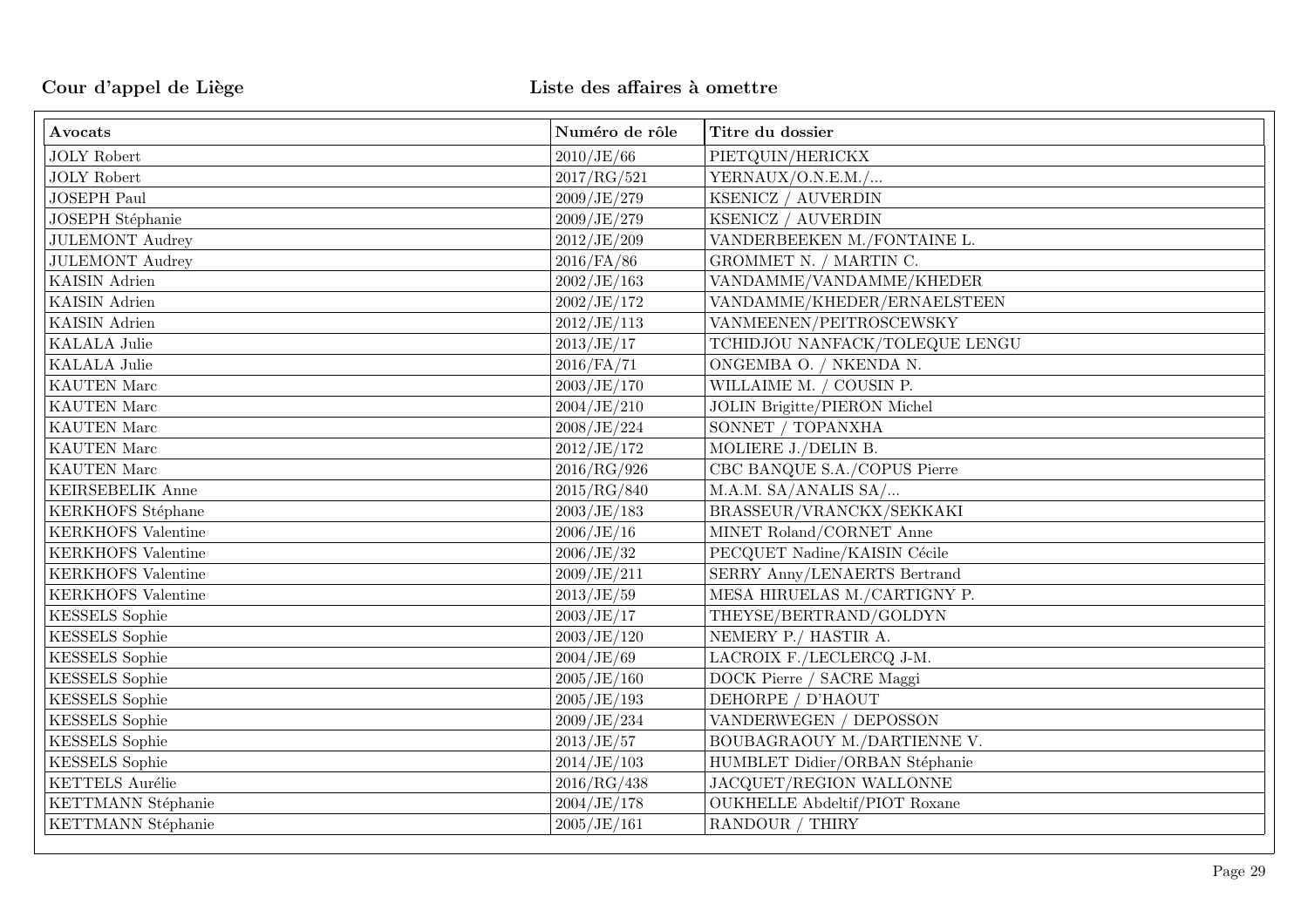| Avocats                        | Numéro de rôle | Titre du dossier               |
|--------------------------------|----------------|--------------------------------|
| <b>KEVERS Yves</b>             | 2012/RG/1360   | PIERRE/RAVIGNAT/AXA BELGIUM/   |
| KINOO Etienne                  | 2001/JE/51     | MOYEN Marc/SOMVILLE Marie-Anne |
| KITTEL Axel & MOOR Stéphanie   | 2017/RG/1154   | KURTS Catherine/PIRON Jacques  |
| KNOOPS Thierry                 | 2010/JE/66     | PIETQUIN/HERICKX               |
| KOCK Olivier                   | 2002/JE/121    | PIRAPREZ N./ CUNICO M.         |
| KOCK Olivier                   | 2004/JE/193    | NDOUMBE NGANDO J./ DUCAMP V.   |
| LABRIQUE Bruno                 | 2015/RG/1329   | TOUSSAINT/JACQUET/DAUVISTER    |
| LABRIQUE Olivia                | 2015/RG/1329   | TOUSSAINT/JACQUET/DAUVISTER    |
| <b>LACOMBLE Jean-Paul</b>      | 2006/RG/539    | MORTIER/MARCHESE-BEUVENS-      |
| ${\rm LAFLOTTE}$ Jean-Philippe | 2003/JE/199    | BERDOUX N. / VELDEMAN M.       |
| <b>LAMAL</b> Vincent           | 2007/JE/17     | DEVOLDERE/KERSTENNE            |
| <b>LAMBERT</b> Catherine       | 2003/JE/162    | RIGO Georges/LENGLER-HOUGARDY  |
| <b>LAMBERT</b> Catherine       | 2013/JE/112    | RUELENS Isabelle/CHALTIN Yves  |
| <b>LAMBERT</b> Catherine       | 2013/JE/276    | SMAL Frédéric/CLAJOT Alisonne  |
| <b>LAMBERT</b> Eric            | 2007/JE/178    | KUPPER Marc / PIROTTON Sabine  |
| <b>LAMBERT</b> Olivier         | 2005/JE/163    | STEPAN J./LEGRAND D.           |
| <b>LAMBERT</b> Olivier         | 2014/RG/590    | VAN DE LEUR B.V./DEVIGNE O.    |
| <b>LAMBERT</b> Pascal          | 2017/RG/644    | KIANA NGOY /LECLOUX            |
| <b>LAMBERTS</b> Vincent        | 2003/JE/134    | LENOIR V./KONTITSIS C.         |
| <b>LAMBIOTTE Emmanuel</b>      | 2003/JE/19     | BEAUSSART/VANDERSTOCK/PULINCKX |
| <b>LAMOTTE Nathalie</b>        | 2009/JE/66     | THIRY Anne / ZAHRAN Ahmed      |
| <b>LAMSOUL Christelle</b>      | 2008/JE/155    | DELMEULDRE Willy/HOCQUET Fanny |
| <b>LANNI</b> Christian         | 2005/JE/125    | ADAM Alain/COOMANS Viridiana   |
| <b>LANNI</b> Christian         | 2009/JE/103    | AMSTERS/PIERRARD               |
| <b>LANNOY Cécile</b>           | 2007/JE/54     | DENOEL Eric/RIGO Rebecca       |
| LANNUTTI Marie-Angèle (R)      | 2008/JE/158    | LENSSEN / URBAIN-LENSSEN       |
| <b>LAPP</b> Olivier            | 2008/RG/1038   | GERSON/DEWEZ/MARNEFFE/THIRY/   |
| <b>LAPP</b> Olivier            | 2014/RG/1518   | TELLER Henri/E.C.C. S.P.R.L./. |
| <b>LARUELLE Julie</b>          | $2017$ /FA/445 | MOENS L./HARDIQUEST A.         |
| LAURENT Jean-Marc              | 2010/JE/219    | PONSARD Marc/LOUPPE Sylviane   |
| LAZAR Alexandru                | 2017/RG/98     | PRODUCTS SUPPLIES/SIVAHOME     |
| LAZAR Alexandru                | 2017/RG/974    | FAUR S.A./COCKERILL MAIN       |
| <b>LEBEAU</b> Michel           | 2003/JE/169    | MICHIELS P. / LONGERICH D.     |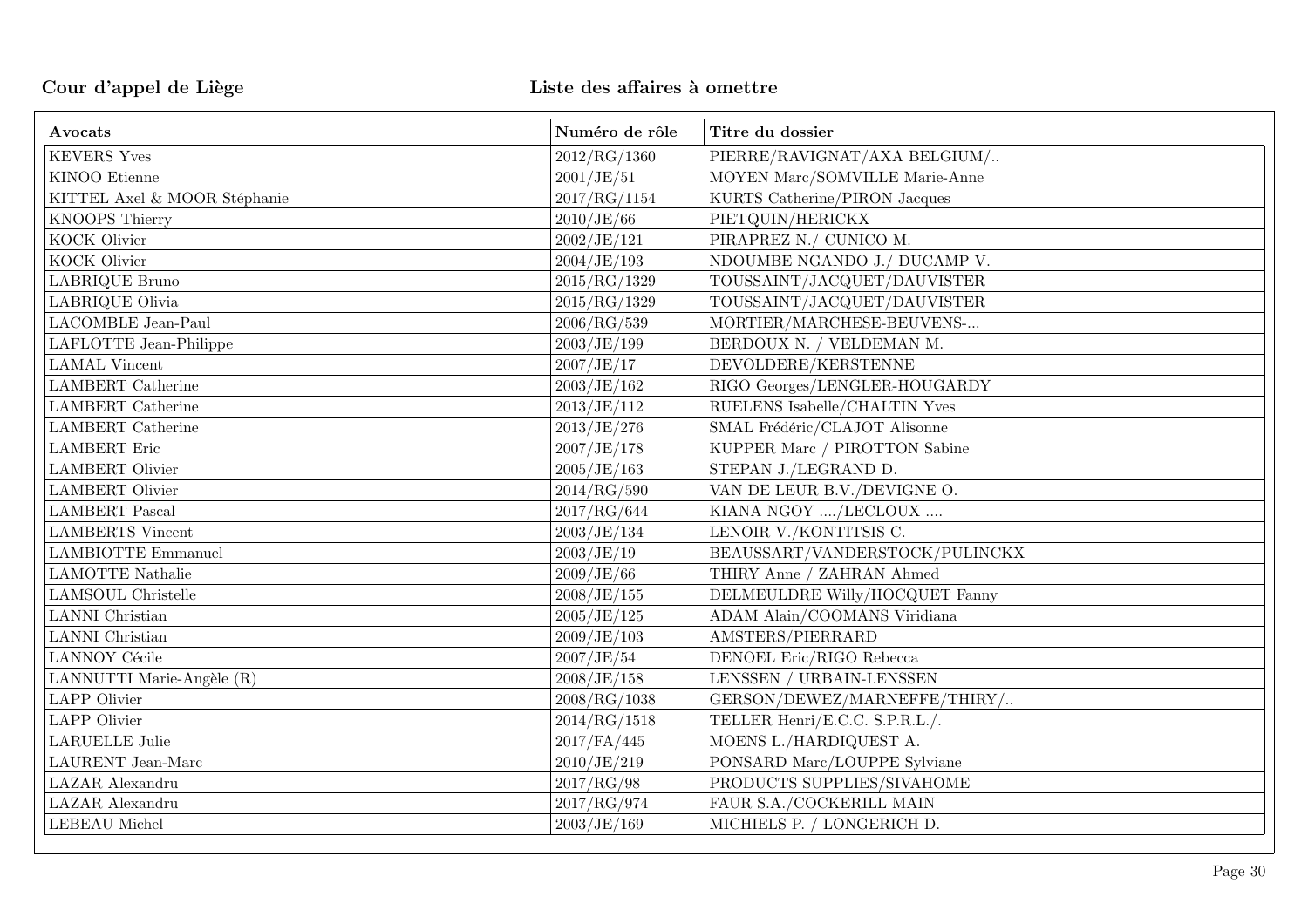| Avocats                                   | Numéro de rôle | Titre du dossier                      |
|-------------------------------------------|----------------|---------------------------------------|
| <b>LEBEAU</b> Nicole                      | 2006/JE/187    | CARRUBBA A. / RENNA Fr.               |
| <b>LEBEAU</b> Nicole                      | 2009/JE/154    | MORIS Fabienne/FARDEAU Michel         |
| LEBLANC Céline                            | 2006/JE/50     | VARLEZ Véronique/BERLANT Eric         |
| LEBRUN Raphaël                            | 2013/RG/1762   | AG INSURANCE/DAL BIANCO P./           |
| LECARTE Benoît                            | 2007/JE/89     | <b>BODSON Pascal/HAMENTE Francine</b> |
| <b>LECLEF Philippe</b>                    | 2004/JE/209    | GEORGES Patrick/ZAHIRI Khadija        |
| <b>LECLEF</b> Philippe                    | 2006/JE/72     | TONDU René/MARTIN Maryse              |
| <b>LECLEF Philippe</b>                    | 2012/JE/166    | ROULIVE B./SMOLDERS W.                |
| LECLERC Hubert                            | 2011/JE/85     | MARK C./ THEISSEN R.                  |
| LECLERCQ Joseph                           | 2005/JE/103    | <b>BLANCART Guy/DETALLE Jocelyne</b>  |
| LECLERCQ Joseph                           | 2007/JE/73     | MARIN-HERRERO / LANNOY                |
| LECLERCQ Joseph                           | 2011/JE/107    | TRUMPENEERS/LAMBERMONT/BASTIN         |
| LECOMTE Marie-Françoise                   | 2007/JE/55     | THOMAS Anne/DRAYE Stéphane            |
| <b>LEDOUX Emmanuel</b>                    | 2005/JE/199    | MARCHAL / TONNEAU                     |
| <b>LEDOUX Emmanuel</b>                    | 2007/JE/130    | DUCHENE / VAN DEN DRIESSCHE           |
| LEDOUX Géraldine                          | 2007/JE/71     | <b>BROGNIET Eric/NIHOUL Véronique</b> |
| LEFEBVRE Fabian                           | 2005/JE/109    | KOLP S./TOBY O.                       |
| LEFEBVRE Paul                             | 2010/JE/79     | HOCQ Muriel / DUPUIS Joël             |
| <b>LEFEVRE</b> David                      | 2016/RG/187    | COFICOM S.P.R.L/SAMABRA S.C.R.        |
| LEFEVRE Séverine                          | 2005/JE/102    | <b>BAUDE Katia / SLAETS Maurice</b>   |
| LEFEVRE Séverine                          | 2007/JE/157    | RESIBOIS / VAN MELSEN                 |
| LEFEVRE Séverine                          | 2009/JE/261    | MARTIN / GOUVERNEUR                   |
| LEFEVRE Séverine                          | 2013/JE/10     | DENIS/CRASSET                         |
| LEGRAND Dominique                         | 2006/JE/2      | <b>JEAN Michel/WEBER Anne-Marie</b>   |
| <b>LEGRAND</b> Marc-Antoine               | 2012/JE/225    | CARTIAUX J./THESIAS S.                |
| $\tt LEGRELLE$ Bertrand - $\tt HONORAIRE$ | 2007/JE/142    | BRIAMONT/MATHIAS                      |
| LEGRELLE Bertrand - HONORAIRE             | 2010/JE/185    | HALLET D./GILLIARD C.                 |
| LEGRELLE Christian                        | 2002/JE/68     | SEHA M. / ROTONNELLI L.               |
| LEGRELLE Christian                        | 2006/JE/3      | LAPIERRE/VAN DER STRATEN              |
| <b>LEJEUNE Pascal</b>                     | 2012/JE/74     | PEETERS Philippe/MULKAY Iris          |
| <b>LEJEUNE Pierre</b>                     | 2012/RG/492    | CONTROLE TECHNIQUE AUTO./LIDL         |
| LEJEUNE Pierre-Bernard                    | 2013/RG/786    | CUVELLIER Quentin/BELFIUS S.A.        |
| LEJEUNE Pierre-Bernard                    | 2014/RG/1680   | GROENENDAELS/AXA BELGIUM SA           |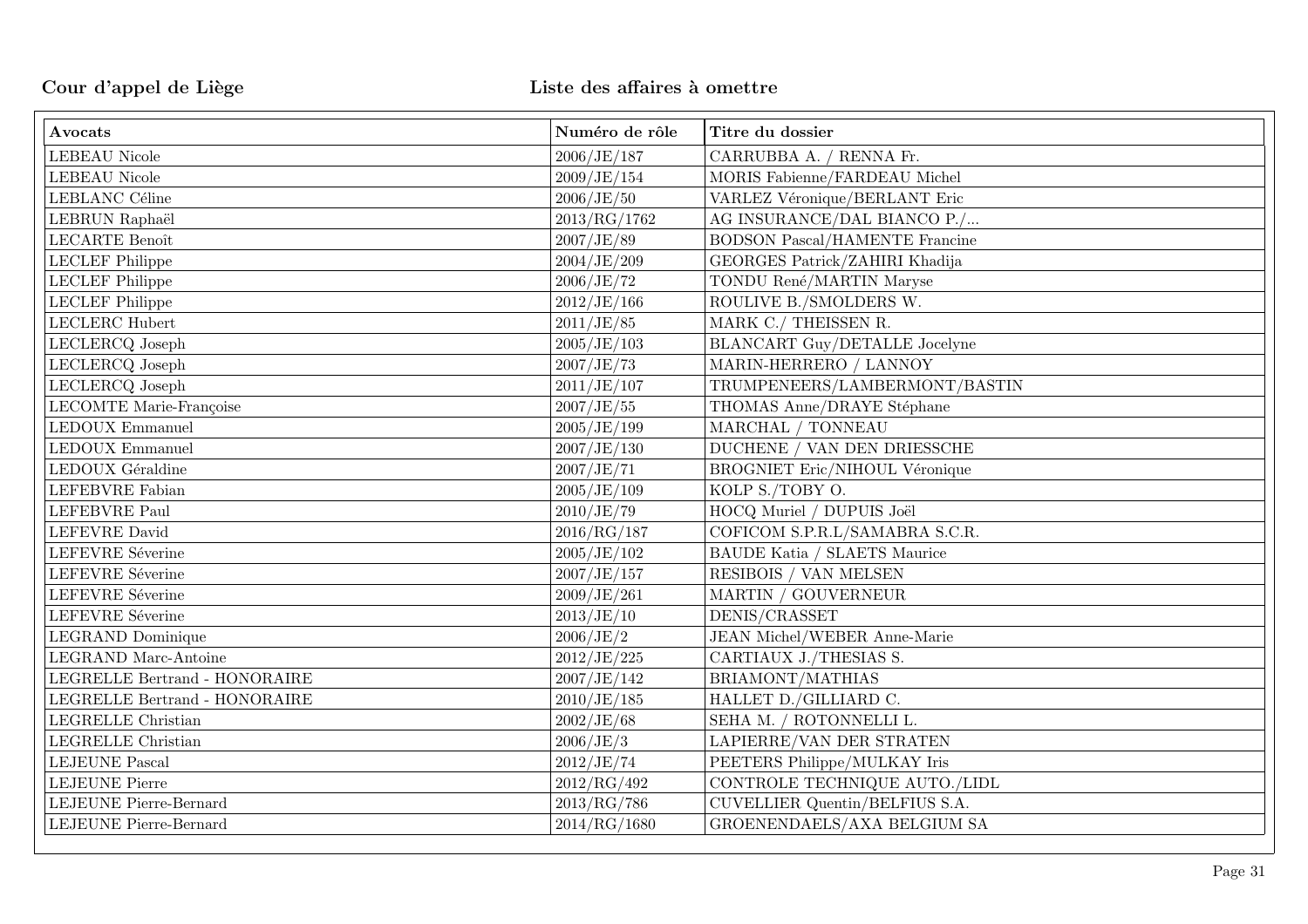| Avocats                 | Numéro de rôle | Titre du dossier               |
|-------------------------|----------------|--------------------------------|
| LEJEUNE Pierre-Bernard  | 2017/RG/3      | HERTZOG/COMM. FRANCAISE/       |
| <b>LEJEUNE Renaud</b>   | 2008/JE/32     | LALOUX / BOUTEILLE             |
| <b>LEMAIRE Pierre</b>   | 2014/RG/495    | COUREAU J-F./FRIPPIAT A.       |
| <b>LEMAIRE Pierre</b>   | 2015/RG/183    | DENEFFE CH./VOGLET N./         |
| <b>LEMMENS</b> Eric     | 2006/RG/539    | MORTIER/MARCHESE-BEUVENS-      |
| <b>LEMMENS</b> Eric     | 2009/JE/97     | DEFROIDMONT / HOLLANGE /       |
| <b>LENELLE Pierre</b>   | 2009/JE/278    | NEUFCOEUR/AVRIL                |
| <b>LENELLE Pierre</b>   | 2014/JE/3      | VERBEELEN T./BARNICH J.        |
| <b>LENNERTZ</b> Thomas  | 2016/FA/569    | COIBION Christi/CREMER Aljosha |
| <b>LEONARD</b> Serge    | 2014/JE/4      | DISICURUK Hasan/ALTINTAS Elif  |
| <b>LEONARD</b> Yves     | 2008/JE/241    | PAPA Marco / DE SMET Véronique |
| LEPAGE Anne-Catherine   | 2009/JE/36     | MANNS Serge/PREMONT Christelle |
| LEPAGE Anne-Catherine   | 2010/JE/220    | DENIS/WEBER                    |
| <b>LEQUEUX</b> Nathalie | 2012/JE/313    | FLAMENT F./BLAUSE F.           |
| LEROI Jean-Pierre       | 2005/JE/89     | JACOB/VANVINCKENROYE           |
| LEROI Jean-Pierre       | 2008/JE/270    | VANDENBERG Jean/CRESPIN Kathy  |
| LEROI Jean-Pierre       | 2009/JE/174    | BEETS François/JEANMART Gaëlle |
| LEROI Jean-Pierre       | 2009/JE/269    | DEMARTEAU Michel/MULLER Nadia  |
| LEROI Jean-Pierre       | 2017/RG/936    | GERGELES D./ATHANASIOU S.      |
| LEROY Frédéric          | 2009/JE/98     | NUCATOLA / GRESSENS            |
| LEROY Marie-Hélène      | 2001/JE/41     | VANDERSCHRICK B./LARDINOIS D.  |
| LEROY Marie-Hélène      | 2004/JE/59     | KOLP Françoise/LEGRAND Joël    |
| LEROY Marie-Hélène      | 2005/JE/61     | FAWE Fabienne/MARCHAL Lucien   |
| <b>LEROY</b> Simon      | 2001/JE/51     | MOYEN Marc/SOMVILLE Marie-Anne |
| LESCEUX Albert          | 2010/JE/125    | QUINET André/COURARD Christine |
| LESPIRE Benoît          | 2003/JE/143    | BRECX P./ LIZON S.             |
| LESPIRE Benoît          | 2003/JE/149    | BRISBOIS / CROIX               |
| LESPIRE Benoît          | 2005/JE/202    | CLAES Nathalie/DEBAISIEUX Marc |
| LESPIRE Benoît          | 2008/JE/173    | BAUM Suzanne / BOSQUION Marc   |
| LESPIRE Benoît          | 2008/JE/204    | MAKA Raphaël/REYNDERS Caroline |
| LESPIRE Benoît          | 2012/JE/68     | HAUSMAN/MANRESA-MOLERA/        |
| LESPIRE Benoît          | 2012/JE/131    | LESENFANTS B./DUBOIS N.        |
| LESPIRE Benoît          | 2012/JE/175    | FAYMONVILLE A./LEJEUNE A.      |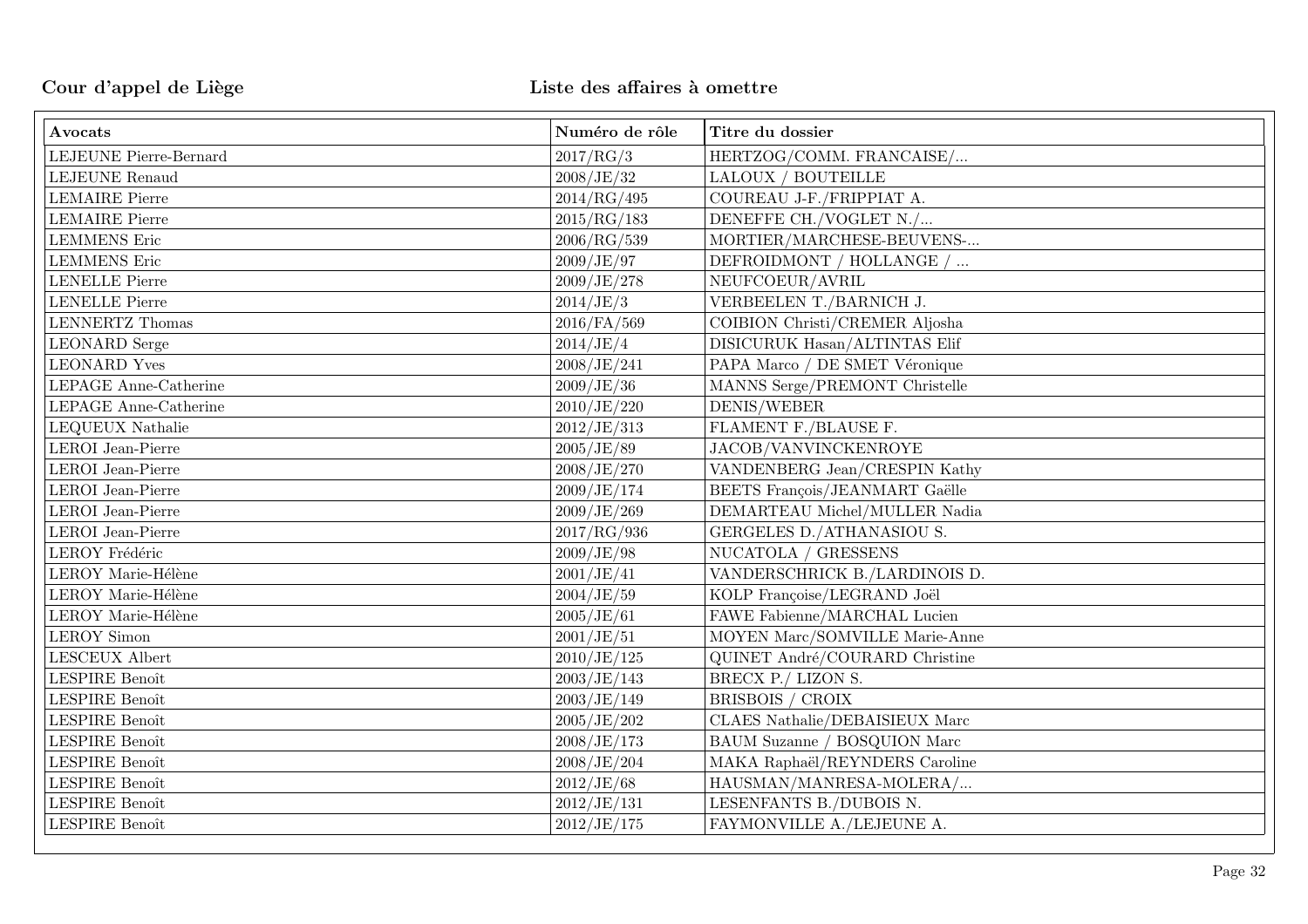| Avocats                 | Numéro de rôle | Titre du dossier               |
|-------------------------|----------------|--------------------------------|
| LESPIRE Benoît          | 2016/RG/870    | COOL Daniel/TOFFOLI Sébastien  |
| LETECHEUR Bénédicte     | 2006/JE/118    | ALFONSO / TRENTELS             |
| <b>LETHE Luc</b>        | 2005/JE/91     | CUVELIER/BAJEMOND/CUGNET       |
| LEURQUIN Brigitte       | 2005/JE/68     | HONORE/BOUCHER/DALAL           |
| LEURQUIN Philippe       | 2004/JE/147    | STRUELENS A./DEGEVES F.        |
| LEURQUIN Philippe       | 2007/JE/3      | FOSSEPREZ P. / MORREN B.       |
| LEURQUIN Philippe       | 2007/JE/14     | VANDEWALLE L. / MARTIN V.      |
| LEURQUIN Philippe       | 2008/JE/266    | JEBBOUR / VAN VELSEN           |
| LEURQUIN Philippe       | 2014/JE/9      | RAYMAKER P./BROSTEAU L.        |
| <b>LEVAUX</b> Marc      | 2016/RG/1424   | COMM. DE MODAVE/ETAB. LA HAYE  |
| <b>LEVAUX</b> Marc      | 2017/RG/704    | DUNAND X./AC EVOLUTION/        |
| <b>LEVY Philippe</b>    | 2017/FA/96     | HANNOSSET T. / ENCLIN Michèle  |
| <b>LEYDER Lucie</b>     | $2017$ /FA/196 | KEMP Pierre/HOTTON Valérie     |
| <b>LEYMAN</b> Isabelle  | 2006/JE/115    | DE DONDER L. / LAURENT J.      |
| <b>LEYMAN</b> Isabelle  | 2007/JE/58     | WEIN Nicolas/PIRAPREZ Valérie  |
| <b>LEYMAN</b> Isabelle  | 2011/JE/197    | ACHEROY/S.P.J./RUIZ Y ALONSO   |
| <b>LHOEST Bruno</b>     | 2004/JE/69     | LACROIX F./LECLERCQ J-M.       |
| <b>LHOEST Bruno</b>     | 2008/JE/89     | ETIENNE Danielle/VANHOVE Eric  |
| <b>LHOEST Bruno</b>     | 2009/JE/172    | PIRON / ELSEN                  |
| <b>LHOEST Bruno</b>     | $2010$ /JE/138 | DANIOKO Bernard/WILISKY Sylvie |
| <b>LHOEST Bruno</b>     | 2012/JE/182    | KAUFFMAN S./LANSELLE F.        |
| <b>LIENART</b> Georges  | 2015/RG/444    | VANCAMP Edward/OUTDOOR CENTRE  |
| <b>LIGOT</b> Fabienne   | 2004/JE/2      | LEGRELLE / RONVEAUX            |
| <b>LILIAN</b> Eugeniusz | 2007/JE/239    | KROK Halina/JACQUEMIN Olivier  |
| <b>LIMBOURG</b> Marie   | 2005/JE/6      | KESER Eric/DUCHENE Agnès       |
| <b>LIMBOURG</b> Marie   | 2006/JE/115    | DE DONDER L. / LAURENT J.      |
| <b>LIMBOURG</b> Marie   | 2007/JE/39     | ONRAET / GERARD                |
| <b>LIMBOURG</b> Marie   | 2011/JE/197    | ACHEROY/S.P.J./RUIZ Y ALONSO   |
| <b>LIMBOURG</b> Marie   | 2013/JE/222    | PIRSOUL Franck/JACQUEMIN Katia |
| <b>LIMBOURG</b> Marie   | 2014/JE/41     | DENIS Jennifer/PONCELET Fabien |
| <b>LIMBOURG</b> Marie   | 2017/FA/488    | PISSEL C. / IZM H. / PISSEL F. |
| <b>LINOTTE Caroline</b> | 2014/JE/126    | LAURENT D./HIERNAUX B.         |
| <b>LOMBART</b> Laurence | 2010/JE/47     | MILIS C./BENDAZZOLI J.         |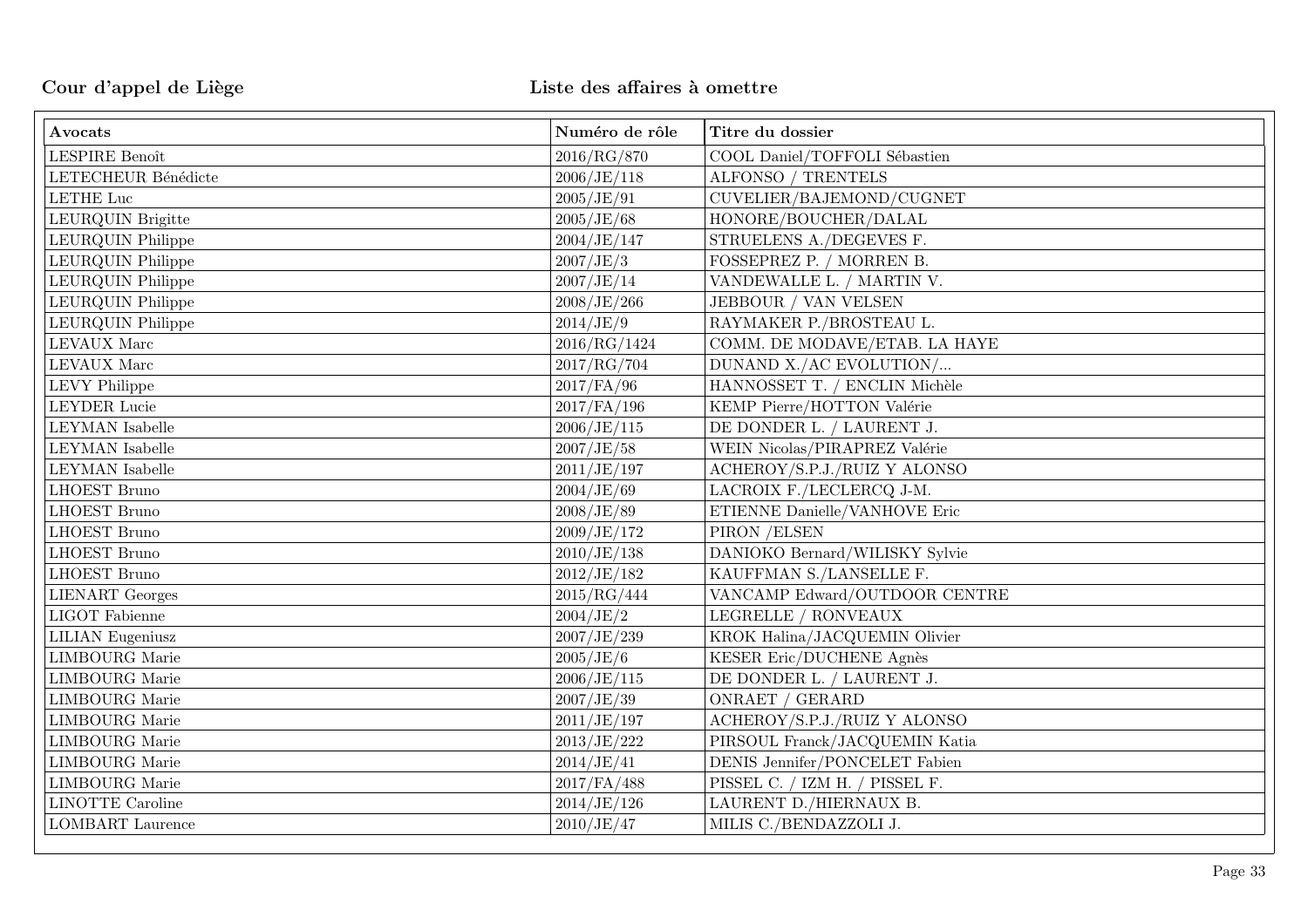| Avocats                          | Numéro de rôle | Titre du dossier                     |
|----------------------------------|----------------|--------------------------------------|
| <b>LOMRE Olivier</b>             | 2012/JE/19     | NZUMBA SISCA/DE COSTER               |
| <b>LONDOT</b> Bernadette         | 2016/FA/572    | KOURBANOV/SILAYEVA                   |
| LONEUX Valérie                   | 2013/JE/14     | AZZAOUI Latifa/FRISQUE Eric          |
| LOTHE Jean-Pierre-à la rertraite | 2003/JE/67     | <b>GEZELS Isabelle/ FIVET Didier</b> |
| LOTHE Jean-Pierre-à la rertraite | 2006/JE/1      | THIRY-DELHAYE/THIRY-GRAINDORGE       |
| LOTHE Jean-Pierre-à la rertraite | 2006/JE/112    | MARTIN GONZALEZ/UITTEBROECK          |
| LOTHE Jean-Pierre-à la rertraite | 2008/JE/110    | VIGNERON Katty/NINFORGE Daniel       |
| LOTHE Jean-Pierre-à la rertraite | 2008/JE/236    | MAUEN Luc/CHABOTEAU Anne             |
| LOTHE Jean-Pierre-à la rertraite | 2010/JE/261    | UITTEBROEK/MARTIN GONZALEZ           |
| LOUIS Raphaëlle                  | 2005/JE/123    | OP DE BEEK / RONDAY                  |
| <b>LOUIS</b> Steve               | 2007/JE/6      | LEYDER André/DUBOIS Sonia            |
| LOUTE Frédéric                   | 2010/JE/274    | DEPREZ Michel/SMETS Marie-Lyne       |
| LOZIAK Stéphanie                 | 2003/JE/53     | CORIO Sandra/CLAVAREAU Mickaël       |
| LOZIAK Stéphanie                 | 2009/JE/171    | SIVITSKI Katia/DEGEEST Eric          |
| LOZIAK Stéphanie                 | 2009/JE/208    | ROBAUX / JAEGGER                     |
| LOZIAK Stéphanie                 | 2010/JE/198    | ZIANE M./COULOUSE V.                 |
| LOZIAK Stéphanie                 | 2013/JE/208    | ELABOURI B./PARIS C.                 |
| LOZIAK Stéphanie                 | 2017/FA/68     | REDOUTE Marc/DELOYERS Martine        |
| LUC Françoise                    | 2008/JE/164    | CHOBAN / TCHEREPACHIN                |
| LUC Françoise                    | 2010/JE/292    | GILLES Claude/MARCHAL Annick         |
| LUC Françoise                    | 2014/JE/140    | TCHEREPACHIN N/TCHERAPACHIN A        |
| ${\rm LUTTE}$ Isabelle           | 2008/RG/1038   | GERSON/DEWEZ/MARNEFFE/THIRY/         |
| LUYPAERTS Aurélia                | 2012/JE/119    | LUXEN Kurt/LEDUR Nathalie            |
| ${\rm LUYTEN}$ Marc              | 2003/JE/204    | ROMAIN J-M/DETILLEUX D.              |
| LYDAKIS Pierre                   | 2008/JE/203    | DI DONNA G. / D'AGUI C.              |
| MAAR Caroline                    | 2006/JE/70     | PUTZEYS Th. / FRISON B.              |
| <b>MACHIELS Pierre</b>           | 2005/JE/30     | MINETTI/LEMPEREUR/MINETTI            |
| <b>MACHIELS Pierre</b>           | 2010/JE/269    | LAFONTAINE/JACQUES/BINET/            |
| MACOURS Jean-François            | 2003/JE/70     | <b>GOUVERNEUR / DENYS</b>            |
| MAGEROTTE Yves                   | 2009/JE/212    | EL MOHOR Z./MERNIER S.               |
| MAGNEE Véronique                 | 2007/JE/178    | KUPPER Marc / PIROTTON Sabine        |
| MAHAUX Jean-Pierre               | 2011/JE/209    | MATHURIN Anthony/FORGET Axelle       |
| <b>MAHIEUX Florence</b>          | 2007/JE/42     | WACKERS / DOGOT                      |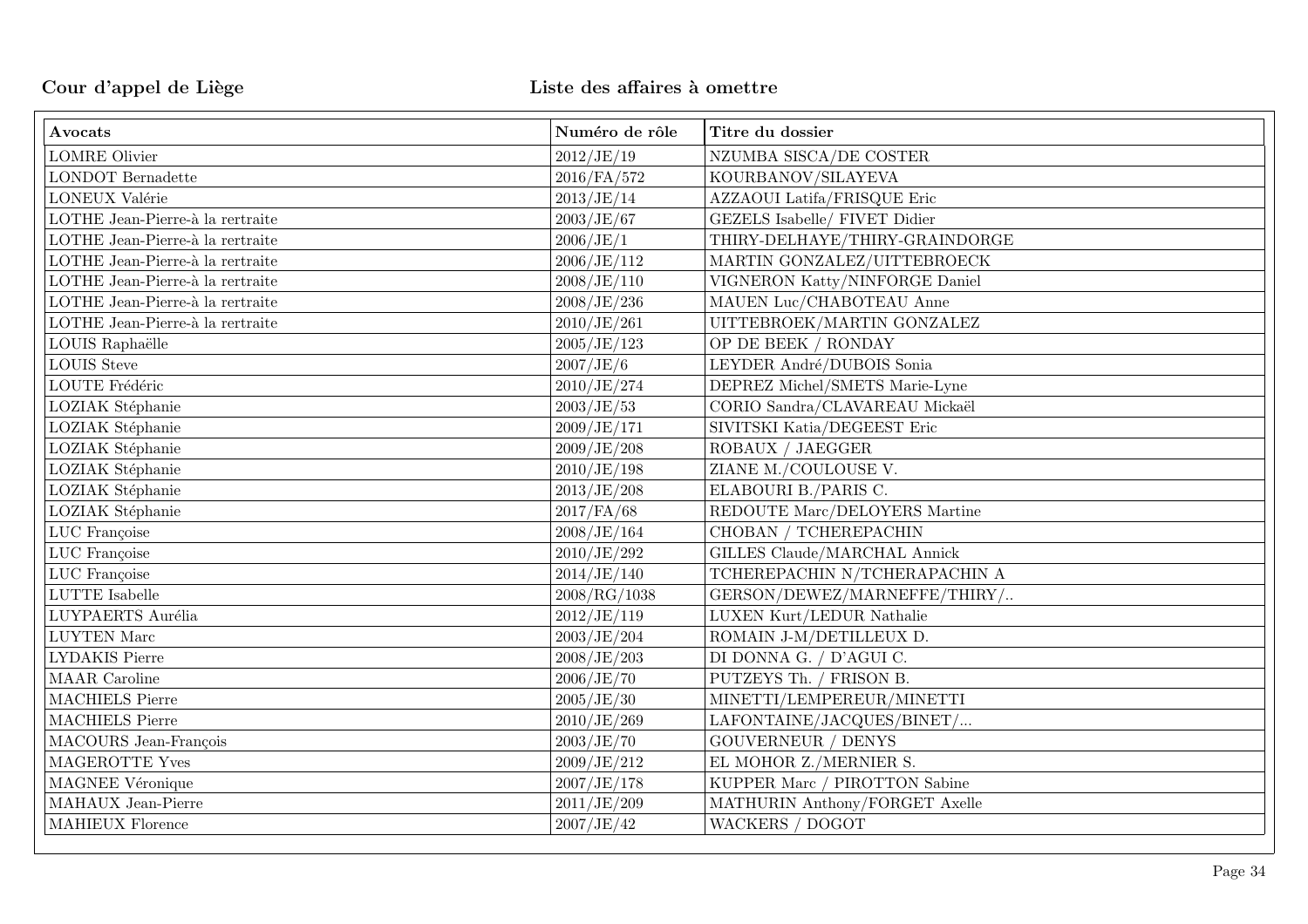| Avocats                          | Numéro de rôle | Titre du dossier                      |
|----------------------------------|----------------|---------------------------------------|
| <b>MAHIEUX Florence</b>          | 2008/JE/93     | KOWALSKI/AELVOET-HUDZICK              |
| MAIRLOT Brigitte                 | 2009/JE/182    | WAUTHOZ Vincent/DIEU Sabine           |
| MAIRLOT Brigitte                 | 2017/RG/146    | DETHIER Etienne/AURIAN S.A.R.L        |
| MALDEREZ Pascale                 | 2006/JE/64     | DUVAL Eric/VANDENDRIESCHE             |
| MANZANZA MANZOA Anne             | 2014/JE/140    | TCHEREPACHIN N/TCHERAPACHIN A         |
| MAQUEL Sébastien                 | 2013/JE/275    | DUCHENE J. / BIDANE B.                |
| MAQUEL Sébastien                 | 2016/RG/803    | SEILLIER/COLSON/PONCIN                |
| MAQUET Bernard                   | 2013/JE/82     | DEPREZ/DEMEESTERE                     |
| <b>MARAITE</b> Sophie            | 2010/JE/23     | <b>JAMIN Ludovic/LOLY France</b>      |
| MARECHAL Benoît                  | 2008/JE/36     | WILWERTH M. / BLUM C.                 |
| MARECHAL Luc-Pierre              | 2003/JE/50     | PRAILLET/MUSELLE/RAEMAEKERS/          |
| MARECHAL Luc-Pierre              | 2009/JE/233    | NIZET Benoît/BRONCKAERS Carine        |
| MARECHAL Luc-Pierre              | 2016/RG/329    | <b>GILLARD / BATISSEURS</b>           |
| <b>MARION</b> Philippe           | 2013/JE/183    | <b>JORIS Jean/HOSMANS Christel</b>    |
| MARIQUE Bee                      | 2014/JE/141    | JOUGA Mohamed/HABRANT Jessica         |
| MAROT Jean                       | 2016/RG/318    | MÜLLER BRUNO S./DUTHY Robert          |
| MARTIN Jean-Manuel               | 2008/JE/132    | RENANT Léon/DETHIER Liliane           |
| MARTIN Johanne                   | 2009/JE/100    | BIRARO / DE CEULAER                   |
| MARTINI Graziella                | 2003/JE/89     | JANSEMME C. / TUSSET M.               |
| MARTINI Graziella                | 2005/JE/18     | FIGULA Isabelle/CHAVEE Lysian         |
| MARTINI Graziella                | 2005/JE/59     | KENMOGNE / LEBRUN - HENUZET           |
| MARTINI Graziella                | 2005/JE/117    | PELAEZ-BAYO/DANDOY                    |
| MARTINI Graziella                | 2008/JE/170    | THIRY Eddy / DURANT Brigitte          |
| MARTINI Graziella                | 2010/JE/27     | <b>ADAM/VAN DEN HOUTAER</b>           |
| MASCART Serge                    | 2007/JE/151    | SALIEVSKI / LEBEN                     |
| MASCART Serge                    | 2012/JE/32     | COCQUERET X./BOMAN L.                 |
| MASSART Jean-Benoît              | 2003/JE/190    | MIMY Yves/BROHET Lydia                |
| MASSET Nathalie                  | 2004/JE/135    | <b>GULBOY Bülent/HERVELLE Pascale</b> |
| MASSET Nathalie                  | 2011/JE/200    | RENAULT F./JOIRIS M.                  |
| MASSET Nathalie                  | 2012/JE/293    | GUINOTTE Th./HAWAY Ch.                |
| <b>MATHIEU Jacques</b>           | 2006/JE/118    | ALFONSO / TRENTELS                    |
| $\operatorname{MATHIEU}$ Jacques | 2014/JE/3      | VERBEELEN T./BARNICH J.               |
| MATHIEU Jacques                  | 2014/RG/205    | GILLET-GHAYE/MONY SAN/                |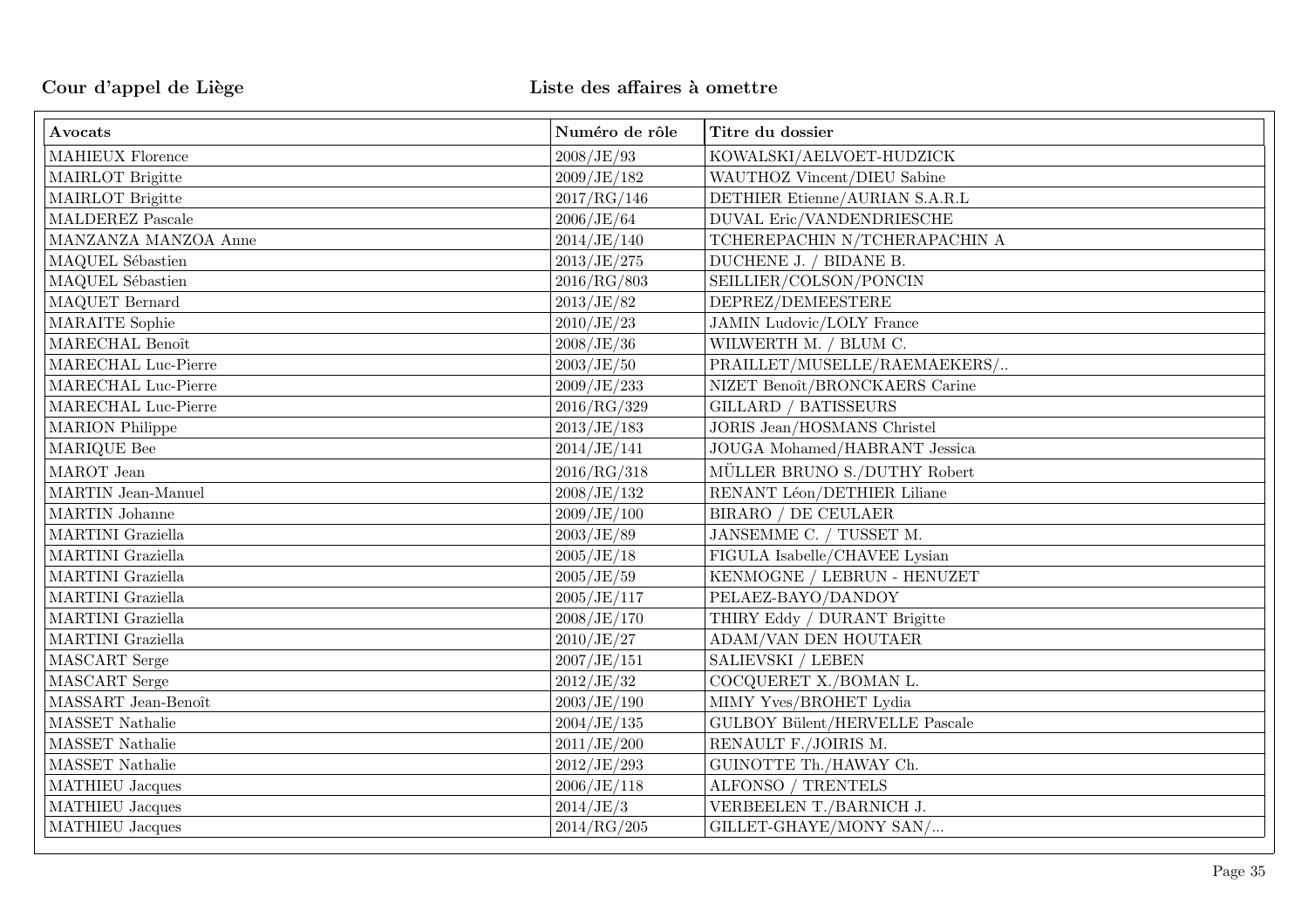| Avocats                   | Numéro de rôle | Titre du dossier               |
|---------------------------|----------------|--------------------------------|
| MATHIEU Jacques           | 2016/RG/1106   | FRERES / H.C. CARS S.P.R.L.    |
| MATHIEU Madeleine         | 2004/JE/5      | <b>BELLARD / CAUFRIEZ</b>      |
| MATHIEU Madeleine         | 2005/JE/18     | FIGULA Isabelle/CHAVEE Lysian  |
| MATHIEU Madeleine         | 2007/JE/11     | STAES Pierre/SAINTMAR Hélène   |
| MATHIEU Madeleine         | 2008/JE/155    | DELMEULDRE Willy/HOCQUET Fanny |
| MATHIEU Madeleine         | 2009/JE/55     | KINARD Fabrice/CHARLIER Sally  |
| MATHIEU Madeleine         | 2011/JE/86     | GILLARD M./WIARD I.            |
| MATHIEU Madeleine         | 2012/JE/138    | COUVREUR J./GILLET C.          |
| MATHIEU Stéphanie         | 2006/JE/205    | DRUMEL D. / PHILIPPART N.      |
| MATHIEU Stéphanie         | 2007/JE/46     | PIRARD-CLOESEN/MAQUIGNY-THISSE |
| MATHY Jean-Luc            | 2004/JE/175    | FRANCOIS Michel/DEPREZ Danièle |
| MAUDOUX Thibault          | 2016/FA/542    | PARADIS A./BIELANDE V.         |
| MAZZUCCHELLI Karin        | 2001/JE/52     | ZEFI Martin / DUPONT Karyne    |
| MAZZUCCHELLI Karin        | 2007/JE/137    | <b>BAGLIO / HAUSER</b>         |
| <b>MELAN</b> Pierre       | 2002/JE/133    | TENAN Rudy/DELFOLIE Yanicke    |
| <b>MELAN Pierre</b>       | 2007/JE/56     | GUILLAUME/LEJEUNE              |
| <b>MELAN Pierre</b>       | 2016/RG/1441   | VAN DEN BOSCH/LEPAGE/WILLEMS   |
| MELIN Stéphane            | 2004/JE/78     | CHAFI Said/GERFAUD Yvette      |
| MELOTTE Colette -omise    | 2001/JE/148    | KUCHARCZYK/VANDE VELDE/        |
| MELOTTE Colette -omise    | 2006/JE/25     | JENNIGES M./IAAGOUBI A.        |
| MELOTTE Colette -omise    | 2007/JE/21     | DE LEUZE P. / GOHIMONT F.      |
| MERODIO Manuel            | 2005/JE/15     | NIESEN J.M. / VLEUGELS V.      |
| MEUNIER Jacqueline        | 2004/JE/175    | FRANCOIS Michel/DEPREZ Danièle |
| MEUNIER Jacqueline        | 2009/JE/267    | DETAYE / COUCHARIERE           |
| MEYERS Franz - R          | 2003/JE/172    | DAVID-OGER/DAVID-LACAILLE      |
| MICHE Stéphanie           | 2008/JE/93     | KOWALSKI/AELVOET-HUDZICK       |
| MICHEL Hugues             | 2015/RG/1585   | DAVREUX Monique/ETAT BELGE     |
| MICHEL Jean-François      | 2004/JE/163    | MEI Rosangela/RAVONE Salvatore |
| MICHEL Jean-François      | 2012/RG/1612   | TP RENOVATION /BETON 2000      |
| MICHEL Jean-Paul - décédé | 2007/JE/157    | RESIBOIS / VAN MELSEN          |
| MICHEL Joseph - décédé    | 2012/JE/76     | RICHARD CH. / RIDOLE S.        |
| MICHEL Laurent            | 2005/JE/6      | KESER Eric/DUCHENE Agnès       |
| MICHEL Laurent            | 2016/RG/390    | FONTAINE F./LEFEBVRE B.        |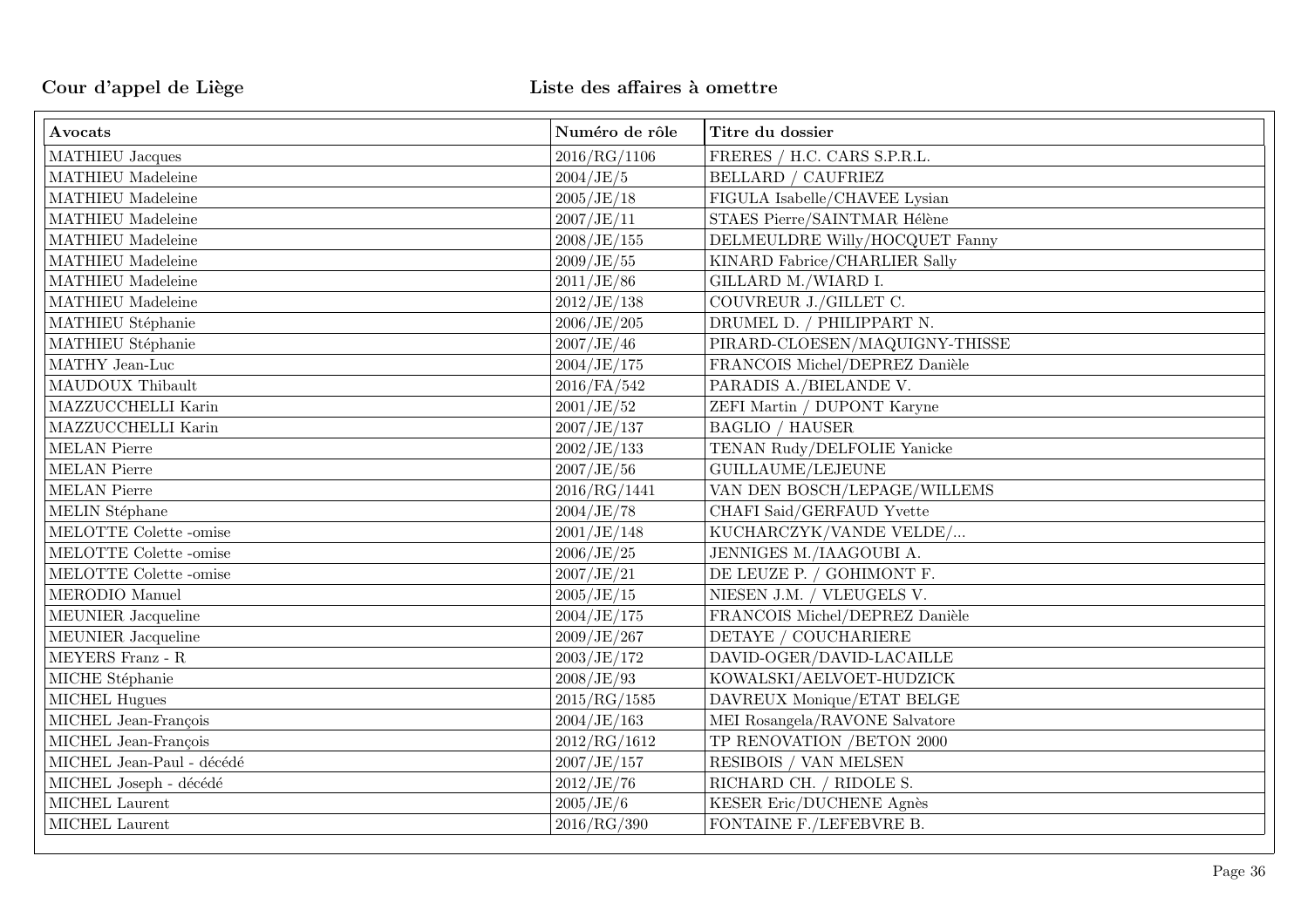| Avocats                 | Numéro de rôle | Titre du dossier                      |
|-------------------------|----------------|---------------------------------------|
| MICHEL Marie-Françoise  | 2013/JE/17     | TCHIDJOU NANFACK/TOLEQUE LENGU        |
| MICHEL Mathieu          | 2013/JE/137    | CALAPEZ GOMES D./DEHENNAULT B.        |
| MIGNON Anne-Catherine   | 2013/JE/97     | GIJSSELS/GRANDJEAN/FERAUCHE/          |
| MINEUR André            | 2007/JE/4      | QUATTROCCHI / MARINI                  |
| MINEUR André            | 2007/JE/79     | DETRY Frédéric/DESSY Françoise        |
| MINGUET Luc             | 2015/RG/864    | ECOSOLIS/MAIRLOT P./RUBACH R.         |
| MINNE Jean              | 2009/JE/181    | STEPANENKO O./DEMAEGHT X.             |
| MINNE Jean              | 2012/JE/185    | MONJOIE J-F. / STASSE A.              |
| MINNE Jean              | 2014/JE/49     | PIRON M./CORBUSIER L./                |
| MISEROTTI Gilles        | 2008/JE/145    | MOUATAMID Bouchaib/STINI Nadia        |
| MISEROTTI Gilles        | 2011/JE/205    | GAUDRON E./GIERMAN I.                 |
| MISSON Luc              | 2005/JE/113    | FAGNOUL Th. / FAGNOUL J.              |
| MISSON Luc              | 2016/RG/58     | CHC/BALOISE SA/GIULIANI V./           |
| MISSON Luc              | 2016/RG/438    | JACQUET/REGION WALLONNE               |
| $M\rm OINET$ Bernadette | 2004/JE/100    | HENRY Nathalie/KOOS Michaël           |
| MOINET Bernadette       | 2011/JE/150    | <b>BOZET Pierre/LAFONTAINE Annick</b> |
| MOINET Bernadette       | 2012/JE/205    | NAVEAU C./MICARELLI S.                |
| MOINET Bernadette       | 2013/JE/203    | DORADO QUINTAS O./RAPAILLE L.         |
| MOINET Bernadette       | 2016/RG/814    | JOURION/BRAIPSON                      |
| MOISES François         | 2015/RG/1555   | BNP PARIBAS FORTIS/THÜNISSEN          |
| MOLINE Yolande          | 2005/JE/119    | BROLET M-Ch./SEVRIN V.                |
| MONIOTTE Jean-François  | 2008/JE/14     | MATHIEU / TECHY                       |
| MONIOTTE Jean-François  | 2009/JE/56     | DE KRAHE / PLATTEAU                   |
| MONIOTTE Jean-François  | $2016$ /FA/728 | MONCOUSIN E. / ZAPALOWSKI R.          |
| MONSEUR Annick          | 2007/JE/135    | MEGIDO CRESPO / SERLEZ                |
| <b>MONSEUR Annick</b>   | 2007/JE/202    | VERBRUGGHEN/PIRARD                    |
| MONSEUR Patrick         | 2007/JE/135    | MEGIDO CRESPO / SERLEZ                |
| <b>MONSEUR Patrick</b>  | 2016/RG/113    | LOCAPARK SA/AXA BELGIUM SA            |
| MONTELLIER Lorraine     | 2008/JE/133    | <b>GOOSSE / CALLEBAUT</b>             |
| MONVILLE Jean-Marie     | 2003/JE/95     | DELHEZ B. / OPDELOCHT V.              |
| MONVILLE Jean-Marie     | 2007/JE/112    | SIMON Bernard / HAENDLE Joëlle        |
| MONVILLE Jean-Marie     | 2008/JE/36     | WILWERTH M. / BLUM C.                 |
| MOREAU Thierry          | 2006/JE/144    | PARELLO/PARELLO-LISMONDE/             |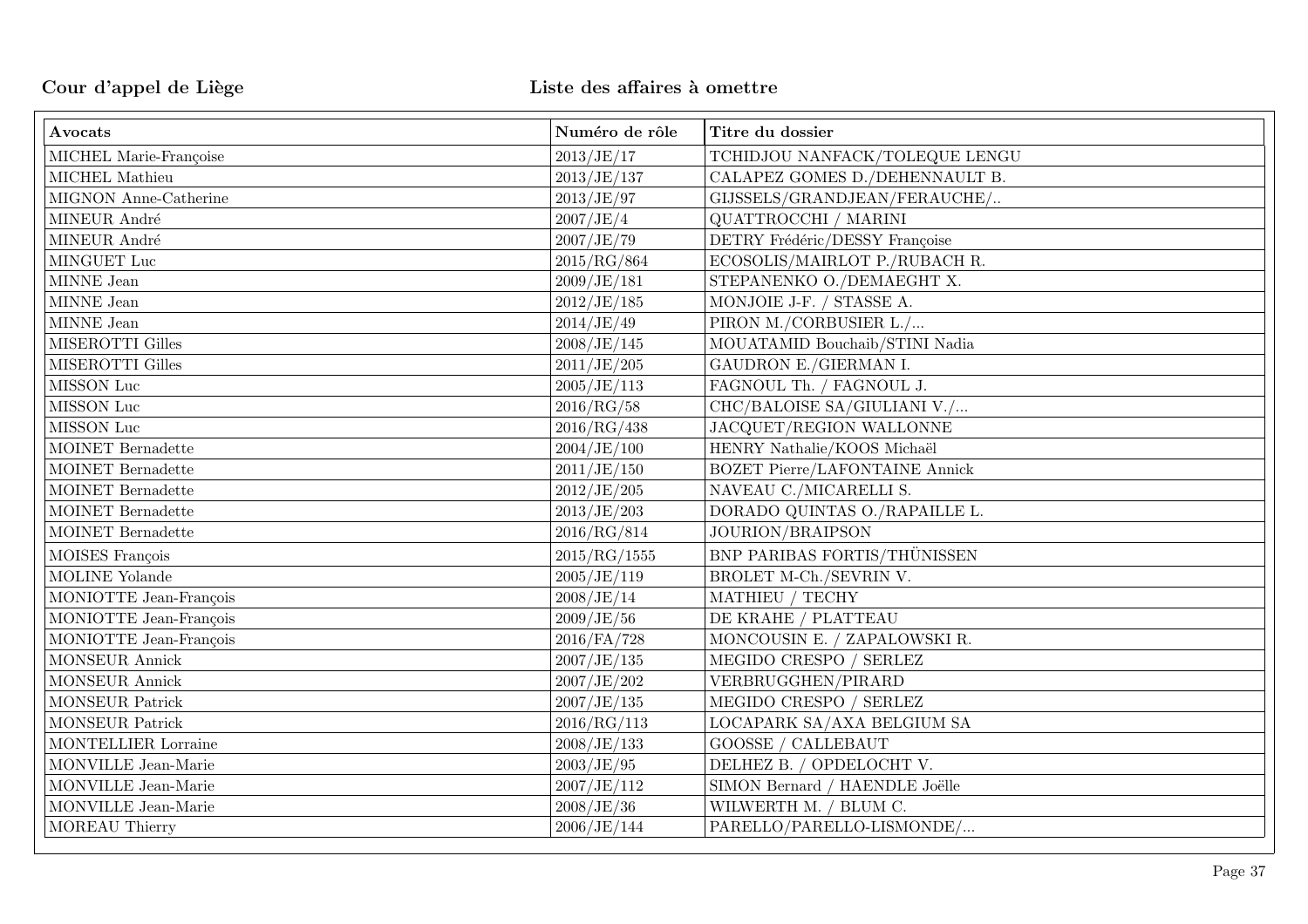| Avocats                  | Numéro de rôle | Titre du dossier               |
|--------------------------|----------------|--------------------------------|
| MOREELS Alain            | 2007/JE/95     | AMORE Maria /DUBASIN Joël      |
| <b>MORTIER Thierry</b>   | 2008/JE/34     | SCHALKWIJK / TEMMERMAN         |
| <b>MORTIER Thierry</b>   | 2008/JE/53     | BROWN Linda/DAMOISEAUX Raphaël |
| <b>MORTIER Thierry</b>   | 2016/RG/752    | JANVIER F./AXA BELGIUM SA      |
| <b>MORTIER Thierry</b>   | $2017$ /FA/488 | PISSEL C. / IZM H. / PISSEL F. |
| <b>MORTIER Thierry</b>   | 2017/RG/427    | MOREAU D./LEFEVRE S.           |
| MOSBEUX José             | 2004/JE/122    | DRIESSEN/VANHAREN/JENSSEUNE    |
| MOSCHETTI Alessandra     | 2013/JE/152    | CALABRESE I./TOLLARDO S.       |
| MOSSOUX Raphaël          | 2005/JE/14     | REYEZ LOPEZ M./TORELLI ST.     |
| MOSSOUX Raphaël          | 2007/JE/80     | FREDERICK/HODY/FREDERICK       |
| MOTTARD Philippe         | 2017/RG/1164   | MARTINS LOPES/DIDIER PIRE      |
| MOTTET Jean-Charles      | 2004/JE/17     | NICOLAS / PICARD               |
| MOTTET Virginie          | 2006/JE/123    | LAHNECH / MAILLARD             |
| MOTTIAUX Serge           | 2004/JE/191    | <b>BIERQUE / CHARTIER</b>      |
| MOTTIAUX Serge           | 2004/JE/199    | RENARD / DEMARTEAU             |
| MOTTIAUX Serge           | 2006/JE/40     | DERARD Joël/LEGRAIN Dominique  |
| MOTTIAUX Serge           | 2007/JE/133    | MESDAGH Ch. / MATERNE P.       |
| MOTULSKY François        | 2017/RF/23     | ETAT BELGE/PILI PILI Bibiane   |
| MOUREAU Philippe         | 2006/JE/134    | CIPRIANO CAMPAZAS/LEENDERS     |
| MOUREAU Philippe         | 2007/JE/239    | KROK Halina/JACQUEMIN Olivier  |
| <b>MOUREAU</b> Philippe  | 2017/RG/644    | KIANA NGOY /LECLOUX            |
| MULENDA SHAMWANGE Hélène | 2012/JE/19     | NZUMBA SISCA/DE COSTER         |
| MULENDA SHAMWANGE Hélène | 2017/RG/644    | KIANA NGOY /LECLOUX            |
| MULKAY Bruno             | 2004/JE/152    | SERRANO-CAMBERLIN/PEREZ-RAMOS  |
| MULLENS Corine           | 2005/JE/4      | FRANCOIS Nancy/JACQMIN Fabrice |
| MULLENS Corine           | 2008/JE/41     | SCRAVATTE/ETIENNE/SAUCIN       |
| MUNAUT Catherine         | 2007/JE/47     | PIRET Rita / BOEVER Patrick    |
| MUYLAERT Paul            | 2016/RG/58     | CHC/BALOISE SA/GIULIANI V./    |
| <b>NADIN Corinne</b>     | 2006/JE/203    | COLASANTE Marco / AIT OUAKRIM  |
| <b>NADIN Corinne</b>     | 2009/JE/154    | MORIS Fabienne/FARDEAU Michel  |
| <b>NADIN Corinne</b>     | 2013/JE/112    | RUELENS Isabelle/CHALTIN Yves  |
| NAVARRE Jean-Luc         | 2012/JE/112    | GOFFIN B./RINCHARD F.          |
| NAVIAUX Rose- OMISE      | 2010/JE/68     | THIES/RIDREMONT                |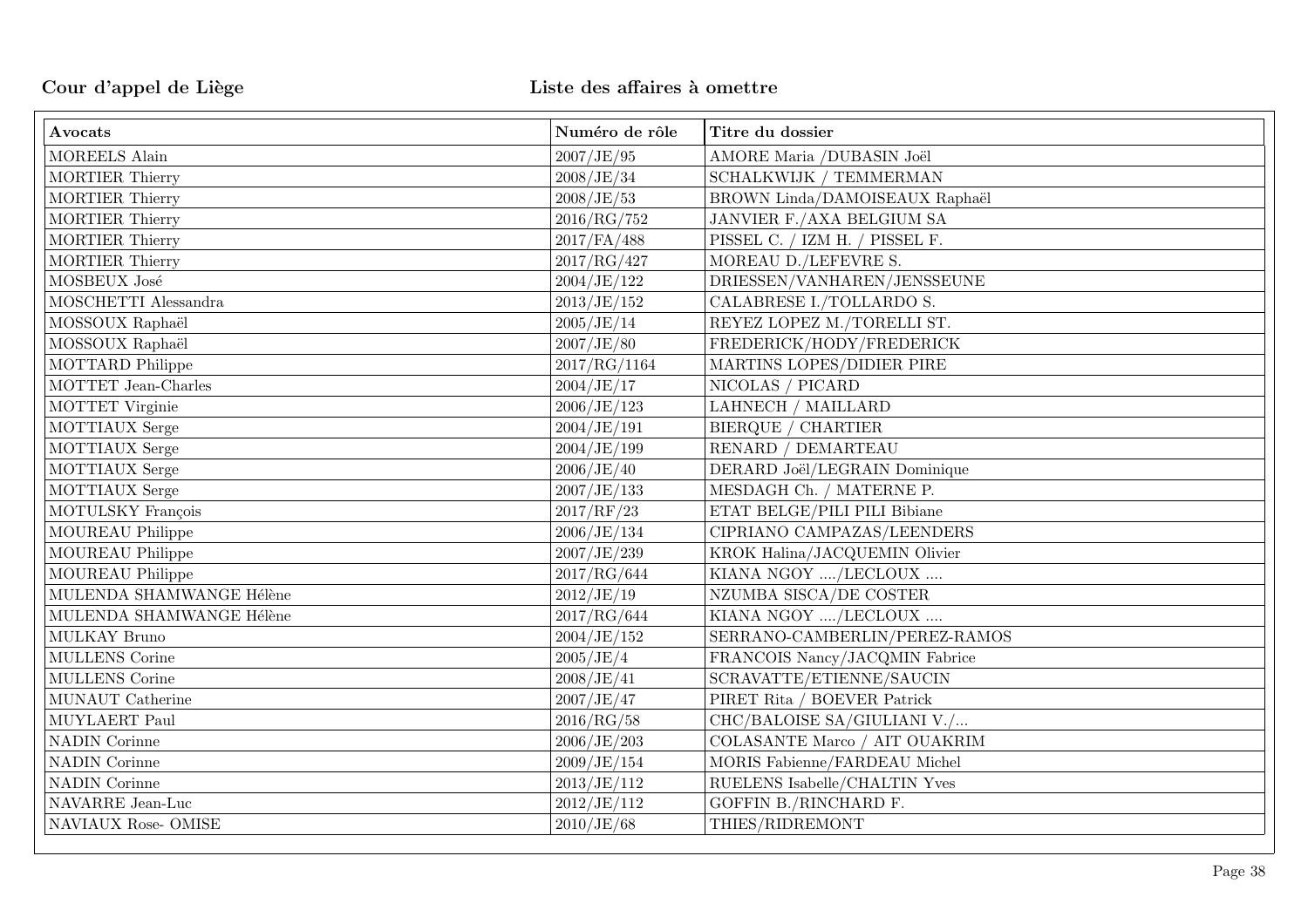| Avocats                        | Numéro de rôle | Titre du dossier                     |
|--------------------------------|----------------|--------------------------------------|
| NDJEKA OTSHITSHI Catherine     | 2012/JE/231    | SOGOMONIAN-OSEPYAN/SOGOMONIAN        |
| NERRINCK Kevin                 | 2009/JE/269    | DEMARTEAU Michel/MULLER Nadia        |
| NERRINCK Kevin                 | 2014/JE/18     | TULUMELLO Giovanna/OHINI Kodzo       |
| NEUROTH Raoul                  | 2012/JE/35     | BEFUMO R./SALVAGGIO E.               |
| NEUROTH Raoul                  | 2013/RG/1770   | Fail. ECO DIFFUSION/KOLSKY/          |
| NEUROTH Raoul                  | 2014/RG/579    | BENELUX MASTERBUILDERS/XAVERO        |
| <b>NEUVILLE Pierre</b>         | 2002/JE/163    | VANDAMME/VANDAMME/KHEDER             |
| <b>NEUVILLE Pierre</b>         | 2002/JE/172    | VANDAMME/KHEDER/ERNAELSTEEN          |
| <b>NEUVILLE Pierre</b>         | 2012/JE/22     | TENRET Noël/OTTE Elodie              |
| <b>NEUVILLE Pierre</b>         | 2014/RG/205    | GILLET-GHAYE/MONY SAN/               |
| <b>NEUVILLE Pierre</b>         | $2016$ /FA/120 | <b>BECHOUX Bernard/RADELET Annie</b> |
| NEYCKEN Christine              | 2012/JE/147    | DEBLAERE Julien/BOUCHARD Aline       |
| <b>NEYENS</b> Pierre           | 2007/JE/191    | ADRIEN / FERNANDES VILLELA           |
| <b>NEYENS</b> Pierre           | 2010/JE/102    | GUBBELS/MASSOTIER                    |
| NIMAL Jacques-Henri            | 2009/JE/61     | <b>VOETS Daniel/FRANCX Ghislaine</b> |
| NISTOR Olivia                  | 2003/JE/169    | MICHIELS P. / LONGERICH D.           |
| NISTOR Olivia                  | 2006/JE/29     | BOZKURT Meral/SANCAK Mehmet          |
| NOEL Joëlle                    | 2010/JE/124    | BRISAERT Cindy/JOLY Didier           |
| <b>NOIR Florence</b>           | 2006/JE/190    | DECORS J.M. / MAGUIN N.              |
| <b>NOIRFALISE Véronique</b>    | 2011/JE/138    | LEONARD/PRICKEN                      |
| NOIRHOMME Luc                  | 2003/JE/175    | <b>DUPONT / DELCOUR</b>              |
| NOIRHOMME Luc                  | 2010/JE/115    | ORBAN Daniel/EVRARD Valérie          |
| NYST Pierre-Frédéric           | 2015/FA/725    | VANDENABEELE V./MANGO P.             |
| <b>OBERNECK</b> Catherine      | 2008/JE/215    | BERGHMANS Denis/ALLAG Nouara         |
| OGER Luc                       | 2010/JE/194    | LAURENT B./MARBEHANT N.              |
| OGER Luc                       | 2016/RG/338    | MAILLEN/COMBREXELLE/BOVY             |
| OLDENHOVE de GUERTECHIN Michel | 2004/JE/46     | VILLANOY Philippe/SIMON Annick       |
| OLIVIER Jocelyne               | 2011/JE/95     | HUART Jean-Marie/DEMOL Yolande       |
| <b>OLIVIER Sébastien</b>       | 2014/RG/1770   | MASINI/MAS/BONGIOVANNI/LOGE          |
| <b>OMARI</b> Fatima            | 2003/JE/175    | <b>DUPONT / DELCOUR</b>              |
| <b>OMARI</b> Fatima            | 2009/JE/68     | VERGAUWE/CAEIRO SANTA ROSA           |
| <b>OMARI</b> Fatima            | 2012/JE/68     | HAUSMAN/MANRESA-MOLERA/              |
| <b>OMARI</b> Fatima            | 2014/RG/1770   | MASINI/MAS/BONGIOVANNI/LOGE          |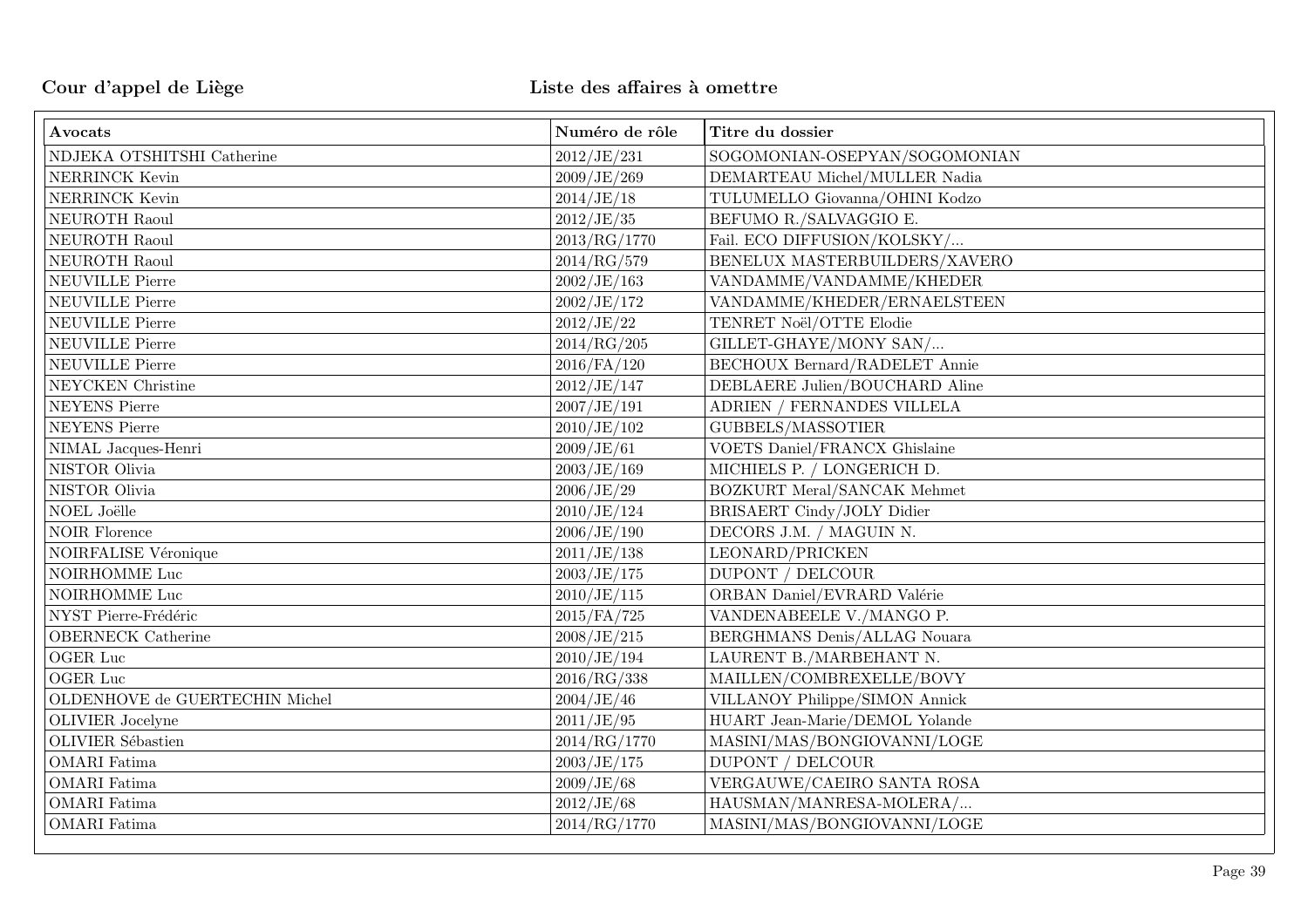| Avocats                       | Numéro de rôle | Titre du dossier                     |
|-------------------------------|----------------|--------------------------------------|
| <b>OMARI</b> Fatima           | 2015/RG/124    | KLIMEK Josette/AP ASSURANCES         |
| <b>OMARI</b> Fatima           | $2016$ /FA/395 | PINELLI F. / LAZZARA A.              |
| ORBAN Lionel                  | 2017/RG/22     | AMBRACO S.P.R.L./ECODREAM S.A.       |
| ORBAN Martin                  | 2004/JE/41     | BISKUP S./ KNIPPENBERG F.            |
| ORBAN Martin                  | 2011/JE/85     | MARK C./ THEISSEN R.                 |
| ORBAN Martin                  | 2016/FA/569    | COIBION Christi/CREMER Aljosha       |
| <b>ORBAN</b> Martin           | 2017/RG/1164   | MARTINS LOPES/DIDIER PIRE            |
| <b>OUDEWATER Marie-Noëlle</b> | 2008/JE/111    | ROSELINE / COLLIGNON                 |
| PACOLET Laurent               | 2012/JE/22     | TENRET Noël/OTTE Elodie              |
| PAGNA Christian               | 2005/JE/123    | OP DE BEEK / RONDAY                  |
| PAGNA Christian               | 2008/JE/261    | CAGNINA Pascal/PAQUET Dorothée       |
| PAHAUT Gunther                | 2014/RG/1310   | SNC HOLLANGE/MELOTTE/                |
| PAIN Didier                   | 2006/JE/6      | MELOT Françoise/BOVEROUL Eric        |
| PAIN Didier                   | 2016/RG/224    | SORCE Christine/PAULUS Julien        |
| PALERMO Rosa                  | 2004/JE/45     | <b>ALLARD Nathalie/MAQUE Patrice</b> |
| PALERMO Rosa                  | 2004/JE/66     | MESRAR / VERSET / STURBOIS           |
| PAQUOT Jean-Luc               | 2013/RG/1770   | Fail. ECO DIFFUSION/KOLSKY/          |
| PARISIS Nicolas               | 2006/JE/190    | DECORS J.M. / MAGUIN N.              |
| PARISIS Nicolas               | 2009/JE/280    | MALPAIX F./MALENGRAUX A.             |
| PARISIS Nicolas               | 2017/RG/786    | Fail. SERVICES CORPORAT./GATAS       |
| PARMENTIER Bernard            | 2000/JE/79     | PIERRE Claudine/DOYEN Charles        |
| PARMENTIER Bernard            | 2002/JE/175    | <b>GROLET Emilie/LAMOTTE Michel</b>  |
| PARMENTIER Bernard            | 2005/JE/3      | SIMONSZ / MAC NAUGHT                 |
| PARMENTIER Bernard            | 2009/JE/166    | DRUGMAND /ROUSSEAUX                  |
| PARMENTIER Bernard            | 2010/JE/247    | FAES Sébastien/PIRON Ludivine        |
| PARMENTIER Bernard            | 2016/FA/728    | MONCOUSIN E. / ZAPALOWSKI R.         |
| PAUL Bernard                  | 2008/JE/63     | <b>COLLIN / REMIENCE</b>             |
| PAULET Laurence               | 2009/JE/175    | SAAFI Lassaad/SERONT Bénédicte       |
| PAVOT Arabelle                | 2004/JE/81     | WOLF Dominique/LOGGIA Robert         |
| PEDALINO Antoinette           | 2009/JE/119    | VANDERBECQ / BECKER                  |
| PEDALINO Antoinette           | 2009/JE/252    | MAES/MARCIN/HOSTEAUX                 |
| PEETROONS Catherine           | 2004/JE/168    | DENEFFE/ROZET                        |
| PEREE-FRANCK Aline            | $2014$ /FA/21  | SCHOONBROODT / FASSOTTE              |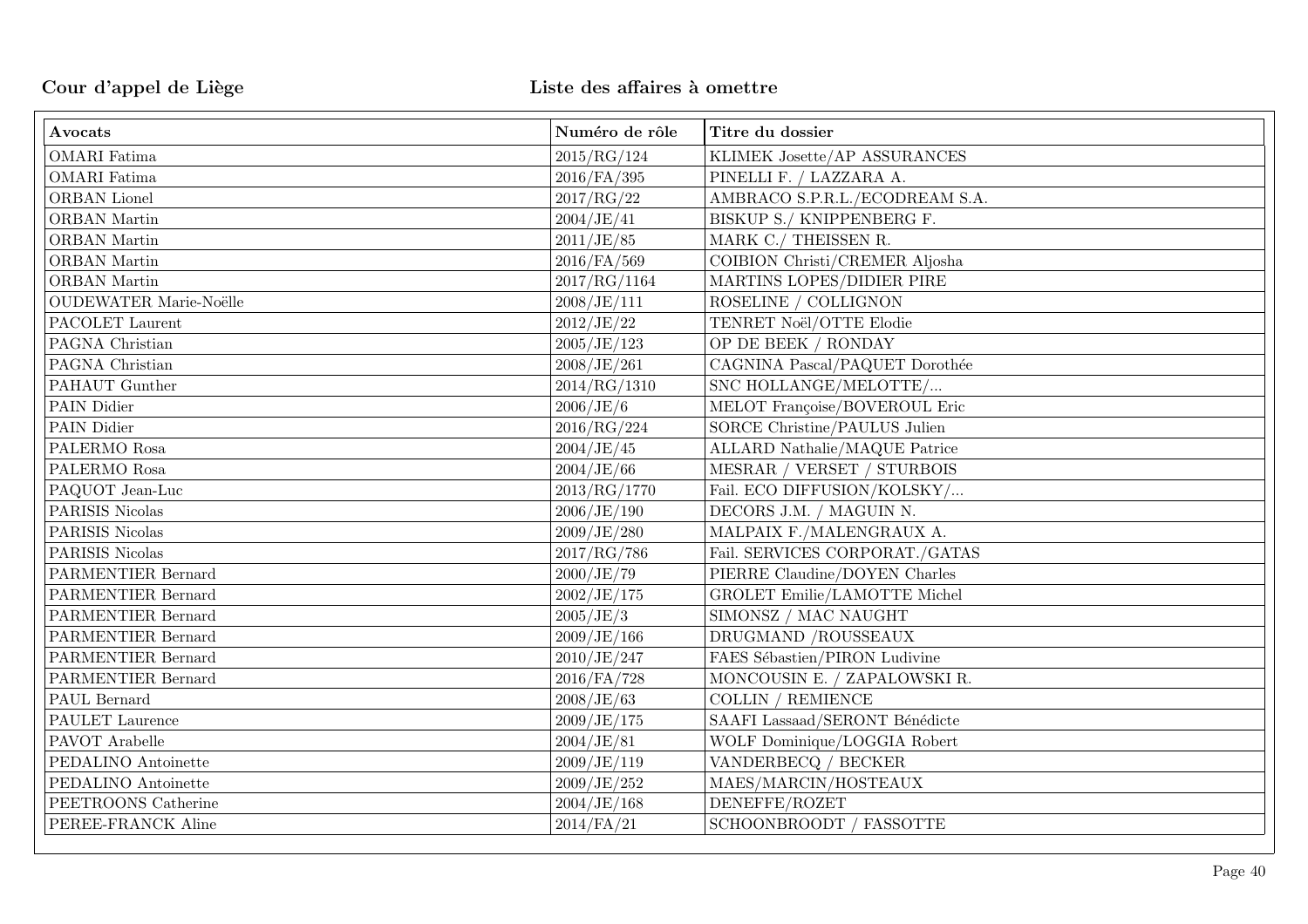| Avocats                            | Numéro de rôle | Titre du dossier                      |
|------------------------------------|----------------|---------------------------------------|
| PERET Bertrand                     | 2005/JE/42     | PINON / VAN CAUWENGERGHE              |
| PERIN Bernard                      | 2004/JE/16     | DETREMBLEUR / CLOSE                   |
| PERPETE André                      | 2004/JE/91     | <b>ALAIME Pierre / BINET Laurence</b> |
| PETIT Nicolas                      | 2007/JE/151    | SALIEVSKI / LEBEN                     |
| PETIT Vinciane                     | 2005/JE/156    | NEIMRY P. / KNOTT Ch.                 |
| PETIT Vinciane                     | 2008/JE/63     | <b>COLLIN / REMIENCE</b>              |
| PETIT Vinciane                     | 2011/JE/31     | DUBOIS Ch. / ISTACE M.                |
| PETIT Vinciane                     | 2011/JE/150    | <b>BOZET Pierre/LAFONTAINE Annick</b> |
| PETIT Vinciane                     | 2014/JE/168    | DELPERDANGE E./SIMON E.               |
| PETRE Dominique                    | 2001/JE/148    | KUCHARCZYK/VANDE VELDE/               |
| PETRE Dominique                    | 2003/JE/86     | RUMFELS Arlette/DASSE Michèle         |
| PETRILLI Vinciane                  | 2007/JE/39     | ONRAET / GERARD                       |
| PETRILLI Vinciane                  | 2009/JE/295    | SIMON / GEORGES                       |
| PETRILLI Vinciane                  | 2011/JE/164    | GOBERT C./NIBUS C.                    |
| PETRILLI Vinciane                  | 2012/JE/278    | WATY Pascal/DELVAUX Nadine            |
| PETRILLI Vinciane                  | 2014/JE/41     | DENIS Jennifer/PONCELET Fabien        |
| PETRILLI Vinciane, ERREUR ENCODAGE | 2003/JE/115    | BOITEUX R./SOBLET Cl.                 |
| PETYT Coralie                      | 2007/JE/86     | JACQUEMART / URBAIN                   |
| PEVEE Christine                    | 2002/JE/165    | SPELTENS V./ ALLARD C.                |
| PEVEE Christine                    | 2003/JE/134    | LENOIR V./KONTITSIS C.                |
| PEVEE Christine                    | 2008/JE/120    | TEMMAR/LOUIS/MICCO                    |
| PHILIPPART Pascal                  | 2001/JE/52     | ZEFI Martin / DUPONT Karyne           |
| PHILIPPART Pascal                  | 2007/JE/59     | DESMET S. / VAN DEN ABEELE C.         |
| PHILIPPART de FOY Claude - DECEDE- | 2003/JE/149    | BRISBOIS / CROIX                      |
| PHILIPPART de FOY Claude - DECEDE- | 2005/JE/15     | NIESEN J.M. / VLEUGELS V.             |
| PHILIPPART de FOY Claude - DECEDE- | 2006/JE/56     | <b>BROCA Marie/THIRY Serge</b>        |
| PHILIPPART de FOY Claude - DECEDE- | 2007/JE/7      | DEVENSTER Y. / GRANDJEAN M.           |
| PHILIPPART de FOY Claude - DECEDE- | 2008/JE/3      | JOB Jean Paul/WOLFS Dominique         |
| PHILIPPART de FOY Claude - DECEDE- | 2008/JE/80     | LE BOULENGE/THOMAS                    |
| PHILIPPART de FOY Claude - DECEDE- | 2008/JE/125    | SEIJKENS/SIEGELBAUM                   |
| PHILIPPART de FOY Claude - DECEDE- | 2008/JE/131    | JADOT Chantal/PIETTE Frédéric         |
| PHILIPPART de FOY Claude - DECEDE- | 2009/JE/88     | <b>DUPONT</b> Isabelle/ADAMUS Patrick |
| PHILIPPART de FOY Claude - DECEDE- | 2009/JE/162    | FAWAY Audrey/SAUVAGE Bertrand         |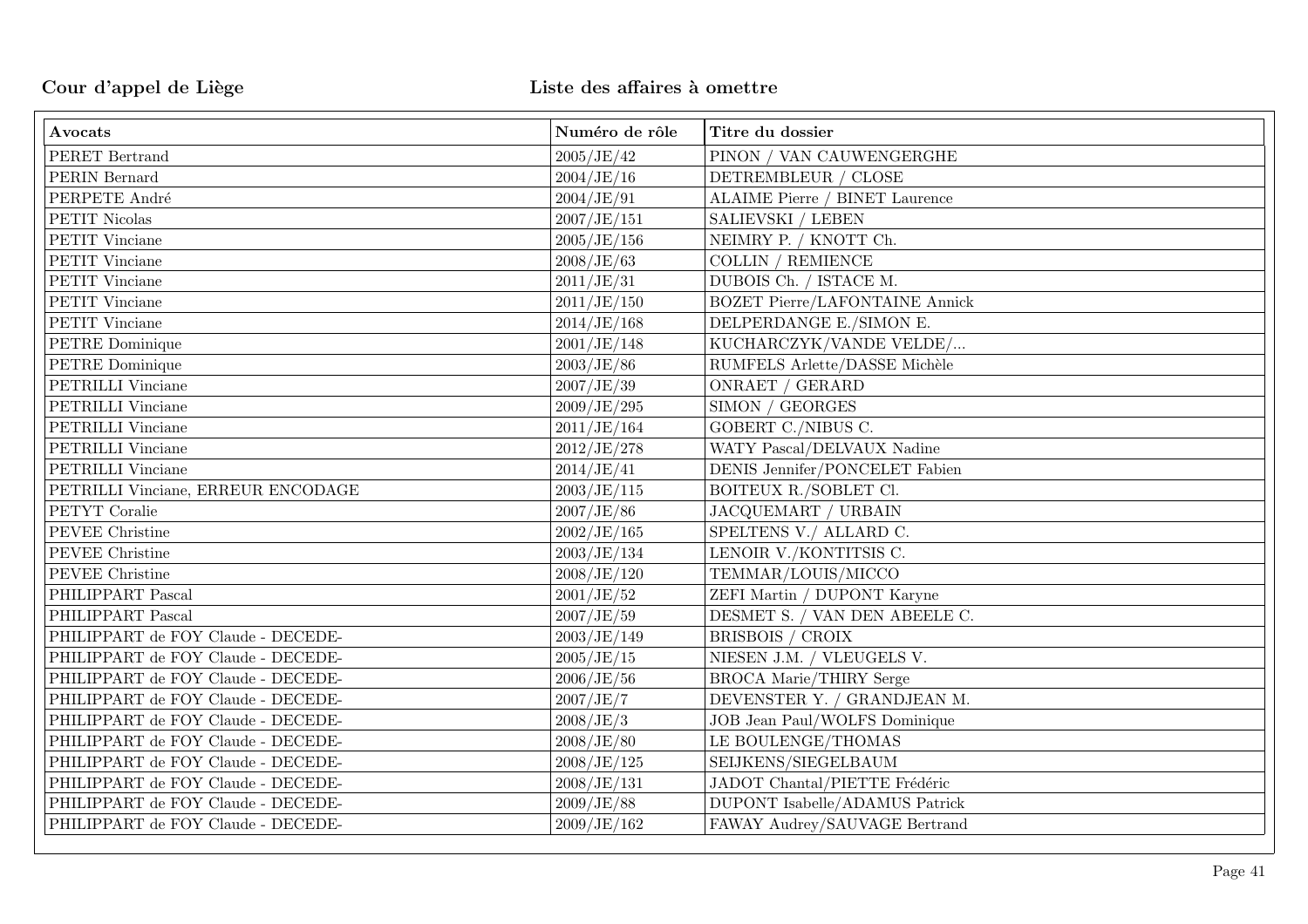| Avocats                            | Numéro de rôle | Titre du dossier               |
|------------------------------------|----------------|--------------------------------|
| PHILIPPART de FOY Claude - DECEDE- | 2010/JE/146    | PETITJEAN/CARVONA              |
| PHILIPPART de FOY Claude - DECEDE- | 2011/JE/79     | HAZART Tanina/PARISSE Cédric   |
| PHILIPPART de FOY Claude - DECEDE- | 2012/JE/38     | VITSE Myriam/BOUILLAULT Marc   |
| PHILIPPART de FOY Claude - DECEDE- | 2012/JE/53     | SCHREINER Arthur/GILSON Myriam |
| PHILIPPART de FOY Claude - DECEDE- | 2012/JE/175    | FAYMONVILLE A./LEJEUNE A.      |
| PHILIPPART de FOY Claude - DECEDE- | 2014/JE/6      | RICHELLE Isabelle/BLOCK Guy    |
| PHILIPPART de FOY Nicolas          | 2009/JE/159    | DIGNEFFE Eric/SIOEN Fabienne   |
| PHILIPPART de FOY Nicolas          | 2010/JE/49     | TSHIUNZA MBALA M./VRANCKEN C.  |
| PHILIPPART de FOY Nicolas          | 2013/JE/100    | VANDEVOORT T./MEUWIS C.        |
| PHILIPPART de FOY Nicolas          | 2017/FA/581    | KABONGO N./KABONGO M.          |
| PICARD Françoise                   | 2005/JE/108    | VANLINTHOUT I./REMACLE J-CH.   |
| PICARD Françoise                   | 2006/JE/152    | LEFEBVRE/LAMBOT/PERGER         |
| PICARD Françoise                   | 2007/JE/189    | PIRENNE / STASSEN              |
| PICARD Françoise                   | 2009/JE/56     | DE KRAHE / PLATTEAU            |
| PICARD Françoise                   | 2016/RG/1118   | WOLF Sergio/MEREENNE Raphaël   |
| PICHAULT Pierre                    | 2004/JE/145    | COX/GROMBEER/DE WIL            |
| PIERRE Julien - DECEDE             | 2005/JE/106    | NIVARLET Geneviève/GRETZ Elvis |
| PIERRE Sandra                      | 2005/JE/160    | DOCK Pierre / SACRE Maggi      |
| PIERRE Sandra                      | 2015/RG/831    | GROUP GL N.V./VILLE DE HUY/    |
| PIETTE Benoît                      | 2015/RG/183    | DENEFFE CH./VOGLET N./         |
| PIETTE Jean-Baptiste               | 2008/JE/166    | MOTQUIN B. / BARTZ Ch.         |
| PIRARD Magali                      | 2005/JE/100    | LEVAUX / DERKAOUI              |
| PIRARD Magali                      | 2007/JE/197    | GERARDY Michel/CORNET Sabrina  |
| PIRARD Olivier                     | 2008/JE/124    | FOGUENNE Michel/NOËL Sylvie    |
| PIRARD Olivier                     | 2010/JE/159    | VAN DOOREN/MARIETTE            |
| PIRARD Olivier                     | 2012/JE/147    | DEBLAERE Julien/BOUCHARD Aline |
| PIRE Didier                        | 2000/JE/156    | LEROY Christophe/PERAT Ingrod  |
| PIRE Didier                        | 2001/JE/148    | KUCHARCZYK/VANDE VELDE/        |
| PIRE Didier                        | 2004/JE/80     | de GHEUS / DE MARTIN           |
| PIRE Didier                        | 2005/JE/149    | STERKENDRIES J./MILLER C.      |
| PIRE Didier                        | 2006/JE/121    | HOUBION Cécile/SOUGNE Vincent  |
| PIRE Didier                        | 2007/JE/73     | MARIN-HERRERO / LANNOY         |
| PIRE Didier                        | 2007/JE/126    | ARNOLD V. / KETSER Fr.         |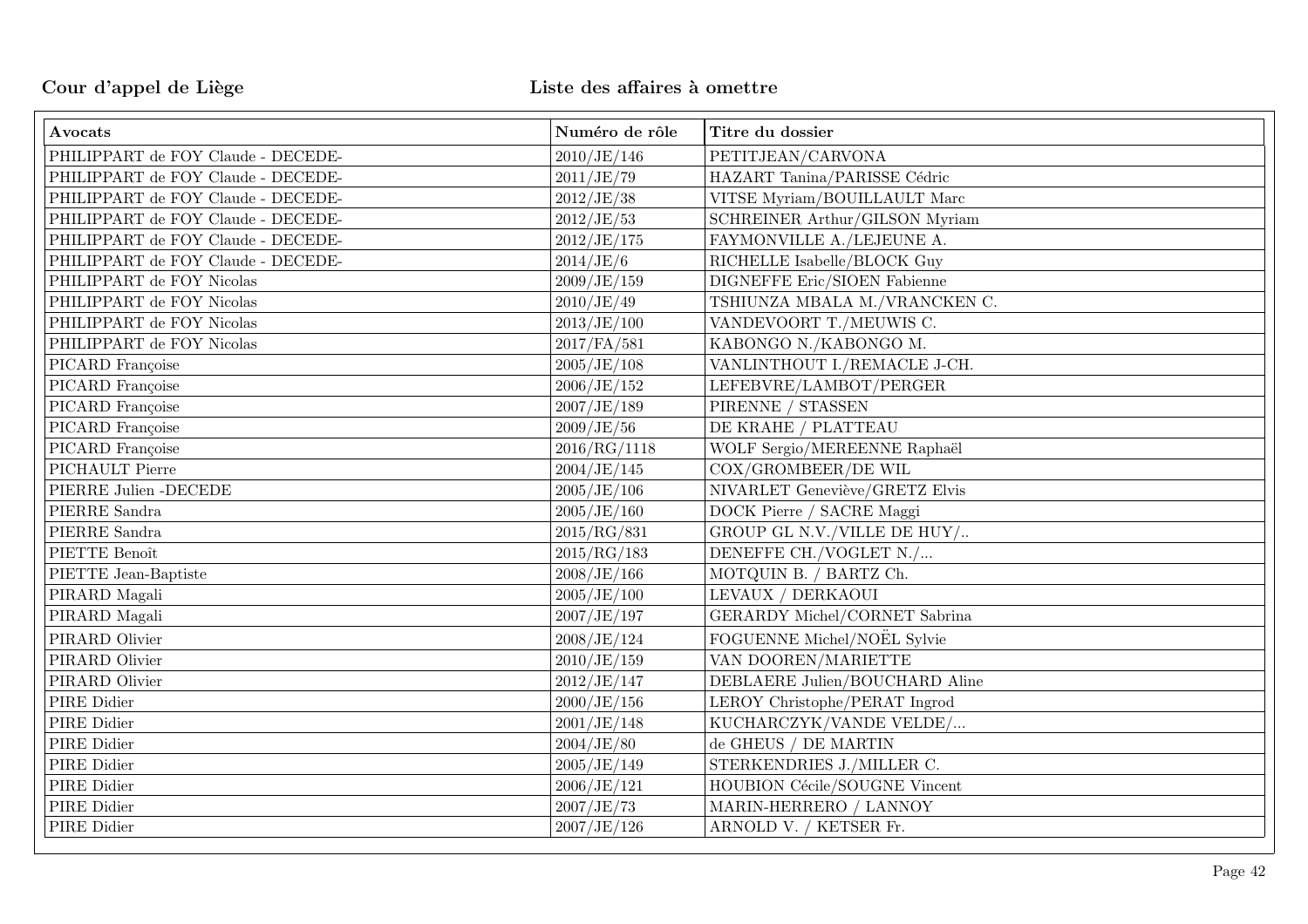| Avocats                 | Numéro de rôle | Titre du dossier                     |
|-------------------------|----------------|--------------------------------------|
| PIRE Didier             | 2010/JE/125    | QUINET André/COURARD Christine       |
| $\rm{PIRON}$ Jacques    | 2005/JE/132    | LERHO Angélique/ROTH Thierry         |
| $\rm{PIRON}$ Jacques    | 2007/JE/79     | DETRY Frédéric/DESSY Françoise       |
| PIRON Jacques           | 2013/JE/87     | TIQUET R. /KURTS C.                  |
| PIRSON Valérie          | 2005/JE/180    | PARDAENS / MANGON                    |
| PIRSON Valérie          | 2012/JE/43     | VASILEVSKI/POTVIN/VASILEVSKI         |
| PIRSON Valérie          | 2013/JE/275    | DUCHENE J. / BIDANE B.               |
| PITSAER Hubert          | 2013/JE/220    | HOUBART C. / KEMPINAIRE P.           |
| PLANCHON Isabelle       | 2001/JE/109    | CONSTANT N./LAURENT B.               |
| PLANCHON Isabelle       | 2006/JE/207    | GERARD Isabelle / LOUIS Didier       |
| PLANCHON Isabelle       | 2007/JE/64     | LERUITTE / DZBIKOWICZ                |
| PLANCHON Isabelle       | 2007/JE/109    | VIGNERON / DAOUST                    |
| POELAERT David          | 2007/JE/17     | DEVOLDERE/KERSTENNE                  |
| POELAERT David          | 2017/RG/996    | NEW IMMO/PIERRE THEWISSEN            |
| PONCELET Michaël        | 2017/RG/98     | PRODUCTS SUPPLIES/SIVAHOME           |
| <b>PONTHIERE Muriel</b> | 2008/JE/16     | BURY Yves / UYSAL Selfinaz           |
| POSILOVIC Alain         | 2016/RG/892    | CHERAIN C/J-MOTORSPORT BELGIUM       |
| POTIER Séverine         | 2003/JE/99     | ARGENTO Angelo/INFANTINO Maria       |
| POTTIER Frédéric        | 2014/RG/1518   | TELLER Henri/E.C.C. S.P.R.L./.       |
| POTTIER Frédéric        | 2015/RG/831    | GROUP GL N.V./VILLE DE HUY/          |
| PREUMONT & HIERNAUX     | 2009/JE/276    | BOUCHAT / CERNIGLIARO                |
| PREUMONT Marc           | 2011/JE/89     | LEFEVRE David/BEUKEN Florence        |
| PREUMONT Marc           | 2015/RG/183    | DENEFFE CH./VOGLET N./               |
| PREUMONT Marc           | 2015/RG/346    | AXA BELGIUM SA/DUMORTIER B.          |
| PRICKEN Daniel          | 2017/RG/22     | AMBRACO S.P.R.L./ECODREAM S.A.       |
| PRINTZ Yves             | 2011/JE/240    | FIEULLIEN D./BROSTEAUX V.            |
| PUISSANT Geneviève      | 2005/JE/37     | MINETTE V./WINTQUIN E.               |
| PUISSANT Geneviève      | 2008/JE/159    | DURAND L. / GODFROID R.              |
| <b>QUINET Véronique</b> | 2003/JE/188    | MOIES/COSTANZO/LALA                  |
| QUINET Véronique        | 2010/JE/47     | MILIS C./BENDAZZOLI J.               |
| <b>QUOILIN</b> Caroline | 2006/JE/73     | <b>BOURGEOIS Yves/DELEUZE Annick</b> |
| <b>QUOILIN</b> Caroline | 2016/RG/1332   | GECIBAT SPRL/CLARAS SPRL/            |
| RADERMECKER Christine   | 2005/JE/100    | LEVAUX / DERKAOUI                    |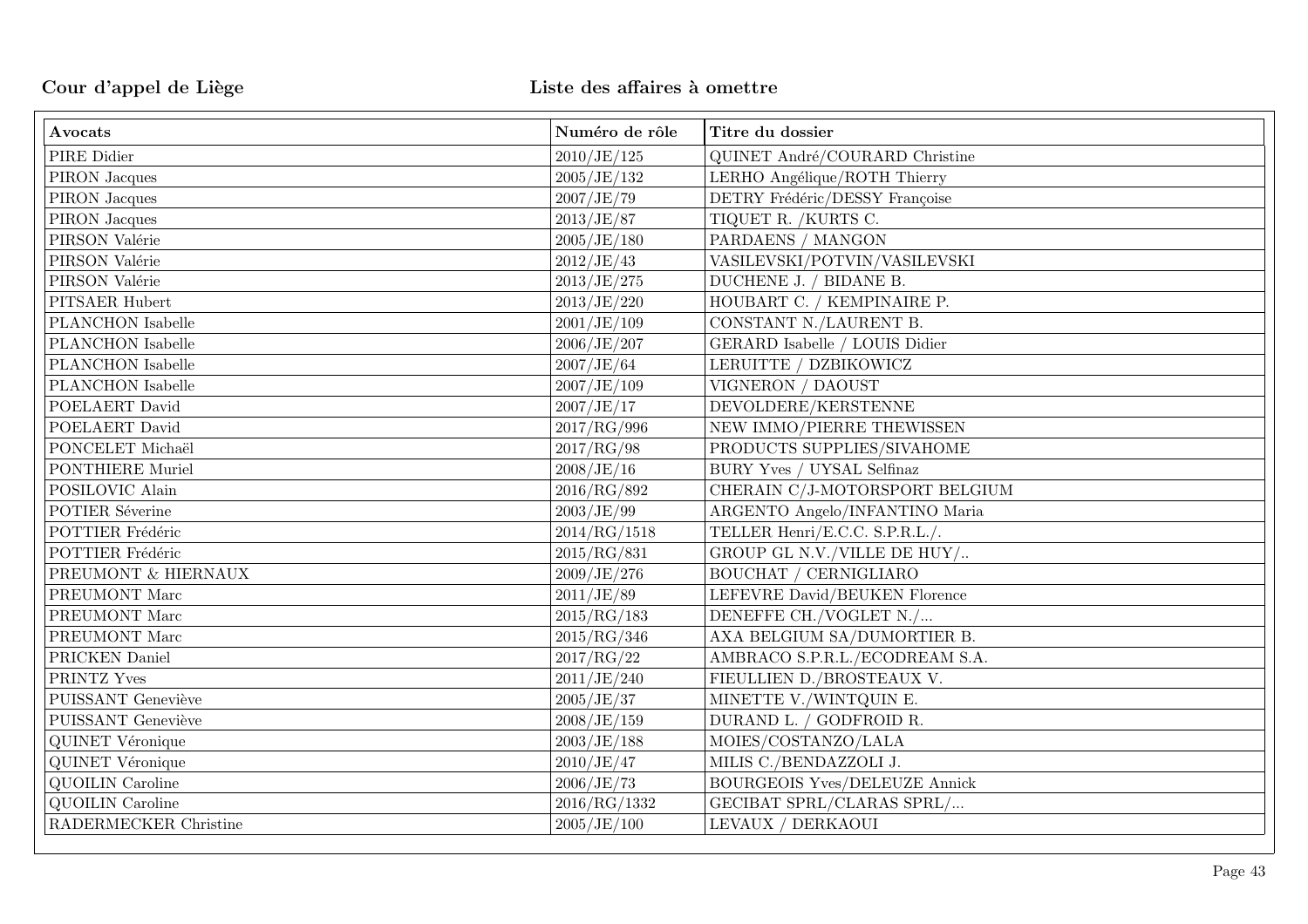| Avocats                              | Numéro de rôle | Titre du dossier               |
|--------------------------------------|----------------|--------------------------------|
| RADERMECKER Christine                | 2005/JE/120    | MEMETI/MINISTERE PUBLIC        |
| RANSY Jean-Luc                       | 2005/JE/2      | WAUTLET/FRANQUET/S.P.J./GEREON |
| RANSY Jean-Luc                       | 2011/JE/196    | DORENGE Michaël/BUCHET Céline  |
| RASQUIN Dominique                    | 2008/JE/85     | ALTENLOH/VANDORMAEL            |
| RASQUIN Dominique                    | 2011/JE/89     | LEFEVRE David/BEUKEN Florence  |
| RASQUIN Dominique                    | 2012/JE/134    | GEERTS R./DE ANGELI L.         |
| RASQUIN Dominique                    | 2013/JE/111    | KUTZNER Olivier/LELONG Aurore  |
| RASQUIN Dominique                    | 2013/JE/120    | DOIGNIES P. / THIANGE F.       |
| RATHMES Jean-Martin                  | 2004/JE/89     | WINAND / CULEMME               |
| RAVACHE Charles-Olivier              | 2013/JE/96     | VAN DEN BERGH T./GEHOULET V.   |
| RAXHON Patrick                       | 2007/JE/196    | NOLS Boris / MARTINEZ Virginie |
| <b>RAXHON Patrick</b>                | 2010/JE/71     | MICHEL Raphaël/KEMMERS Evelyne |
| RAXHON et DELOBEL, avocats associés  | 2003/JE/95     | DELHEZ B. / OPDELOCHT V.       |
| RAXHON et DELOBEL, avocats associés  | 2003/JE/207    | GASPAR Sophie/DEVIVIER Luc     |
| RAXHON et DELOBEL, avocats associés  | 2011/JE/151    | ERKENS/COLSON                  |
| REENAERS Michel                      | 2003/JE/79     | CREMER Luc/ GHEORGHIU Carmen   |
| REENAERS Michel                      | 2004/JE/105    | SCHMITZ M.J. / DUBOIS G.       |
| <b>REENAERS</b> Michel               | 2009/JE/97     | DEFROIDMONT / HOLLANGE /       |
| RELEKOM Isabelle                     | 2007/JE/10     | DESSY Guy/MICHEL Murielle      |
| RELEKOM Isabelle                     | 2008/JE/61     | HENDERICKX / VANMEERBEECK      |
| REMY Dominique (Retraité)            | 2003/JE/88     | DERSELLE / NAERT               |
| REMY Dominique (Retraité)            | 2005/JE/44     | LIZEN Christelle/DANDOY Marc   |
| REMY Dominique (Retraité)            | 2006/JE/72     | TONDU René/MARTIN Maryse       |
| REMY Dominique (Retraité)            | 2006/JE/147    | FNEICH M. / BRIARD B.          |
| REMY Dominique (Retraité)            | 2008/JE/133    | <b>GOOSSE / CALLEBAUT</b>      |
| REMY Dominique (Retraité)            | 2017/RG/479    | COMMUNE DE WALC/MEDIAPUB S.A.  |
| REMY François                        | 2006/JE/72     | TONDU René/MARTIN Maryse       |
| <b>REMY</b> François                 | 2006/JE/147    | FNEICH M. / BRIARD B.          |
| <b>REMY François</b>                 | 2008/JE/133    | <b>GOOSSE / CALLEBAUT</b>      |
| RENARD Jean-Claude                   | 2017/RG/937    | METAL DOM CONSTRUCT/BELLIL N.  |
| RENARD Jean-Pierre                   | 2017/RF/36     | MSD BELGIUM/LIFE PHARMA        |
| RENARD Paul-Marie (avocat honoraire) | 2008/JE/172    | DEMARTELAERE/TIQUET/CEDRO      |
| RENAUD Jean-Philippe                 | 2011/JE/196    | DORENGE Michaël/BUCHET Céline  |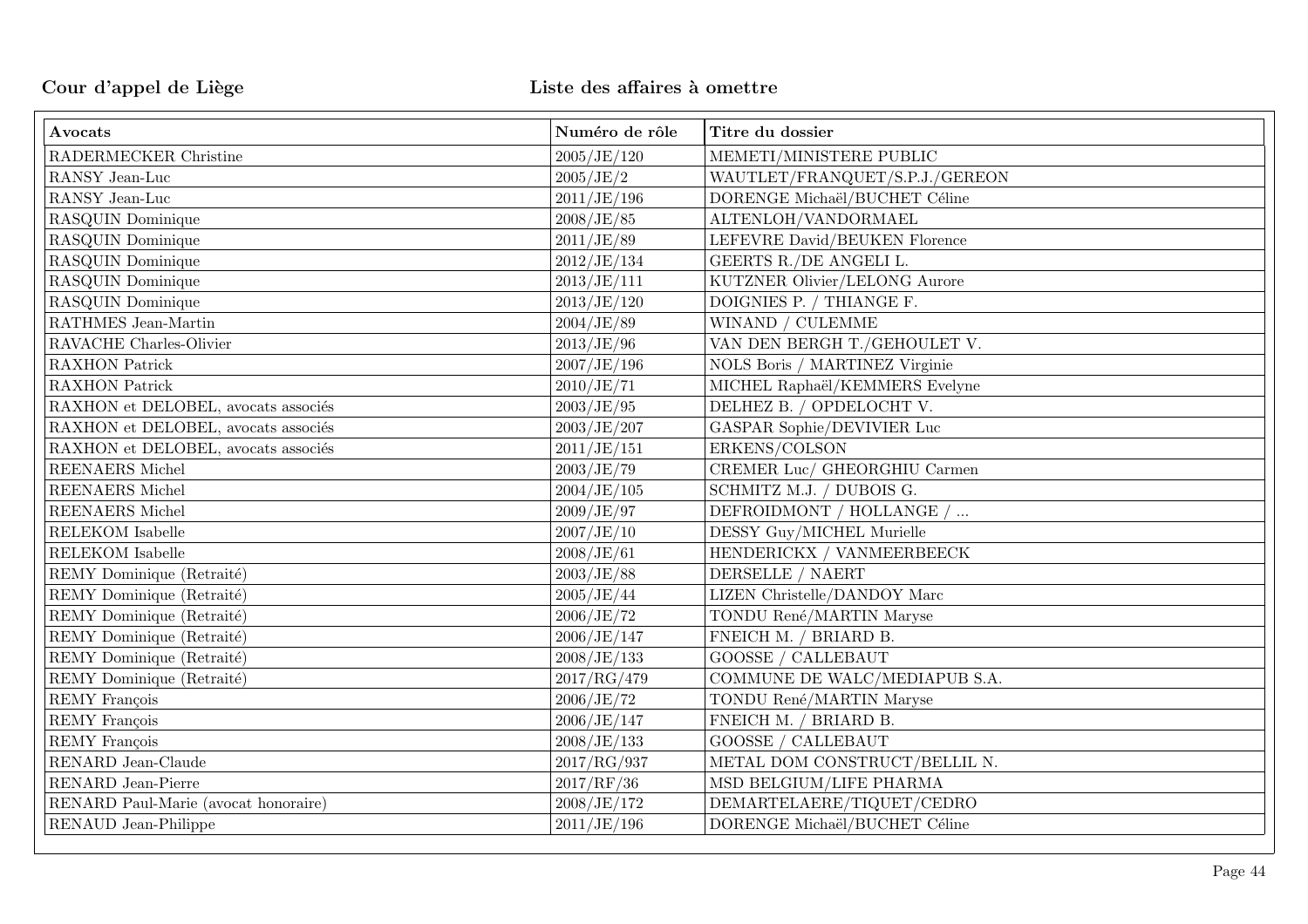| Avocats               | Numéro de rôle | Titre du dossier                     |
|-----------------------|----------------|--------------------------------------|
| RENAUD Jean-Philippe  | 2013/JE/126    | EHLEN Franck / HUET Christine        |
| RENAUD Jean-Philippe  | 2015/FA/770    | DI VINCENZO S. / CASTELLINO F.       |
| RENAUD Jean-Philippe  | 2017/RG/706    | CAN Ayhan/ETAT BELGE                 |
| RENOY Laurence        | 2007/JE/60     | KOBS/BARTHOLOME-MICHAUX              |
| <b>RENOY Laurence</b> | 2016/RG/388    | <b>LEMPEREUR /SEPULCHRE</b>          |
| RENQUET Catherine     | 2004/JE/97     | <b>URBAIN Carine/DAMIT Philippe</b>  |
| RENQUET Catherine     | 2004/JE/117    | VANHECKE Eric/THESIAS Michelle       |
| RENQUET Catherine     | 2007/JE/169    | DELSAUX / DUCHESNE                   |
| REVELART Jean-Paul    | 2010/JE/47     | MILIS C./BENDAZZOLI J.               |
| REVELART Jean-Paul    | 2016/RG/33     | LEROY Didier / C.A.R.P.              |
| REYNDERS Jean-Paul    | 2008/JE/148    | CRUYSBERGHS D. / DETHIER M.          |
| REYNDERS Jean-Paul    | 2010/JE/29     | ETIENNE THEWISSEN/LAMOUR             |
| REYNDERS Jean-Paul    | 2016/RG/848    | DAHMOUN J.-M./COLLETTE Ch.           |
| REYNDERS Jean-Paul    | 2016/RG/921    | COLLETTE Ch. / DAHMOUN J.M.          |
| RICHARD Pierre-Jean   | 2006/JE/16     | MINET Roland/CORNET Anne             |
| RICHARD Pierre-Jean   | 2009/JE/153    | GILOTEAUX Noëlla/AUBRY Robin         |
| RIFFON Catherine      | 2003/JE/68     | BOUILLON B. / VERTENTEN M.           |
| RIFFON Jean-Claude    | 2007/JE/203    | ROMER Carine/SERVAIS Christian       |
| RIFFON Jean-Claude    | $2016$ /FA/545 | DE VOGHT/XENNIXDAL                   |
| RIGA-CORSALE Maria    | 2012/JE/151    | PEETERSEM S./SOOLS M.                |
| RIGA-CORSALE Maria    | $2016$ /FA/155 | DELVIGNE I. / HOUBART M.             |
| RIGGI Lidia           | 2005/JE/120    | MEMETI/MINISTERE PUBLIC              |
| RIGO Georges          | 2004/JE/189    | LAMINE/FILLIEUX - ZASKALETA          |
| RIHOUX Delphine       | 2010/JE/185    | HALLET D./GILLIARD C.                |
| RIHOUX Delphine       | 2013/JE/111    | <b>KUTZNER Olivier/LELONG Aurore</b> |
| RINGS Edgar Michel    | 2006/JE/106    | GOENEN B./ KÜPPER L.                 |
| RINGS Edgar Michel    | 2008/JE/249    | HORRION / HINCK                      |
| RIOUX Delphine        | 2011/JE/240    | FIEULLIEN D./BROSTEAUX V.            |
| RIOUX Delphine        | 2011/RG/1088   | RUDA TENGUHA/UWAMBAYINZOBE           |
| ROBA Jean-Louis       | 2007/JE/14     | VANDEWALLE L. / MARTIN V.            |
| ROBERT Jean-Luc       | 2016/FA/735    | GODIN/DONNE                          |
| ROBERT Mathieu        | 2006/JE/169    | MIGET Yasmina/DELAUX Didier          |
| ROBERT Mathieu        | 2016/FA/735    | GODIN/DONNE                          |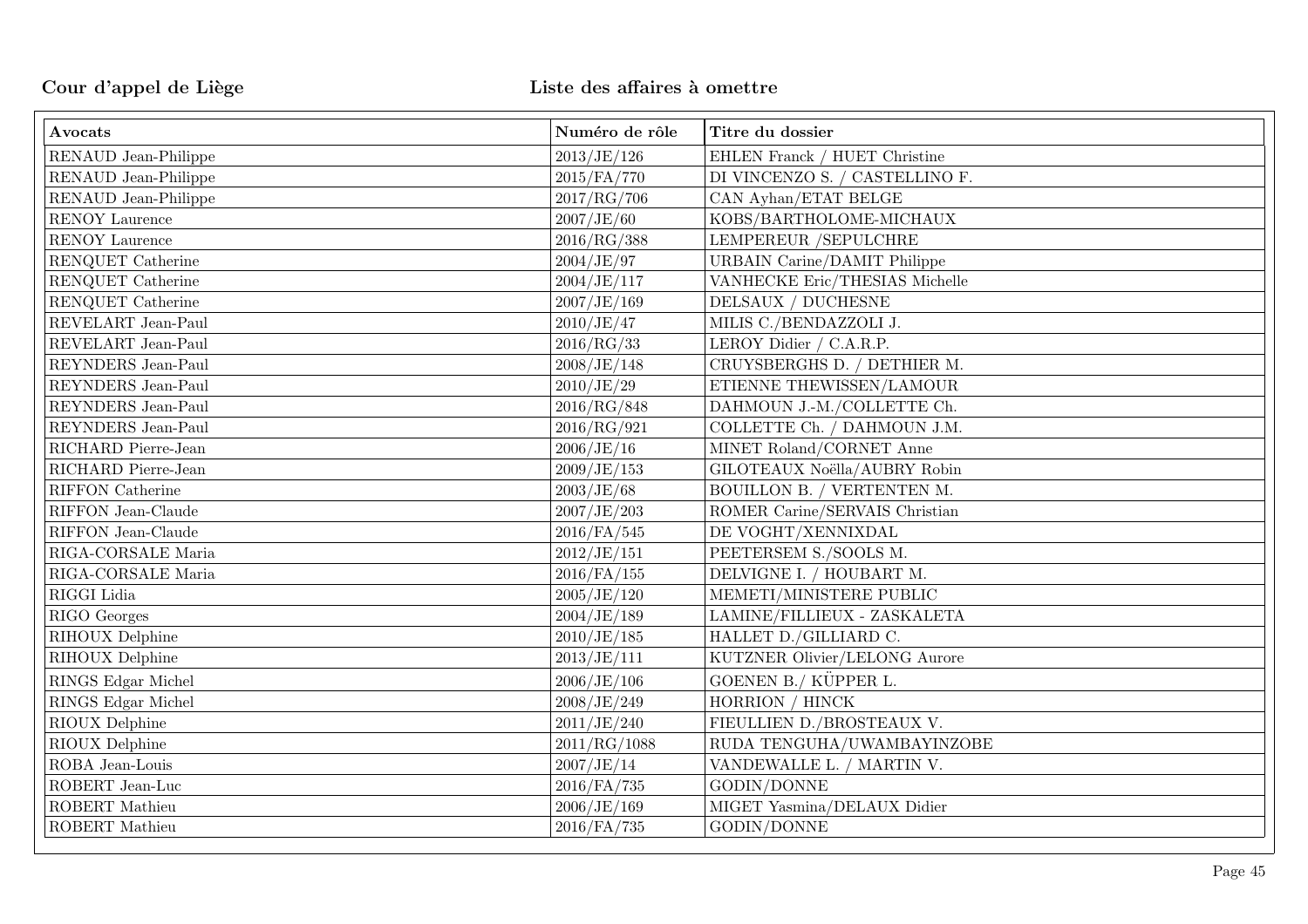| Avocats                        | Numéro de rôle | Titre du dossier                     |
|--------------------------------|----------------|--------------------------------------|
| <b>ROBIJNS Olivier</b>         | 2012/RG/1014   | Fail.BULKAERT/KLINKENBERG/BAIL       |
| RODEYNS Pascal                 | 2008/JE/159    | DURAND L. / GODFROID R.              |
| <b>RODEYNS Pascal</b>          | 2008/JE/212    | VAN DER HAEGHE / HUYNEN              |
| RODEYNS Pascal                 | 2010/JE/193    | <b>INTASCHI Daniel/MEEX Laurence</b> |
| ROGGHE Anne-Sophie             | 2005/JE/83     | GRANDMONT F. / GODEERIS C.           |
| <b>ROLIN Xavier</b>            | 2004/JE/165    | HARTMANN M./GAUTHIER Ph.             |
| RONDIAT Pierre                 | 2009/JE/186    | PETIT / PETIT / HENIN                |
| RONS Pierre-Philippe           | 2007/JE/125    | <b>GOOR / MAEYENS</b>                |
| RONSE Christophe               | 2017/RF/36     | MSD BELGIUM/LIFE PHARMA              |
| RONSSE NUSSENZVEIG Cecilia     | 2011/JE/147    | CARINHAS SIMOES/DOS SANTOS $\ldots$  |
| ROODHOOFT Jan                  | 2014/RG/590    | VAN DE LEUR B.V./DEVIGNE O.          |
| ROSOUX Paul                    | 2005/JE/2      | WAUTLET/FRANQUET/S.P.J./GEREON       |
| ROSOUX Paul                    | 2012/RG/1360   | PIERRE/RAVIGNAT/AXA BELGIUM/         |
| ROSOUX Paul                    | 2015/RG/1639   | <b>AMEL Georgette/TILMAN Laurent</b> |
| ROUFFART Cécile                | 2008/JE/200    | WERRION Kathy / HUWAERT Joël         |
| ROUMANS Marie-France           | 2006/JE/64     | DUVAL Eric/VANDENDRIESCHE            |
| $\operatorname{ROUX}$ Isabelle | 2007/JE/62     | CHAPELLIER/MEUNIER                   |
| ROYEN Ghislain                 | 2002/JE/133    | TENAN Rudy/DELFOLIE Yanicke          |
| ROYEN Ghislain                 | 2009/JE/104    | COLLURA A./GARCIA Y AGAPITO A.       |
| RULOT Florence                 | 2011/JE/225    | MORSAT/BOURIVIN/KEPENNEERS/          |
| <b>SACRE</b> Laurent           | 2006/JE/95     | <b>JACQUEMIN / FERIR</b>             |
| <b>SACRE</b> Laurent           | 2006/JE/133    | DELVAUX Fr. / VANDEPUT J.            |
| <b>SACRE</b> Laurent           | 2006/JE/134    | CIPRIANO CAMPAZAS/LEENDERS           |
| SAERENS Patrick                | 2017/RG/676    | HAYE José/ETAT BELGE                 |
| SAINT-REMI Michel              | 2003/JE/139    | BILLEN/DELCOUR/DAENEN                |
| SAINT-REMI Michel              | 2003/JE/207    | GASPAR Sophie/DEVIVIER Luc           |
| SAINT-REMI Michel              | 2004/JE/135    | GULBOY Bülent/HERVELLE Pascale       |
| SAINT-REMI Michel              | 2005/JE/99     | SPRUMONT/THENUWARA                   |
| SAINT-REMI Michel              | 2007/JE/197    | GERARDY Michel/CORNET Sabrina        |
| SAINT-REMI Michel              | 2008/JE/130    | CARRARO / KINA                       |
| <b>SAINT-REMY Wivine</b>       | 2009/JE/279    | KSENICZ / AUVERDIN                   |
| <b>SAINT-REMY Wivine</b>       | 2013/JE/137    | CALAPEZ GOMES D./DEHENNAULT B.       |
| SAINTROND Muriel               | 2008/JE/242    | FIEVET Pierre/DEBUT Sylvie           |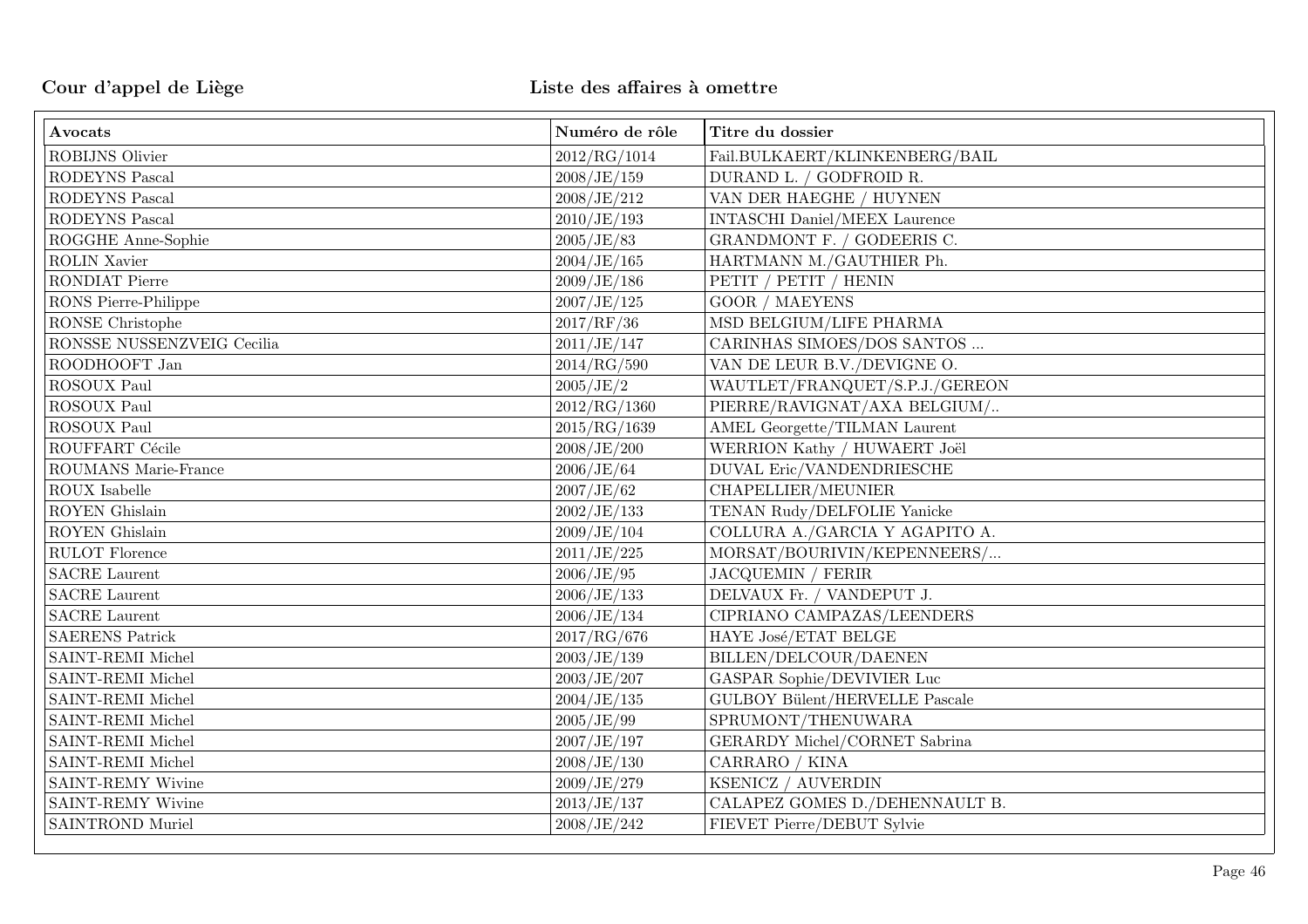| Avocats                        | Numéro de rôle | Titre du dossier                                |
|--------------------------------|----------------|-------------------------------------------------|
| <b>SALVE</b> Arianne           | 2015/RG/1011   | HABRAN C./COLYN D./CANVASSE D.                  |
| <b>SALVE Arianne</b>           | 2016/RG/1424   | COMM. DE MODAVE/ETAB. LA HAYE                   |
| SANTER Géraldine               | 2008/JE/131    | JADOT Chantal/PIETTE Frédéric                   |
| SAUSSEZ Joëlle                 | 2002/JE/121    | PIRAPREZ N./ CUNICO M.                          |
| SAUSSEZ Joëlle                 | 2006/JE/202    | EL GUEDDAR M. / BESONHE S.                      |
| SAUSSEZ Joëlle                 | 2009/JE/36     | MANNS Serge/PREMONT Christelle                  |
| SAUSSEZ Joëlle                 | 2009/JE/141    | MJAHID Safia/CHAWQUI Haddane                    |
| SAUSSEZ Joëlle                 | 2010/JE/126    | VIGNERON Ronald/ROMANI Marina                   |
| <b>SAUVAGE Vincent</b>         | 2001/JE/158    | HAECK P. / BACLENE F.                           |
| SAUVAGE Vincent                | 2003/JE/186    | DEKENS / REGNIER                                |
| <b>SAUVAGE Vincent</b>         | 2004/JE/188    | $\rm BIQUET$ / $\rm HEINTZEN$ - $\rm SPJ$ LIEGE |
| <b>SAUVAGE Vincent</b>         | 2005/JE/89     | JACOB/VANVINCKENROYE                            |
| <b>SAUVAGE Vincent</b>         | 2007/JE/11     | STAES Pierre/SAINTMAR Hélène                    |
| <b>SAUVAGE Vincent</b>         | 2008/JE/161    | PEHARPRE S./SILBACH I.                          |
| <b>SAUVAGE Vincent</b>         | 2008/JE/220    | <b>SCHENER / FIZAINE</b>                        |
| <b>SAUVAGE Vincent</b>         | 2009/JE/234    | VANDERWEGEN / DEPOSSON                          |
| SAUVAGE Vincent                | 2010/JE/186    | BURY Esther / DONY Thérèse                      |
| <b>SCHAUFELBERGER Brigitte</b> | 2004/JE/88     | MUNEYYIRCI/CEYLAN/TOURNEUR                      |
| <b>SCHILLEWAERT Pierre</b>     | 2006/JE/25     | JENNIGES M./IAAGOUBI A.                         |
| <b>SCHILLEWAERT Pierre</b>     | 2006/JE/200    | SONVEAU / ROUXHET                               |
| <b>SCHILLINGS Paul</b>         | 2011/RG/1242   | TL ENTREPRISE/G.BOURGEOIS/                      |
| <b>SCHMITS Pierre</b>          | 2006/JE/107    | HENRARD Patrice/HEIJERS M-N.                    |
| <b>SCHMITS Pierre</b>          | 2017/RG/134    | HUBIN/DEPOTS DES FAILLITES                      |
| <b>SCHMITZ Nathalie</b>        | 2008/JE/161    | PEHARPRE S./SILBACH I.                          |
| <b>SCHMITZ Nicolas</b>         | 2012/JE/119    | LUXEN Kurt/LEDUR Nathalie                       |
| SCHMITZ Olivier -PLUS AVOCAT   | 2005/JE/162    | KAISER C. / MARESCHAL F.                        |
| SCHMITZ Olivier -PLUS AVOCAT   | 2007/JE/60     | KOBS/BARTHOLOME-MICHAUX                         |
| <b>SCHOFFERS Audrey</b>        | 2017/FA/581    | KABONGO N./KABONGO M.                           |
| <b>SCHOUPS Marco</b>           | 2015/RG/831    | GROUP GL N.V./VILLE DE HUY/                     |
| <b>SCHREIBER Laurent</b>       | 2015/RG/1665   | ZOUGGAGHI/ZANNOUTI / ETAT BELGE                 |
| <b>SCHROEDER Francis</b>       | 2009/JE/123    | MORREALE/MESSINA/MARZUCCO/                      |
| SCHROEDER, cabinet d'avocats   | 2003/JE/99     | ARGENTO Angelo/INFANTINO Maria                  |
| SECRETIN Jean-Marc             | 2016/RG/848    | DAHMOUN J.-M./COLLETTE Ch.                      |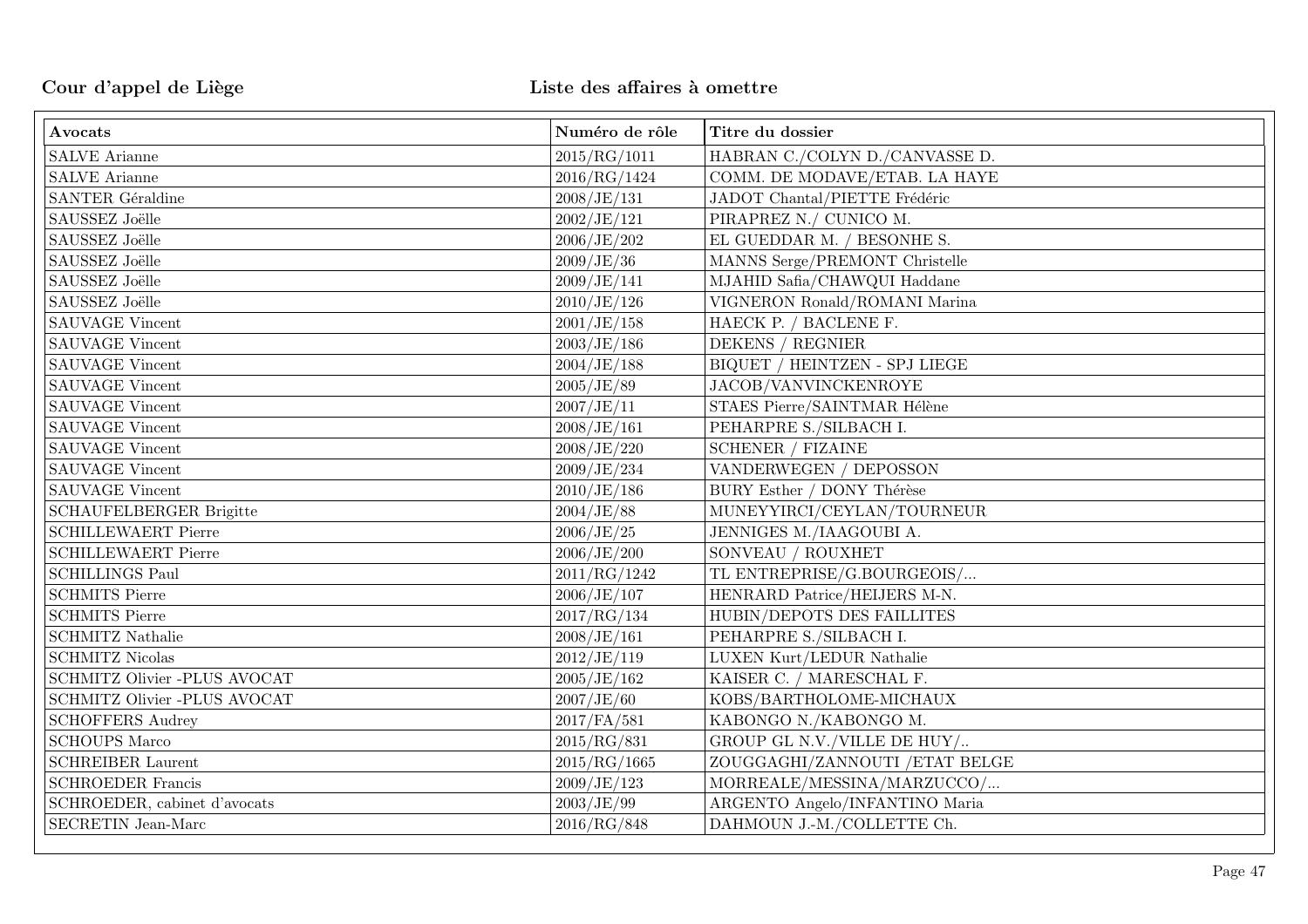| Avocats                           | Numéro de rôle | Titre du dossier               |
|-----------------------------------|----------------|--------------------------------|
| SECRETIN Jean-Marc                | 2016/RG/921    | COLLETTE Ch. / DAHMOUN J.M.    |
| <b>SEGIER Séverine</b>            | 2016/RG/1446   | ETAT BELGE/SON D./ALLARD T.    |
| <b>SERET Murielle</b>             | 2005/JE/156    | NEIMRY P. / KNOTT Ch.          |
| SEVRAIN Jean-Pierre               | 2002/JE/127    | POITOUX V./FICHEFET M.         |
| SEVRAIN Jean-Pierre               | 2003/JE/172    | DAVID-OGER/DAVID-LACAILLE      |
| SIMAR Noël                        | 2011/RG/807    | BERTRAND/CARREFOUR BELGIUM SA  |
| SIMAR Noël                        | 2014/RG/1680   | GROENENDAELS/AXA BELGIUM SA    |
| SIMAR Noël                        | 2015/RG/124    | KLIMEK Josette/AP ASSURANCES   |
| SIMAR Noël                        | 2017/RG/3      | HERTZOG/COMM. FRANCAISE/       |
| SIMAR Renaud                      | 2012/RG/1602   | SPORTINFRABOUW/VILLE MOUSCRON  |
| SIMAR Renaud                      | 2017/RG/10     | CLOSE COMFORT S.A./MANU S.A.   |
| <b>SIMON Hugues</b>               | 2005/JE/109    | KOLP S./TOBY O.                |
| SINE Jean                         | 2013/JE/120    | DOIGNIES P. / THIANGE F.       |
| SINI Jean-Marc - OMIS $21/2/2013$ | 2010/JE/136    | PATERNOTTE/AERTS               |
| SION François                     | 2015/RG/1483   | PESCHE/COUNET/PESCHE           |
| SION François                     | 2017/RG/286    | BM CONSTRUCTION/GILSON Patrick |
| SIPIDO Yanick                     | 2003/JE/141    | FORNER/PADULO/ANTOINE          |
| <b>SLACHMUYLDERS</b> Denis        | 2005/JE/162    | KAISER C. / MARESCHAL F.       |
| <b>SMAL</b> Daniel                | 2006/RG/539    | MORTIER/MARCHESE-BEUVENS-      |
| SMESSAERT Francis                 | 2004/JE/44     | YDE Patricia/MAGOTTEAUX Yves   |
| SOBLET Dimitri                    | 2008/JE/34     | SCHALKWIJK / TEMMERMAN         |
| SOBLET Dimitri                    | 2010/JE/163    | HALBARDIER/DEMAZY              |
| <b>SOHIER Olivier</b>             | 2006/JE/187    | CARRUBBA A. / RENNA Fr.        |
| SONDAG Anne                       | 2011/JE/209    | MATHURIN Anthony/FORGET Axelle |
| SONNET Claude                     | 2005/JE/9      | LICATA Giacomo/DEBROUX Josée   |
| SONNET Claude                     | 2009/JE/97     | DEFROIDMONT / HOLLANGE /       |
| <b>SONNET Nadine</b>              | 2008/JE/113    | MAILLEUX Françoise/GUYAUX Noël |
| SORNIN Jean-Marc - radié          | 2005/JE/157    | MARTINEZ PEREZ/LAMQUIN         |
| SPADAZZI Speranza Louisa          | 2001/JE/148    | KUCHARCZYK/VANDE VELDE/        |
| SPADAZZI Speranza Louisa          | 2003/JE/126    | SANTORO A./CARABIN L.          |
| SPADAZZI Speranza Louisa          | 2007/JE/67     | CINO/PELUSI/CINO/SADZOT/       |
| SPADAZZI Speranza Louisa          | 2008/JE/270    | VANDENBERG Jean/CRESPIN Kathy  |
| SPADAZZI Speranza Louisa          | 2013/RG/1762   | AG INSURANCE/DAL BIANCO P./    |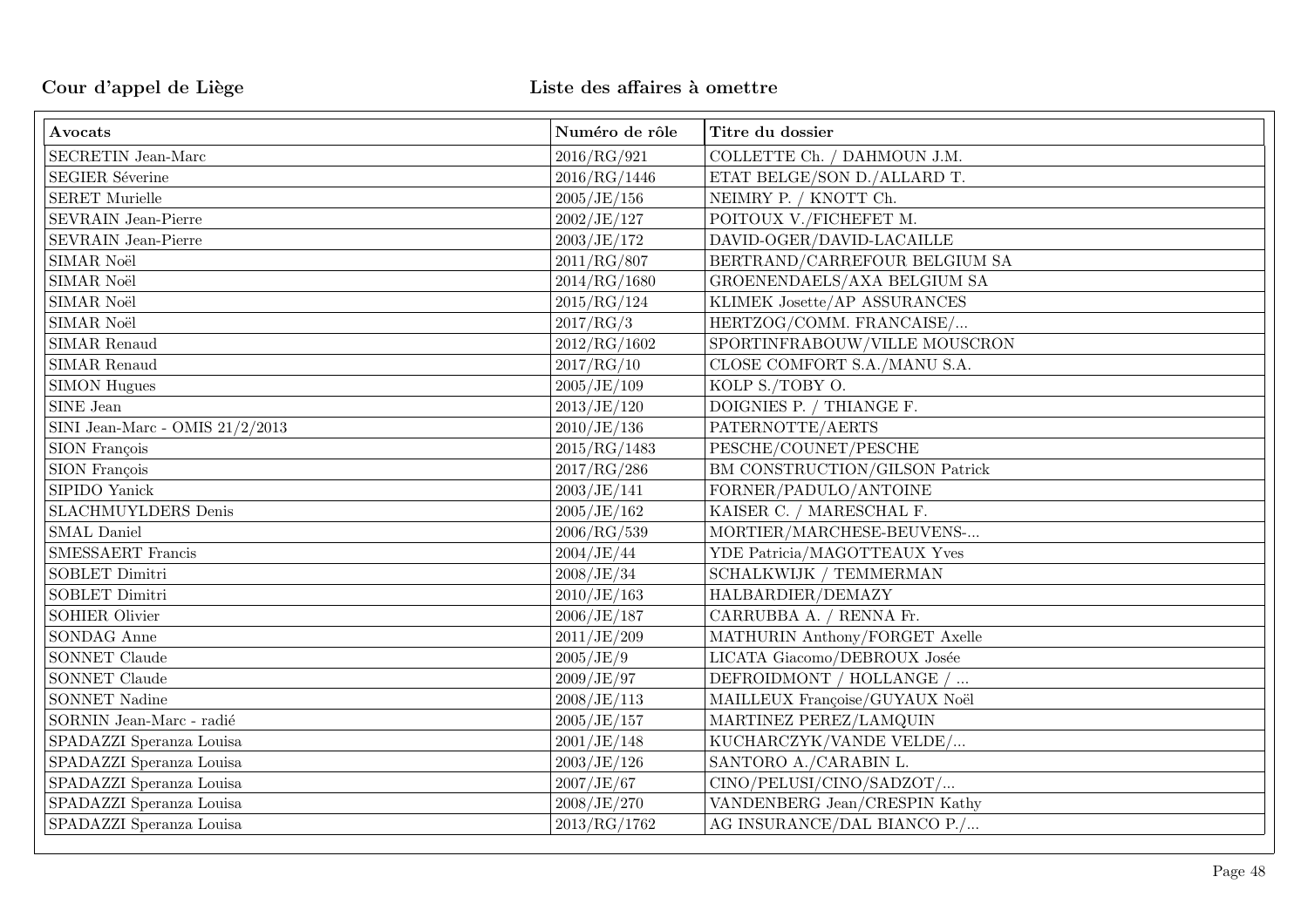| Avocats                             | Numéro de rôle | Titre du dossier                     |
|-------------------------------------|----------------|--------------------------------------|
| SPADAZZI Speranza Louisa            | 2015/RG/1709   | HENRARD L./DUBOIS M.-M.              |
| SPEIDEL Marc-Alain                  | 2015/RG/857    | MEDIAPUB/COMMUNE PONT-A-CELLES       |
| SPEIDEL Marc-Alain                  | 2017/RG/479    | COMMUNE DE WALC/MEDIAPUB S.A.        |
| SPREUTELS Daniel                    | 2002/JE/154    | FORMENT/SNAEKENBROECK/DE BOECK       |
| <b>STEINIER Karl</b>                | 2007/JE/244    | SOREE Fabienne/CASTRO Alfio          |
| <b>STEPHENNE Jacques</b>            | 2006/JE/42     | ELOY Carine/DIEUDONNE Laurent        |
| <b>STEPHENNE Jacques</b>            | 2007/JE/222    | CAMBRAI/GEERS/DEVERT                 |
| <b>STEPHENNE</b> Jacques            | 2011/RG/407    | SELLIER M./GOFFIN D./                |
| <b>STEPHENNE Jacques</b>            | 2015/RG/183    | DENEFFE CH./VOGLET N./               |
| $\tt{STERCHELE}$ Cécile             | 2007/JE/58     | WEIN Nicolas/PIRAPREZ Valérie        |
| STERCHELE Cécile                    | 2007/JE/64     | LERUITTE / DZBIKOWICZ                |
| STERCHELE Cécile                    | 2008/JE/156    | LAFONTAINE Sabrina/MICHEL Yvan       |
| STERCHELE Cécile                    | 2009/JE/182    | WAUTHOZ Vincent/DIEU Sabine          |
| STERCHELE Cécile                    | 2012/JE/172    | MOLIERE J./DELIN B.                  |
| STEVART Benoît DECEDE               | 2013/JE/220    | HOUBART C. / KEMPINAIRE P.           |
| STEYT Jean-Yves                     | 2016/RG/652    | FRANCE BIOTEX/IDEES CLAIRES          |
| STIPULANTI Mattia                   | 2004/JE/15     | MEULDERS M. / BOVY M.                |
| STOCKIS Jacques - DECEDE            | 2003/JE/20     | AGNES-STOUTEN/AUDIN                  |
| STOCKIS Jacques - DECEDE            | 2006/JE/41     | <b>DUSSART Viviane/FORET Gilbert</b> |
| STOCKMAN Dieter                     | 2015/RG/1604   | ROMMEL SPRL/ARCHITEKTEN A4           |
| STRAETEN Jean-François              | 2014/RG/1518   | TELLER Henri/E.C.C. S.P.R.L./.       |
| SWENNEN René, DECEDE                | 2007/JE/156    | LONGLE / PIERRE                      |
| SWENNEN René, DECEDE                | 2009/JE/49     | DARROT/DE JONG/BOLOGNE               |
| SWENNEN René, DECEDE                | 2013/JE/280    | CLAES Johnny/DIERICX Angélique       |
| $\operatorname{SYBILLE}$ Bernadette | 2005/JE/66     | SECKLER-YILDIRIM / LAURENT           |
| TAINMONT Laurent                    | 2016/RG/1377   | UCM/KREMAN S.A.                      |
| TALHA Abdennacer                    | 2012/JE/268    | EHMAIDAN/EL FENICHE                  |
| TAQUET Patrick - DECEDE             | 2003/JE/169    | MICHIELS P. / LONGERICH D.           |
| TAQUET Patrick - DECEDE             | 2012/JE/225    | CARTIAUX J./THESIAS S.               |
| TARICCO Eric                        | 2007/JE/156    | LONGLE / PIERRE                      |
| TARICCO Eric                        | 2012/JE/293    | GUINOTTE Th./HAWAY Ch.               |
| TASQUIN Bernadette                  | 2006/JE/185    | VLIEGEN Louis / GLORIEUX             |
| TASSEROUL Alfred                    | 2004/JE/191    | <b>BIERQUE / CHARTIER</b>            |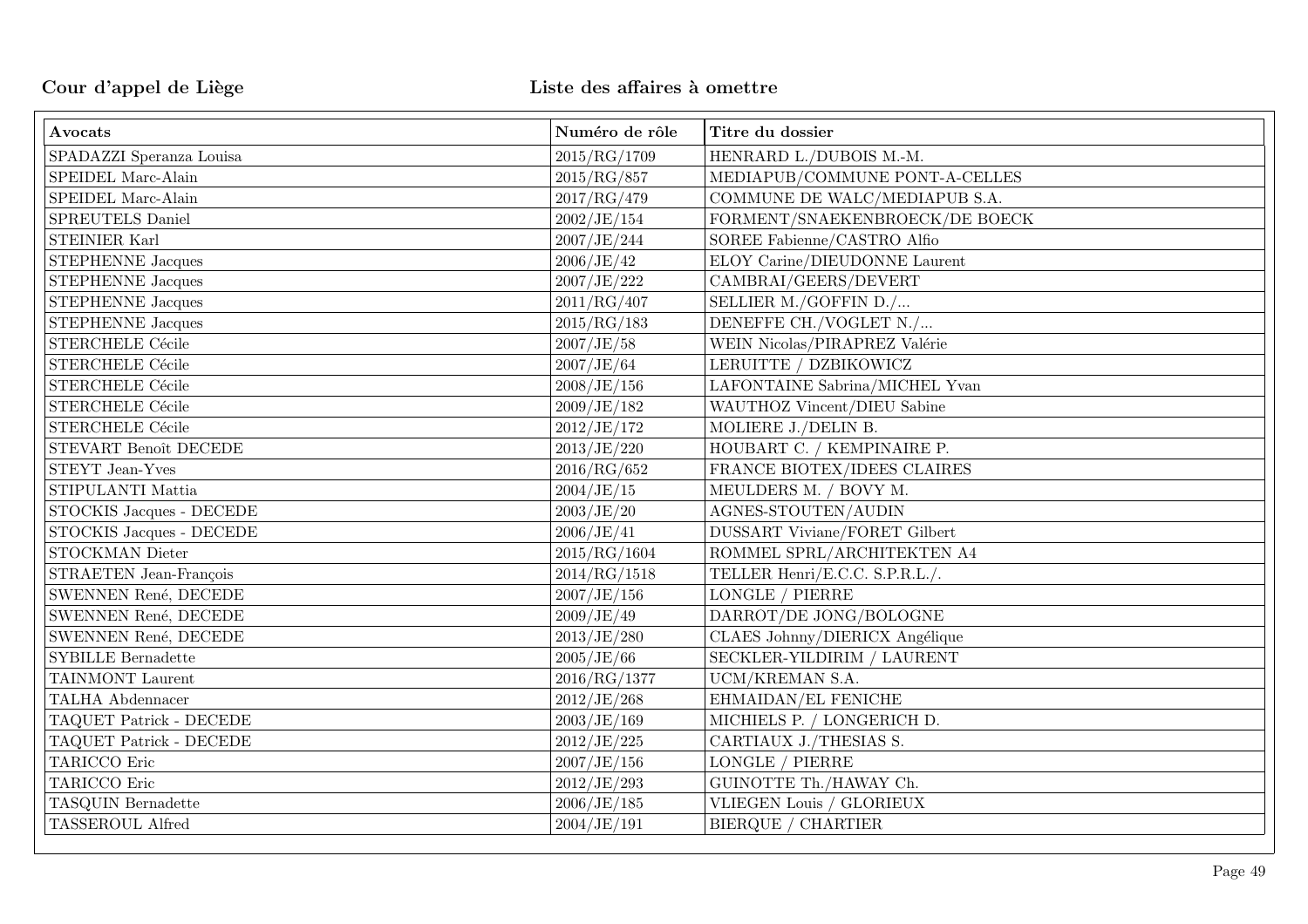| Avocats                  | Numéro de rôle | Titre du dossier                      |
|--------------------------|----------------|---------------------------------------|
| <b>TASSET</b> Isabelle   | 2014/RG/1371   | Maître WESTERLINCK / E.B.             |
| <b>TASSET</b> Isabelle   | 2016/RG/1430   | FIDUCIAIRE/ETAT BELGE                 |
| TECCHIATO Christel       | 2001/JE/167    | GUILLAUME Rudy/GRAEVEN Sonia          |
| THIERY Jean-Marc         | 2009/JE/247    | LAMMERANT/VANHAUDENARD                |
| THIRION Philippe         | 2006/JE/45     | DE CUYPER / FOCANT                    |
| THIRION Philippe         | 2008/JE/186    | LEGRAND Benoît/WARNY Nathalie         |
| THIRY Jacques            | 2010/JE/69     | CORVERS L./BERGER M.                  |
| THIRY Michel             | 2011/JE/186    | LAPERCHE/DARGENTON                    |
| THIRY Michel             | 2013/JE/222    | PIRSOUL Franck/JACQUEMIN Katia        |
| THIRY Sophie             | 2005/JE/67     | BAERTEN L./SCARNA I.                  |
| THIRY Sophie             | 2007/JE/67     | CINO/PELUSI/CINO/SADZOT/              |
| THOMAS Anne-Marie        | 2008/JE/3      | JOB Jean Paul/WOLFS Dominique         |
| THOMAS Carine            | 2007/JE/109    | VIGNERON / DAOUST                     |
| THOMAS Carine            | 2007/JE/129    | NISET Marc/PARIDANS Brigitte          |
| <b>THOMAS Patrick</b>    | 2000/JE/156    | LEROY Christophe/PERAT Ingrod         |
| <b>THOMAS Patrick</b>    | 2007/JE/200    | VANDEREST J.P./BOURGETEAU S.          |
| THOMAS Patrick           | 2017/RG/974    | FAUR S.A./COCKERILL MAIN              |
| THOMAS Paul              | 2006/JE/67     | <b>BETTE Françoise/VERVIER Benoît</b> |
| THOMAS Paul              | 2007/JE/196    | NOLS Boris / MARTINEZ Virginie        |
| THOMAS Paul              | 2012/JE/12     | LEBLANC M./MAUHIN M./                 |
| THOMAS Paul              | 2013/JE/152    | CALABRESE I./TOLLARDO S.              |
| THOMAS Paul              | $2014$ /FA/21  | SCHOONBROODT / FASSOTTE               |
| THOMAS Paul Jr           | 2006/JE/194    | MASSON M. / HENDRICK V.               |
| THOMAS Paul Jr           | 2013/JE/87     | TIQUET R. /KURTS C.                   |
| THUNUS Elodie            | 2009/JE/232    | CLETTE / DE RUYVER                    |
| TIHON Jean-Marie         | 2006/JE/146    | PAQUAY J. / VERSLEGERS J.             |
| TIHON Jean-Marie         | 2006/JE/191    | CRANINX-COUMONT/COUMONT-DEBRAZ        |
| TIHON Jean-Marie         | 2009/JE/172    | PIRON / ELSEN                         |
| TIHON Jean-Marie         | 2012/RG/1612   | TP RENOVATION /BETON 2000             |
| <b>TORDEUR Véronique</b> | 2008/JE/59     | DEL GIUDICE / LIENARD                 |
| TRAMASURE Sébastien      | 2004/JE/15     | MEULDERS M. / BOVY M.                 |
| TRICOT François          | 2003/JE/112    | MOUSNY M-Th/RENQUIN J-L               |
| TRICOT François          | 2015/RG/893    | AXA BELGIUM/FRANC/HUYSMANS            |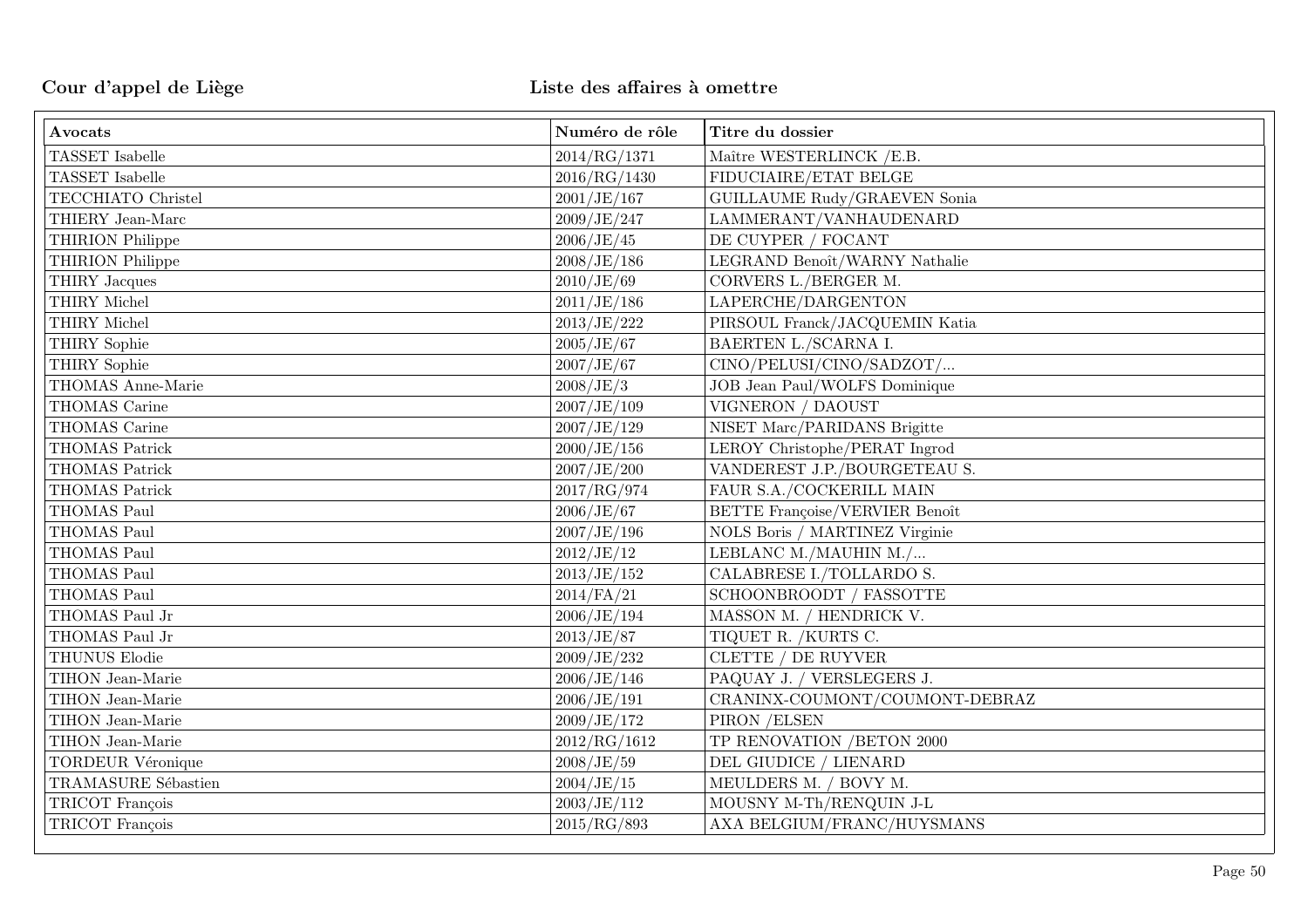| Avocats                 | Numéro de rôle | Titre du dossier                      |
|-------------------------|----------------|---------------------------------------|
| TRICOT Julien           | 2016/RG/329    | <b>GILLARD / BATISSEURS</b>           |
| TRINCO Geneviève        | 2003/JE/17     | THEYSE/BERTRAND/GOLDYN                |
| TRINCO Geneviève        | 2008/JE/247    | FAKIR Majida/ARMAIQI Abdenebi         |
| TROXQUET Vincent        | 2004/JE/106    | ROPET Alain/CLAUS Marielle            |
| TROXQUET Vincent        | 2006/JE/26     | LECOCQ / DORVAL                       |
| TROXQUET Vincent        | 2011/JE/138    | LEONARD/PRICKEN                       |
| TROXQUET Vincent        | 2015/RF/35     | JONCKEAU L./SAGECO/VAN HOVE V.        |
| TROXQUET Vincent        | 2015/RG/487    | MAI-D'AVIERO/SLUYSMANS SPRL           |
| TROXQUET Vincent        | 2015/RG/664    | MATHIEU/DE BLIECK                     |
| <b>ULRIX</b> Erwin      | 2004/JE/188    | BIQUET / HEINTZEN - SPJ LIEGE         |
| <b>URBAING</b> Frédéric | 2005/JE/47     | GOMEZ Michaël/LIBAN Tamara            |
| <b>URBAING</b> Frédéric | 2006/JE/169    | MIGET Yasmina/DELAUX Didier           |
| <b>URBAING</b> Frédéric | 2008/JE/99     | MABILLE-KETTELS/DECHMANN              |
| <b>URBAING</b> Frédéric | 2009/JE/61     | <b>VOETS Daniel/FRANCX Ghislaine</b>  |
| <b>URBAING</b> Frédéric | 2010/JE/247    | FAES Sébastien/PIRON Ludivine         |
| <b>UREEL Anne</b>       | 2005/JE/161    | RANDOUR / THIRY                       |
| UYTTENDAELE Marc        | 2017/RG/3      | HERTZOG/COMM. FRANCAISE/              |
| <b>VALANGE Olivier</b>  | 2002/JE/92     | PIERARD José/HENRARD Claudine         |
| <b>VALANGE Olivier</b>  | 2009/JE/186    | PETIT / PETIT / HENIN                 |
| VALLEE Sylvie           | 2004/JE/90     | <b>ANDRE Grégory/DUBOIS Roxane</b>    |
| VAN CLEEMPUT Isabelle   | 2009/JE/19     | COLOT/DORANE/PIETTE                   |
| VAN CLEEMPUT Isabelle   | 2012/JE/138    | COUVREUR J./GILLET C.                 |
| VAN CUTSEM Geoffroy     | 2016/RG/11     | PRESTIGE CONCEPT/DANNEVOYE            |
| VAN DAELE Edward        | 2012/RG/1602   | SPORTINFRABOUW/VILLE MOUSCRON         |
| VAN DAELE Ingrid        | 2006/JE/202    | EL GUEDDAR M. / BESONHE S.            |
| VAN DAELE Ingrid        | 2007/JE/191    | ADRIEN / FERNANDES VILLELA            |
| VAN DAELE Ingrid        | 2008/JE/224    | SONNET / TOPANXHA                     |
| VAN DAELE Ingrid        | 2009/JE/36     | MANNS Serge/PREMONT Christelle        |
| VAN DAELE Ingrid        | 2011/JE/164    | GOBERT C./NIBUS C.                    |
| VAN DAELE Ingrid        | 2016/RG/926    | CBC BANQUE S.A./COPUS Pierre          |
| VAN DEN DAELE Bénédicte | 2009/JE/108    | <b>SCHOUBEN Christine/WILLE Alain</b> |
| VAN DER HASSELT Marijke | 2009/JE/181    | STEPANENKO O./DEMAEGHT X.             |
| VAN EYLL Sébastien      | 2004/JE/89     | WINAND / CULEMME                      |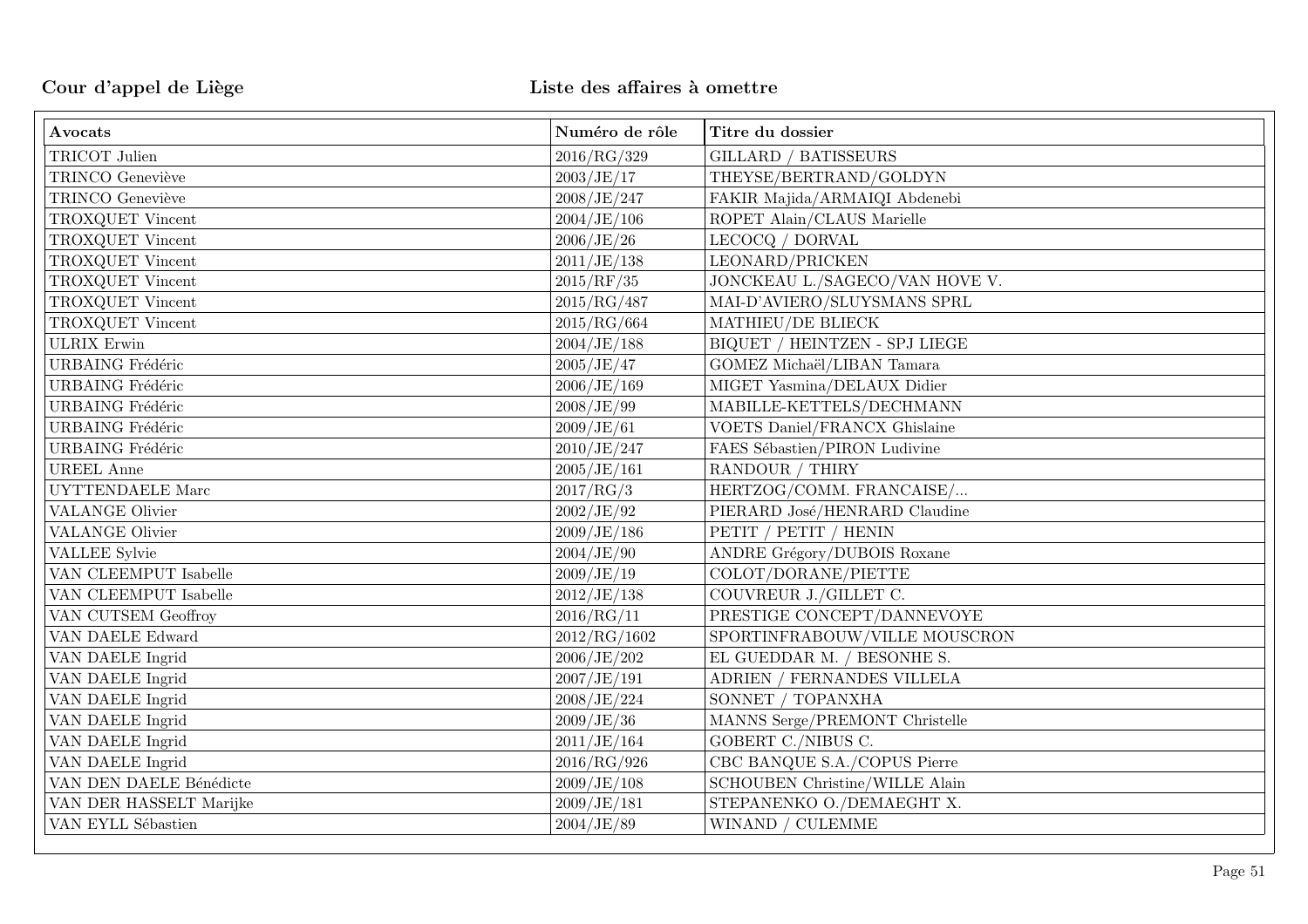| Avocats                           | Numéro de rôle | Titre du dossier               |
|-----------------------------------|----------------|--------------------------------|
| VAN HAEPEREN Clotilde             | 2011/RG/1088   | RUDA TENGUHA/UWAMBAYINZOBE     |
| VAN HAEPEREN Henry                | 2004/JE/214    | MALBURNY Lysiane/BIRON Pierre  |
| VAN HEVEL Carl                    | 2011/JE/86     | GILLARD M./WIARD I.            |
| VAN KERCKHOVEN Luc                | 2012/JE/142    | LISMAN/COMMUNAUTE FRANCAISE/   |
| VAN LAENEN Steve                  | 2008/JE/142    | <b>GUARNERI /SACCO</b>         |
| VAN MALLEGHEM Louise              | 2009/JE/11     | CAUCHIE Sandra/COGNEAU Etienne |
| VAN MIERLO Katrien                | 2015/RG/840    | M.A.M. SA/ANALIS SA/           |
| VAN NUFFEL d'HEYNSBROECK Stephane | 2010/JE/109    | WARNY Bernard/GALLO Sandrine   |
| VAN NUFFEL d'HEYNSBROECK Stephane | 2013/JE/64     | LANGE C./BAUMANN J-Y.          |
| VAN NUFFEL d'HEYNSBROECK Stephane | 2014/RG/1518   | TELLER Henri/E.C.C. S.P.R.L./. |
| VAN PRAET Martine                 | 2008/JE/241    | PAPA Marco / DE SMET Véronique |
| VAN REMOORTEL Francis             | 2012/RG/1406   | LITHOSS S.A./LUXONOV S.P.R.L.  |
| VAN TEMSCHE Pascale               | 2002/JE/25     | VAN AVERMAET/AERTS J. et Ph.   |
| VAN TEMSCHE Pascale               | 2006/JE/63     | COSTALES Sylvia/CHAIR Francis  |
| VAN VLASSELAERE Pascal            | 2008/JE/198    | PASETTI S. / BERGAMINI S.      |
| <b>VANCRAEYNEST Pascal</b>        | 2009/JE/286    | DESPIEGELEER / MALHERBE        |
| VANCROMBREUCQ Frédéric            | 2009/JE/59     | HOECK /DUBOIS                  |
| VANDECRUYS Tom                    | 2015/RG/444    | VANCAMP Edward/OUTDOOR CENTRE  |
| VANDEN EYNDEN Olivier             | 2013/RG/1770   | Fail. ECO DIFFUSION/KOLSKY/    |
| <b>VANDERMEEREN Gilles</b>        | 2016/RG/1332   | GECIBAT SPRL/CLARAS SPRL/      |
| VANDERWECKENE Albert              | 2016/RG/113    | LOCAPARK SA/AXA BELGIUM SA     |
| <b>VANEK</b> Christine            | 2006/JE/11     | <b>BOUJABOUT / BOUJABOUD</b>   |
| VANKAN Martine                    | 2008/JE/207    | LOPES Concetta / GILLES Rudi   |
| VANKAN Martine                    | 2009/JE/233    | NIZET Benoît/BRONCKAERS Carine |
| VANLISHOUT Nadine                 | 2009/JE/59     | <b>HOECK /DUBOIS</b>           |
| VANNESTE Damien                   | 2010/JE/15     | DI BIASE / DURAND              |
| VANOLST Bénédicte                 | 2009/JE/252    | MAES/MARCIN/HOSTEAUX           |
| VANOOSTHUYSE Marie-Anne           | 2008/JE/249    | HORRION / HINCK                |
| VANSTECHELMAN Emilie              | 2014/JE/142    | JOAO/NZOIGBA YEU-NGOLI         |
| <b>VEIDERS Heinz-Georg</b>        | 2006/JE/106    | GOENEN B./ KÜPPER L.           |
| <b>VEIDERS Heinz-Georg</b>        | 2014/RG/1225   | RISPED SPRL/REGION FLAMANDE    |
| <b>VERDAY David</b>               | 2014/RG/1310   | SNC HOLLANGE/MELOTTE/          |
| <b>VERDIN</b> Géraldine           | 2009/JE/205    | BAFUTE MBENGA/MATAFADI PONI    |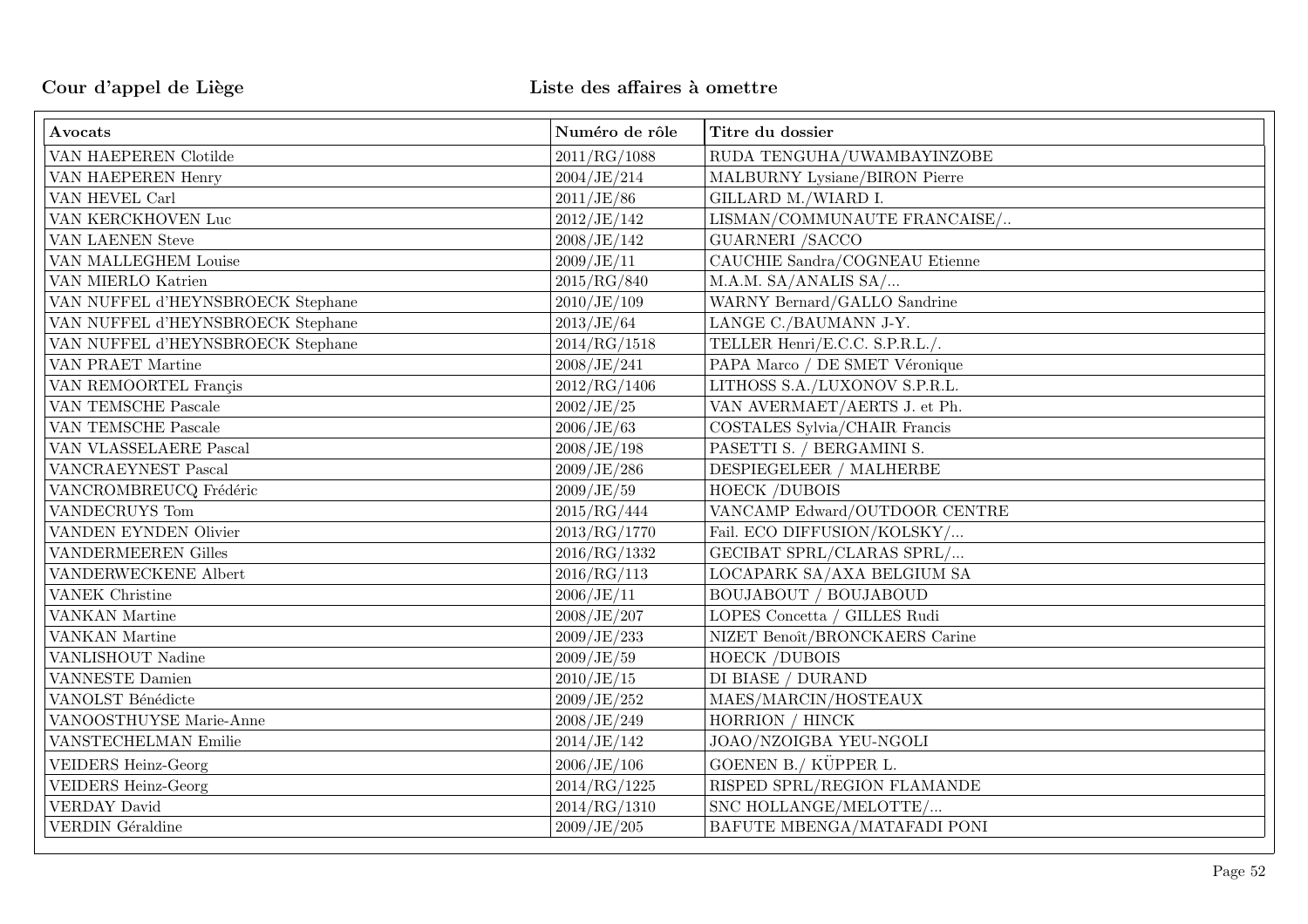| Avocats                      | Numéro de rôle | Titre du dossier                    |
|------------------------------|----------------|-------------------------------------|
| VERGAUWEN Cédric             | 2003/JE/117    | BESSEMANS N. / BRONKART S.          |
| <b>VERHOEVEN Olivier</b>     | 2010/RG/340    | <b>BULBUL/CERVILLIERI</b>           |
| <b>VERJUS</b> Jean-Marc      | 2017/RG/704    | DUNAND X./AC EVOLUTION/             |
| VERPLAETSE André-Marie       | $2016$ /FA/545 | DE VOGHT/XENNIXDAL                  |
| <b>VERSAILLES Philippe</b>   | 2005/JE/163    | STEPAN J./LEGRAND D.                |
| <b>VERSCHURE</b> Martin      | 2012/JE/238    | DENEVE Laurent/MAHY Marjorie        |
| <b>VERSYP Philippe</b>       | 2006/JE/205    | DRUMEL D. / PHILIPPART N.           |
| <b>VERZELE Benoît</b>        | 2012/RG/1602   | SPORTINFRABOUW/VILLE MOUSCRON       |
| <b>VIESLET</b> Samuel        | 2017/RG/296    | LEENDERS/faill. LEENDERS            |
| <b>VINCENT Bruno</b>         | 2011/RG/1242   | TL ENTREPRISE/G.BOURGEOIS/          |
| <b>VIRONE</b> Carmelo        | 2012/JE/185    | MONJOIE J-F. / STASSE A.            |
| <b>VISEUR Roland</b>         | 2002/JE/161    | <b>GERLAGE Eve/ROUSSEAU Patrice</b> |
| VITO Michel                  | $2015$ /FA/596 | <b>AMAND Dimitri/FARINE Marie</b>   |
| <b>VOGLET Bisimwa</b>        | 2004/JE/38     | SOHET Jean-Pol/CORBION Perrine      |
| VOISIN Christian-plus avocat | 2007/JE/213    | DANS O. / COSTERMANS C.             |
| VOISIN Christian-plus avocat | 2014/RG/1518   | TELLER Henri/E.C.C. S.P.R.L./.      |
| $\sqrt{\rm VOISIN}$ Jules    | 2009/JE/66     | THIRY Anne / ZAHRAN Ahmed           |
| <b>VOISIN</b> Jules          | 2017/RG/786    | Fail. SERVICES CORPORAT./GATAS      |
| WAIGNIEN Michèle             | 2012/JE/113    | VANMEENEN/PEITROSCEWSKY             |
| WALBRECQ Carine              | 2003/JE/165    | VAN LEEUW / WILLAERT                |
| WALDMANN Jonathan            | 2017/RG/679    | COLLIN Kevin/ARVACO S.P.R.L.U.      |
| WALGRAFFE René-Claude        | 2004/JE/28     | ANDRE / RODRIGUE                    |
| WALGRAFFE René-Claude        | 2009/JE/252    | MAES/MARCIN/HOSTEAUX                |
| WALGRAFFE René-Claude        | 2013/RG/1055   | CHAMPAGNE/NGANDU KALALA             |
| WART Hélène                  | 2006/JE/112    | MARTIN GONZALEZ/UITTEBROECK         |
| WART Hélène                  | 2010/JE/261    | UITTEBROEK/MARTIN GONZALEZ          |
| WAUTHOZ Vincent              | 2005/JE/114    | DOMINIQUE M. / RIGAUX F.            |
| WAUTHOZ Vincent              | 2007/JE/81     | TESTELMANS / RACOUX                 |
| WAUTHOZ Vincent              | 2008/JE/35     | BUHENDWA M. / PIERRE Y.             |
| WAUTHOZ Vincent              | 2008/JE/53     | BROWN Linda/DAMOISEAUX Raphaël      |
| WAUTHOZ Vincent              | 2016/RG/390    | FONTAINE F./LEFEBVRE B.             |
| WENRIC Jean-Luc              | 2007/JE/62     | CHAPELLIER/MEUNIER                  |
| WENRIC Jean-Luc              | 2015/RG/345    | COMMUNE FERNELMONT/PEETERS S.       |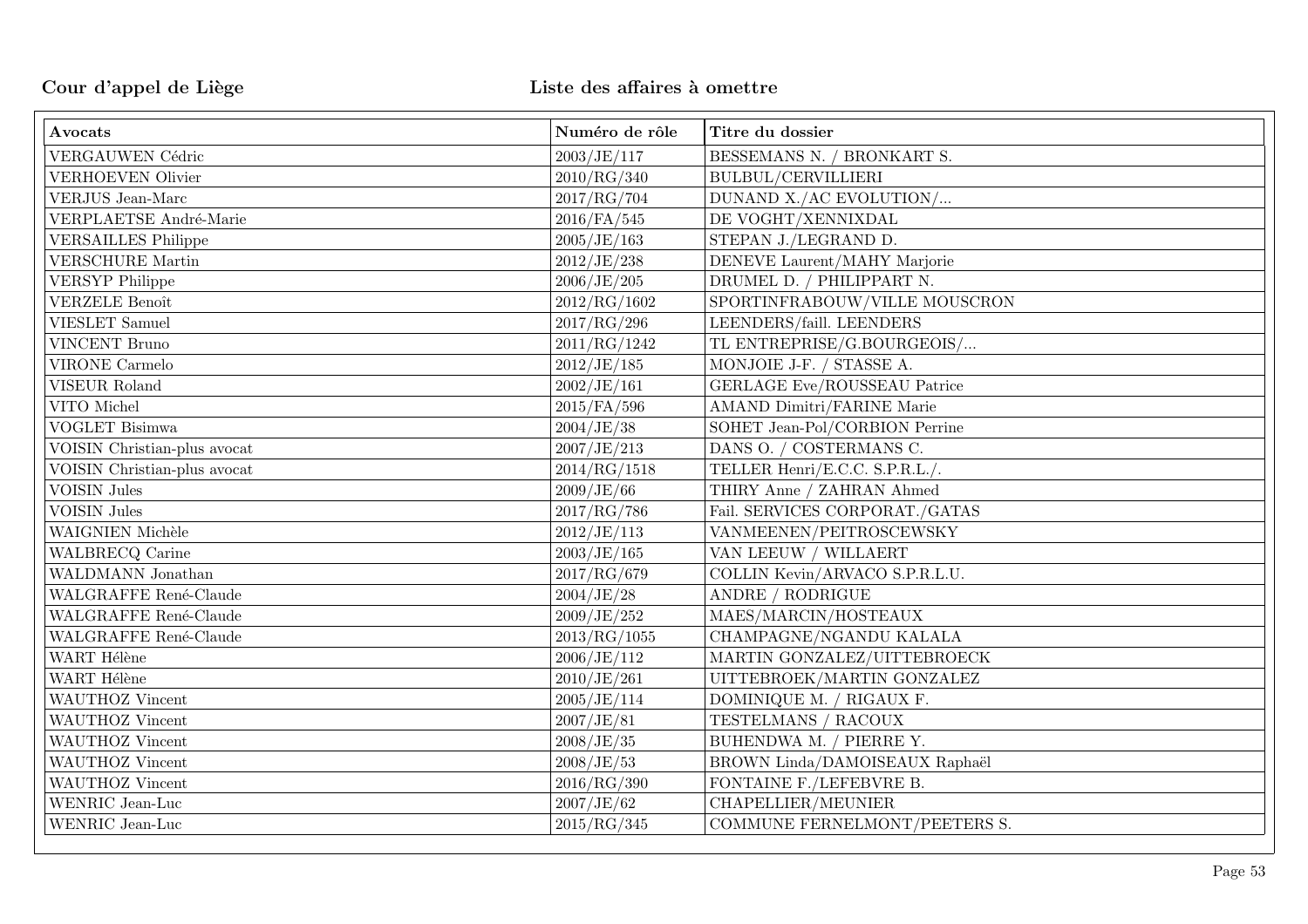| Avocats                 | Numéro de rôle | Titre du dossier                      |
|-------------------------|----------------|---------------------------------------|
| WERA Marylise           | 2004/JE/172    | HANQUET Sylvie/FANELLO Rosario        |
| WERA Marylise           | 2004/JE/184    | FANELLO R./BOUBOLIS N.                |
| WERA Marylise           | 2005/JE/113    | FAGNOUL Th. / FAGNOUL J.              |
| WERA Marylise           | 2007/JE/227    | BINET-SIMON/CADIAT                    |
| WERA Marylise           | 2008/JE/123    | BINET Alain / CADIAT Nathalie         |
| WERA Marylise           | 2009/JE/106    | BREVERS Laurent/HUMBLET Sylvia        |
| WERA Marylise           | 2010/JE/178    | TESSEUR/BASSET                        |
| WERA Marylise           | 2010/JE/193    | <b>INTASCHI Daniel/MEEX Laurence</b>  |
| WERA Marylise           | 2011/JE/135    | DEQUINZE Anne/TOMBAL Paul             |
| WERA Marylise           | 2016/FA/685    | RENSON B. / VERJANS M.                |
| WERTZ Manoëlle          | $2016$ /FA/71  | ONGEMBA O. / NKENDA N.                |
| <b>WERY Philippe</b>    | 2003/JE/107    | D'HAEYER Frédéric/SERWY Anyk          |
| <b>WERY Philippe</b>    | 2004/JE/123    | <b>BODART Pascal/CHAUVIER Esther</b>  |
| <b>WERY Philippe</b>    | 2010/JE/274    | DEPREZ Michel/SMETS Marie-Lyne        |
| <b>WERY Philippe</b>    | 2012/JE/18     | MICHEL Tanguy/LEFEVRE Ameline         |
| <b>WERY Philippe</b>    | 2015/FA/725    | VANDENABEELE V./MANGO P.              |
| <b>WESTPHAL Michel</b>  | 2003/JE/4      | PIRARD A./COENJAERTS F.               |
| WESTPHAL Michel         | 2008/JE/80     | LE BOULENGE/THOMAS                    |
| <b>WESTPHAL Michel</b>  | 2009/JE/108    | <b>SCHOUBEN Christine/WILLE Alain</b> |
| <b>WESTPHAL Michel</b>  | 2013/JE/43     | EL KHAYATI/NASSIM                     |
| WIGNY Laurence          | 2009/JE/129    | VANVINCKENROYE/BUSCAGLIA              |
| WILLEMART Stéphane      | 2016/RG/1118   | WOLF Sergio/MEREENNE Raphaël          |
| WILLEMS David           | 2009/JE/171    | SIVITSKI Katia/DEGEEST Eric           |
| WILLEMS David           | 2015/RG/1483   | PESCHE/COUNET/PESCHE                  |
| WILMOTTE Françoise      | 2013/JE/50     | PAPY Alicia/ROLAND Ludovic            |
| <b>WIMMER Jacques</b>   | 2003/JE/88     | DERSELLE / NAERT                      |
| <b>WIMMER Jacques</b>   | 2008/JE/238    | LECLERCQ / COEMOTH                    |
| WIMMER Jacques          | 2009/JE/203    | ROMAIN Patrick/PEROT Esméralda        |
| WINKIN Laurent          | 2005/JE/112    | WIERINCK / GEROUVILLE                 |
| WINKIN Laurent          | 2007/JE/89     | <b>BODSON Pascal/HAMENTE Francine</b> |
| WITTAMER Bertrand       | 2016/RG/1377   | UCM/KREMAN S.A.                       |
| WITTAMER Jean-Christian | 2003/JE/115    | BOITEUX R./SOBLET Cl.                 |
| WITTAMER Jean-Christian | 2006/JE/207    | GERARD Isabelle / LOUIS Didier        |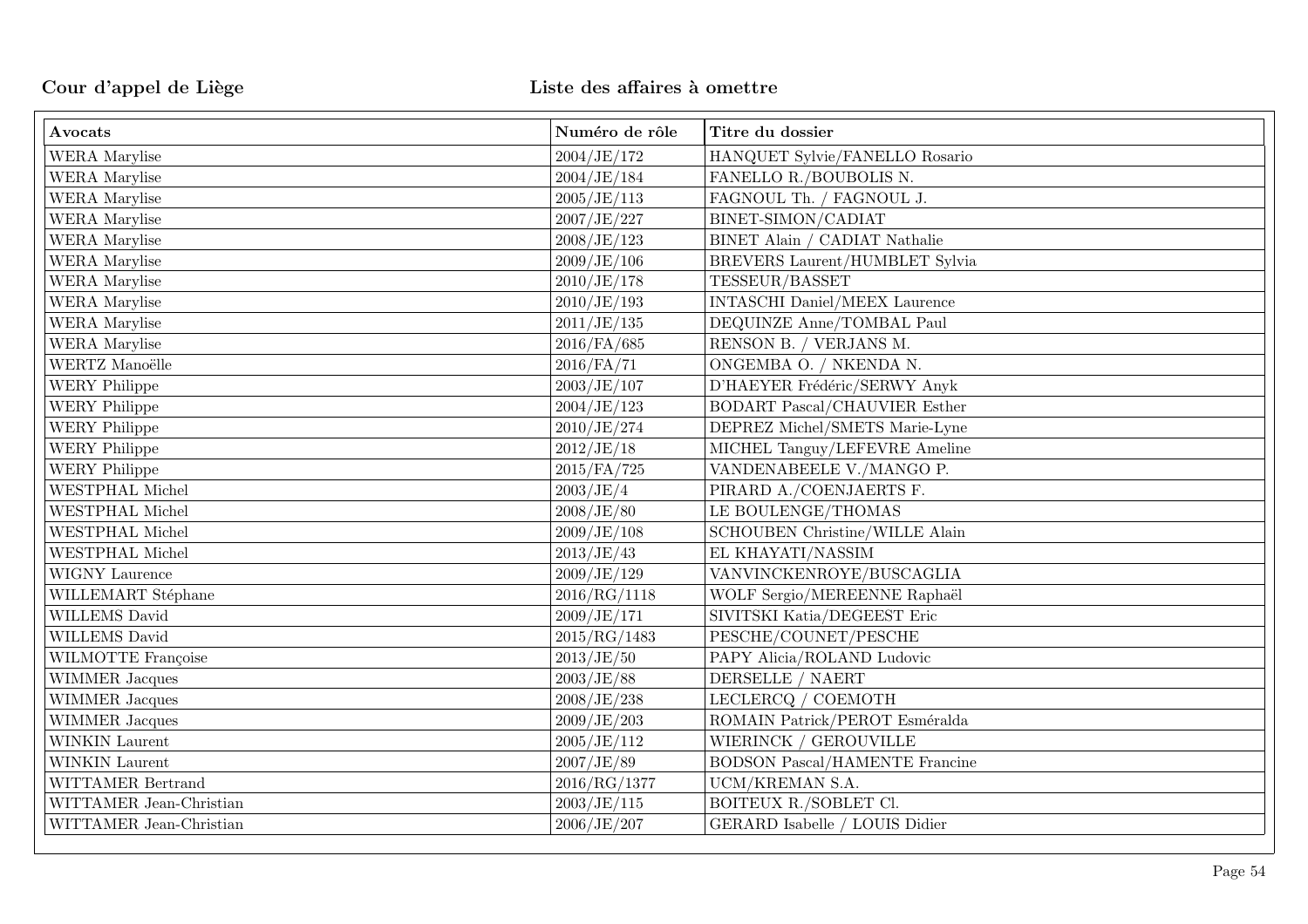| Avocats                            | Numéro de rôle | Titre du dossier               |
|------------------------------------|----------------|--------------------------------|
| WOLF Jean-Pierre                   | 2006/JE/187    | CARRUBBA A. / RENNA Fr.        |
| WOUTERS Hippolyte                  | 2005/JE/173    | NOSTEN / de GAIFFIER d'HESTROY |
| <b>WYNANTS Yves</b>                | 2004/JE/111    | CRAHAY J.M./GRIFGNEE B.        |
| <b>WYSEN</b> Laurent               | 2016/RG/438    | <b>JACQUET/REGION WALLONNE</b> |
| <b>XHARDE Annick</b>               | 2003/JE/120    | NEMERY P./ HASTIR A.           |
| <b>XHARDE Annick</b>               | 2006/JE/185    | VLIEGEN Louis / GLORIEUX       |
| <b>XHARDE Annick</b>               | 2009/JE/102    | <b>SCHRAUBEN / PERTILE</b>     |
| Y SIPIDO                           | 2003/JE/20     | AGNES-STOUTEN/AUDIN            |
| <b>YILDIRIM</b> Serife             | 2010/RG/340    | BULBUL/CERVILLIERI             |
| ZIANS Guido                        | 2017/RG/843    | REMACLE/IMMO RUE DE L'ETUVE    |
| <b>ZOMBEK</b> Isabelle             | 2004/JE/199    | RENARD / DEMARTEAU             |
| <b>ZOMBEK</b> Isabelle             | 2007/JE/95     | AMORE Maria /DUBASIN Joël      |
| ZZZ                                | 2005/JE/113    | FAGNOUL Th. / FAGNOUL J.       |
| $\ensuremath{\text{ZZZ}}$          | 2007/JE/106    | SORET M-F. / FILS R.           |
| $\ensuremath{\text{ZZZ}}$          | 2008/JE/158    | LENSSEN / URBAIN-LENSSEN       |
| ZZZZZZZZZZZZZZZZZZZZZZZZZ          | 2005/JE/199    | MARCHAL / TONNEAU              |
| ZZZZZZZZZZZZZZZZZZZZZZZZZ          | 2007/JE/147    | <b>SALESSE / PEETERS</b>       |
| ZZZZZZZZZZZZZZZZZZZZZZZZ           | 2011/JE/225    | MORSAT/BOURIVIN/KEPENNEERS/    |
| d'HARVENG Didier                   | 2006/JE/161    | PATINY A./BERNABE IZQUIERDO B. |
| de BORMAN Charles                  | 2002/JE/80     | SIMON C./LARONDELLE C.         |
| de BORMAN Olivier                  | 2004/JE/68     | THEISEN Freddy/SAIVE Marlène   |
| de BORMAN Olivier                  | 2017/RG/864    | IMMO GA S.A./GILON VINCENT     |
| de BRIEY Renaud                    | 2016/RG/464    | VAN IMPE Robert/S.A. S.W.P.I.  |
| de COCQUEAU DES MOTTES Bernard     | 2016/RG/553    | GALERE/BAM LUX/HAYOT/          |
| de COCQUEAU DES MOTTES Bernard     | 2017/RG/935    | EXTRADAL/DUCHESNE-GASPARD      |
| de FABRIBECKERS Alexandre          | 2013/JE/183    | JORIS Jean/HOSMANS Christel    |
| de LAVELEYE Daniel                 | 2004/JE/199    | RENARD / DEMARTEAU             |
| de LAVELEYE Daniel                 | 2007/JE/169    | DELSAUX / DUCHESNE             |
| de MONTPELLIER d'ANNEVOIE Frédéric | 2004/JE/195    | WAUTHIER Ph./BARRAS Ch.        |
| de RODE Hélène                     | 2015/RG/1653   | LEGRAND-PESTIAT/CIP MANAGEMENT |
| de RUETTE Jean-Pierre              | 2003/JE/162    | RIGO Georges/LENGLER-HOUGARDY  |
| de RUETTE Jean-Pierre              | 2008/JE/212    | VAN DER HAEGHE / HUYNEN        |
| de TERWANGNE Amaury                | 2012/JE/68     | HAUSMAN/MANRESA-MOLERA/        |